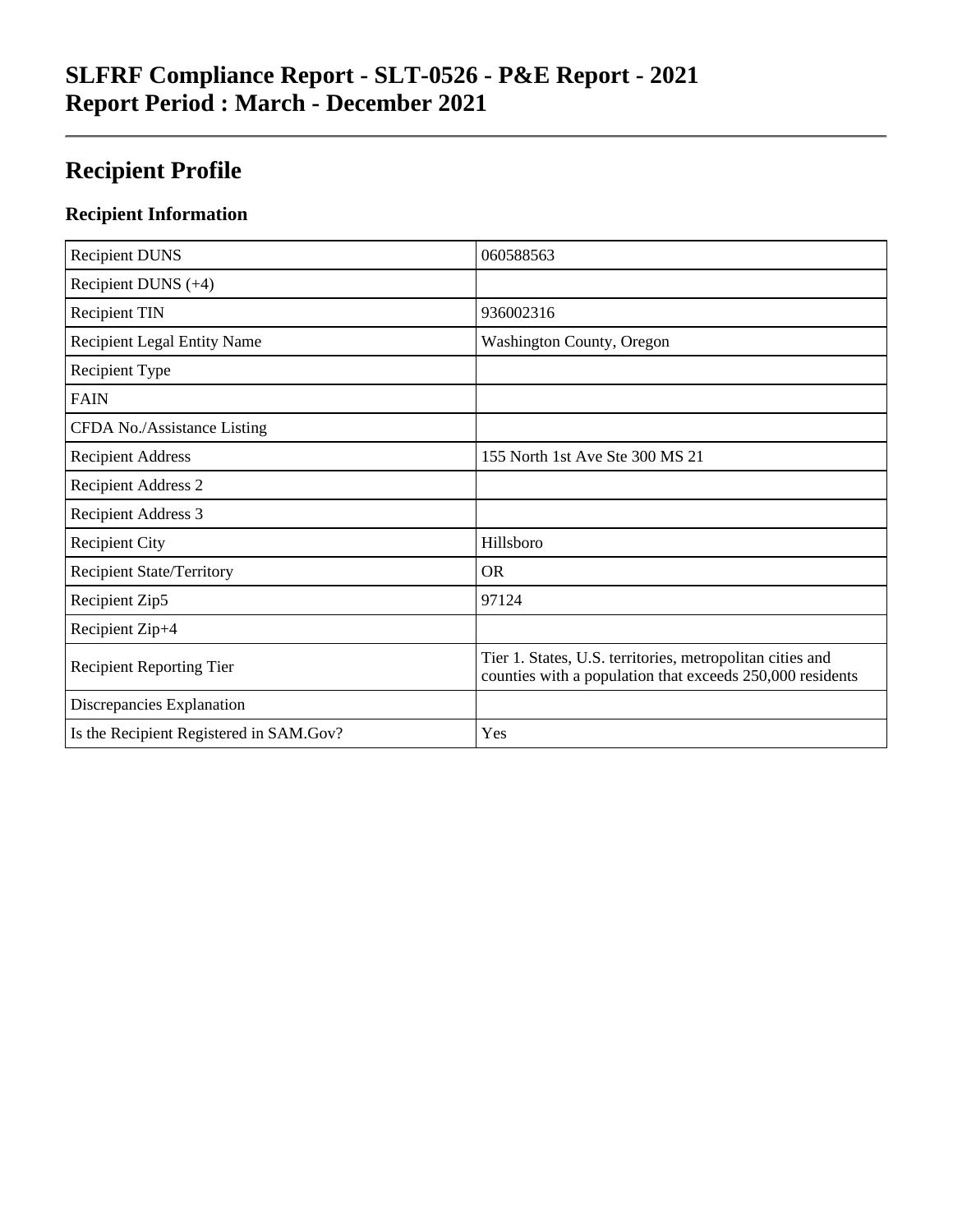# **Project Overview**

## **Project Name: Isolation and Quarantine Support**

| Project Identification Number          |                                                                                                                                                                                                                                                                                                                                                                                                                                                               |
|----------------------------------------|---------------------------------------------------------------------------------------------------------------------------------------------------------------------------------------------------------------------------------------------------------------------------------------------------------------------------------------------------------------------------------------------------------------------------------------------------------------|
| Project Expenditure Category           | 1-Public Health                                                                                                                                                                                                                                                                                                                                                                                                                                               |
| <b>Project Expenditure Subcategory</b> | 1.8-Other COVID-19 Public Health Expenses (including<br>Communications, Enforcement)                                                                                                                                                                                                                                                                                                                                                                          |
| <b>Total Obligations</b>               | \$3,528,254.04                                                                                                                                                                                                                                                                                                                                                                                                                                                |
| <b>Total Expenditures</b>              | \$1,916,509.51                                                                                                                                                                                                                                                                                                                                                                                                                                                |
| <b>Project Description</b>             | "The Isolation and Quarantine (Wraparound) Support<br>program connects people who are in isolation or quarantine<br>due to COVID-19 with a Community Health Worker (CHW)<br>from a culturally specific community-based organization<br>(CBO). The CHW ensures the client can safely isolate or<br>quarantine by coordinating food delivery, paying rent or<br>utilities, and connecting the household to other resources to<br>support health and wellbeing." |

### **Project Name: COVID-19 Vaccination**

| Project Identification Number   | 2                                                                                                                                                                                                                                                                                                                                                                                                                                                                                                                                                             |
|---------------------------------|---------------------------------------------------------------------------------------------------------------------------------------------------------------------------------------------------------------------------------------------------------------------------------------------------------------------------------------------------------------------------------------------------------------------------------------------------------------------------------------------------------------------------------------------------------------|
| Project Expenditure Category    | 1-Public Health                                                                                                                                                                                                                                                                                                                                                                                                                                                                                                                                               |
| Project Expenditure Subcategory | 1.1-COVID-19 Vaccination                                                                                                                                                                                                                                                                                                                                                                                                                                                                                                                                      |
| <b>Total Obligations</b>        | \$0.00                                                                                                                                                                                                                                                                                                                                                                                                                                                                                                                                                        |
| <b>Total Expenditures</b>       | \$0.00                                                                                                                                                                                                                                                                                                                                                                                                                                                                                                                                                        |
| <b>Project Description</b>      | "The Washington County Vaccine Team provides and<br>promotes access to COVID-19 vaccinations with a focus on<br>people who are medically underserved as well as groups<br>with low vaccine rates or high barriers to<br>getting vaccinated. The team leads and coordinates efforts<br>with partners, promotes vaccine equity goals, supports<br>community-based organizations in their vaccine outreach<br>and engagement, hosts large and small clinics including<br>stationary clinics and mobile clinics reaching most<br>geographic areas of the County." |

## **Project Name: COVID-19 Testing**

| <b>Project Identification Number</b>   |                                                                                                                                                                                                                                             |
|----------------------------------------|---------------------------------------------------------------------------------------------------------------------------------------------------------------------------------------------------------------------------------------------|
| <b>Project Expenditure Category</b>    | 1-Public Health                                                                                                                                                                                                                             |
| <b>Project Expenditure Subcategory</b> | 1.2-COVID-19 Testing                                                                                                                                                                                                                        |
| <b>Total Obligations</b>               | \$99,833.39                                                                                                                                                                                                                                 |
| <b>Total Expenditures</b>              | \$42,083.39                                                                                                                                                                                                                                 |
|                                        | "Washington County maintains a robust COVID-19 testing<br>program that aims to remove barriers to access among the<br>County's populations most at risk for COVID-19. While<br>previously supporting operations at large scale mass testing |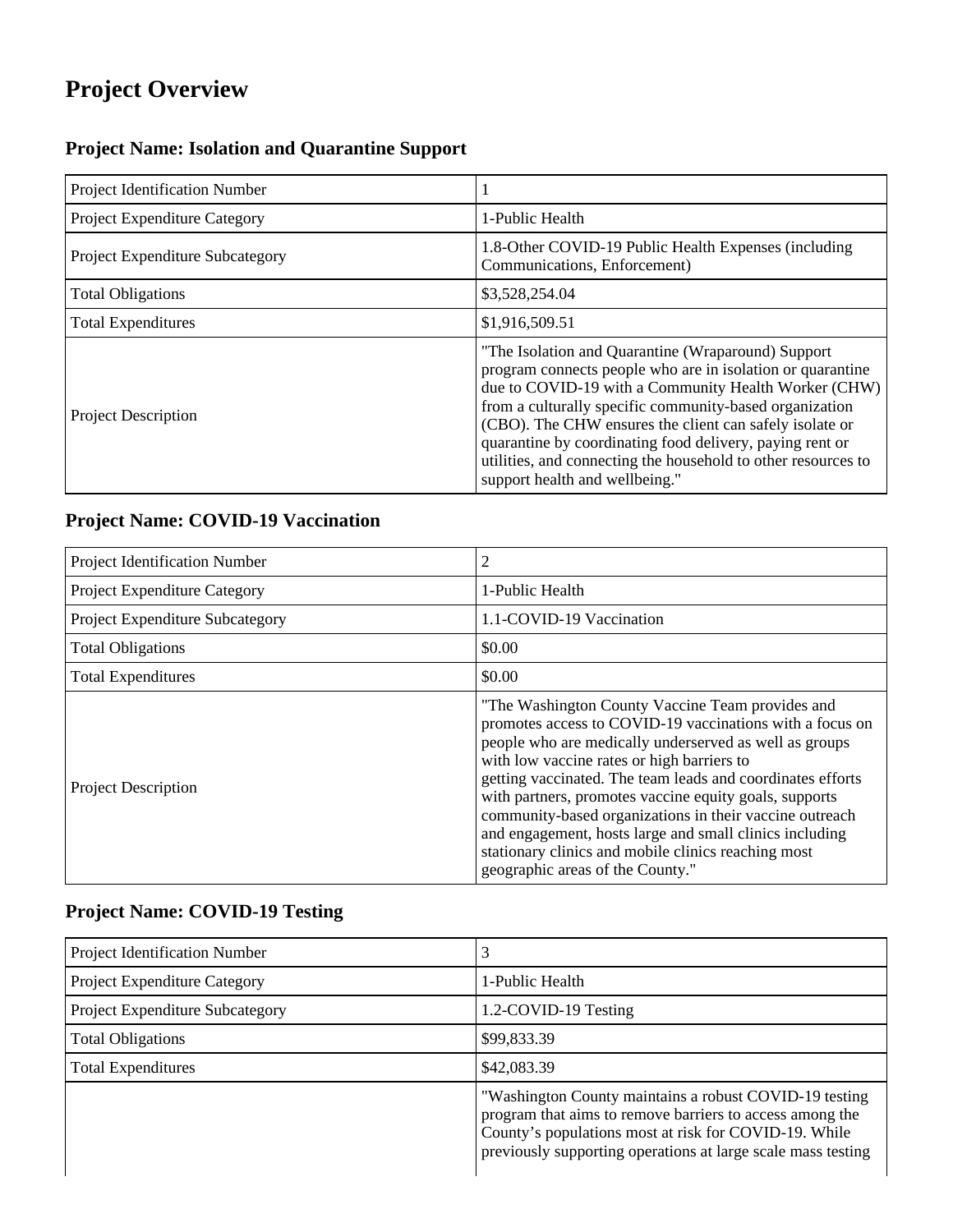| <b>Project Description</b> | sites, and offering smaller localized testing events for<br>prioritized communities, in 2021 Washington County moved<br>to a model that prioritizes limited testing resources for those<br>who had historically experienced difficulties accessing<br>testing." |
|----------------------------|-----------------------------------------------------------------------------------------------------------------------------------------------------------------------------------------------------------------------------------------------------------------|
|----------------------------|-----------------------------------------------------------------------------------------------------------------------------------------------------------------------------------------------------------------------------------------------------------------|

## **Project Name: COVID-19 Case Investigation**

| Project Identification Number   | 4                                                                                                                                                                                                                                                                                                                                                                                                                                                                                                                                                                                                                                                                                                                                                                   |
|---------------------------------|---------------------------------------------------------------------------------------------------------------------------------------------------------------------------------------------------------------------------------------------------------------------------------------------------------------------------------------------------------------------------------------------------------------------------------------------------------------------------------------------------------------------------------------------------------------------------------------------------------------------------------------------------------------------------------------------------------------------------------------------------------------------|
| Project Expenditure Category    | 1-Public Health                                                                                                                                                                                                                                                                                                                                                                                                                                                                                                                                                                                                                                                                                                                                                     |
| Project Expenditure Subcategory | 1.3-COVID-19 Contact Tracing                                                                                                                                                                                                                                                                                                                                                                                                                                                                                                                                                                                                                                                                                                                                        |
| <b>Total Obligations</b>        | \$11,868,543.72                                                                                                                                                                                                                                                                                                                                                                                                                                                                                                                                                                                                                                                                                                                                                     |
| <b>Total Expenditures</b>       | \$3,149,450.74                                                                                                                                                                                                                                                                                                                                                                                                                                                                                                                                                                                                                                                                                                                                                      |
| <b>Project Description</b>      | "Case investigation program activities include COVID-19"<br>lab processing, case investigation, contact tracing and follow<br>up letters to each case. The case investigators are vital in<br>reaching the community and providing key education,<br>prevention measures and referrals to support services. With<br>staff hired from the Washington County community and<br>bilingual staff prioritized, staff are often able to speak in the<br>individuals preferred language. Staff are adept at managing<br>interviews of large households with multiple cases and<br>contacts. Listening skills and knowledge of resources<br>allowed for successful interviews as Washington County<br>continued to make call attempts to each reported case and<br>contact." |

## **Project Name: Other Public Health Services**

| Project Identification Number       | 5                                                                                                                                                                                                                                                                                                                                                                                                                                                                                                   |
|-------------------------------------|-----------------------------------------------------------------------------------------------------------------------------------------------------------------------------------------------------------------------------------------------------------------------------------------------------------------------------------------------------------------------------------------------------------------------------------------------------------------------------------------------------|
| <b>Project Expenditure Category</b> | 1-Public Health                                                                                                                                                                                                                                                                                                                                                                                                                                                                                     |
| Project Expenditure Subcategory     | 1.12-Other Public Health Services                                                                                                                                                                                                                                                                                                                                                                                                                                                                   |
| <b>Total Obligations</b>            | \$0.00                                                                                                                                                                                                                                                                                                                                                                                                                                                                                              |
| <b>Total Expenditures</b>           | \$0.00                                                                                                                                                                                                                                                                                                                                                                                                                                                                                              |
| Project Description                 | "As a result of COVID, many adjacent and essential public<br>health services have been impacted. Work in this area is<br>intended to fill programmatic gaps in services. Areas include<br>data analysis, assessment and evaluation, communications,<br>fostering community partnerships, coordinating partners,<br>creation and implementation of policies, and ensuring access<br>through coordination with health care system partners and<br>limited direct services to address gaps in access." |

## **Project Name: COVID-19 Outbreak Response**

| Project Identification Number          | O                                                                                   |
|----------------------------------------|-------------------------------------------------------------------------------------|
| <b>Project Expenditure Category</b>    | 1-Public Health                                                                     |
| <b>Project Expenditure Subcategory</b> | 1.4-Prevention in Congregate Settings (Nursing Homes,<br>Prisons/Jails, Dense Work) |
| <b>Total Obligations</b>               | \$4,574,867.52                                                                      |
| <b>Total Expenditures</b>              | \$1,252,436.30                                                                      |
|                                        |                                                                                     |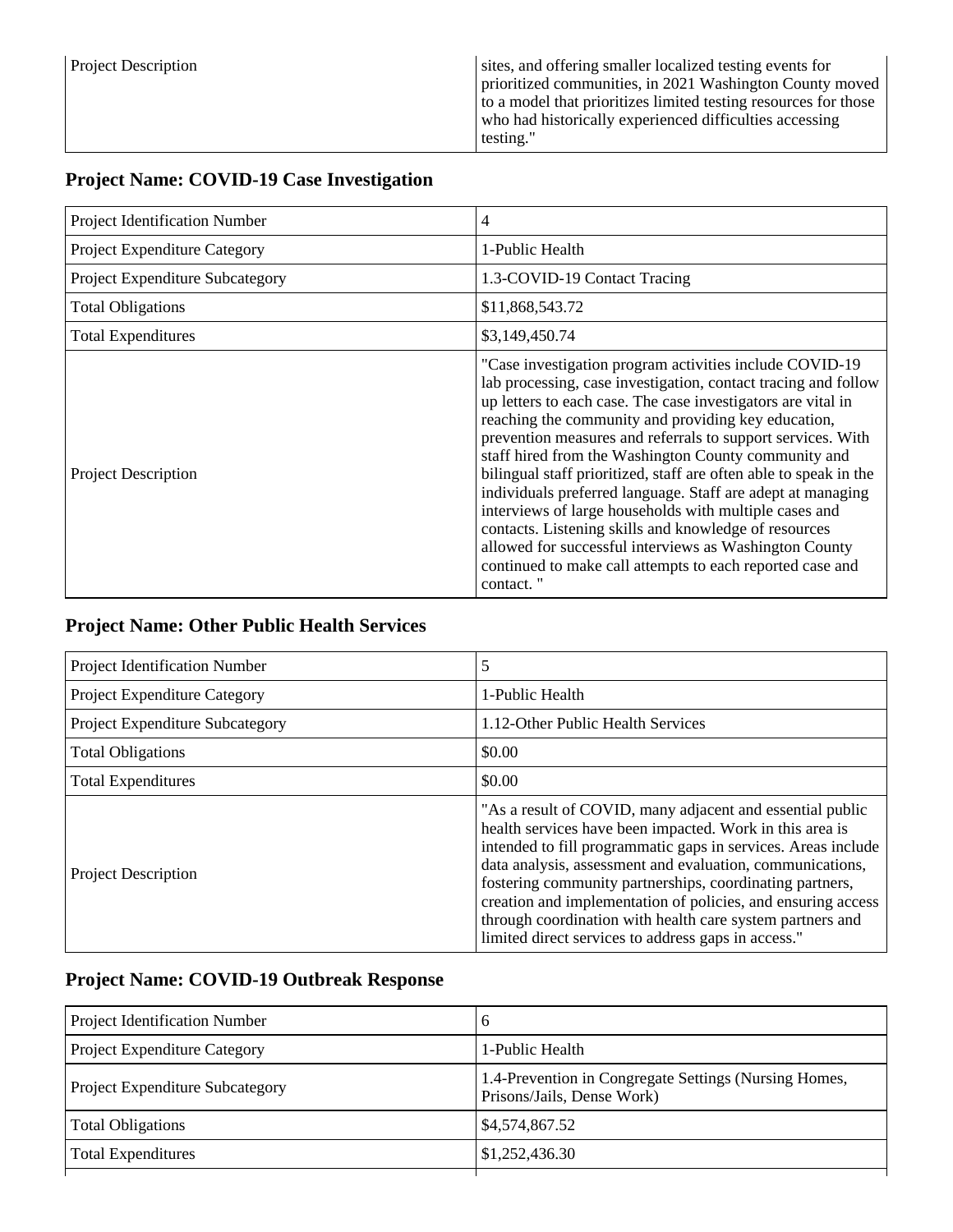| <b>Project Description</b> | "Since the start of the pandemic, WCPH outbreak response<br>teams?investigated?over?1400?at-risk?settings with<br>COVID-19? exposures, ? providing? disease<br>mitigation?guidance?and investigation?support.?COVID-19<br>exposures?were?tracked and monitored to ensure<br>COVID-19? was not continuing to spread?at?these?sites.<br>These investigations provide valuable insight<br>into?populations affected, facilities at risk for widespread<br>outbreaks?and how to target prevention efforts; information<br>we have used to continue to adapt and focus our efforts as<br>the pandemic response evolves.?" |
|----------------------------|----------------------------------------------------------------------------------------------------------------------------------------------------------------------------------------------------------------------------------------------------------------------------------------------------------------------------------------------------------------------------------------------------------------------------------------------------------------------------------------------------------------------------------------------------------------------------------------------------------------------|
|----------------------------|----------------------------------------------------------------------------------------------------------------------------------------------------------------------------------------------------------------------------------------------------------------------------------------------------------------------------------------------------------------------------------------------------------------------------------------------------------------------------------------------------------------------------------------------------------------------------------------------------------------------|

### **Project Name: Public Health COVID-19 Communications**

| Project Identification Number   |                                                                                                                                                                                                                                                                                                                                                                                  |
|---------------------------------|----------------------------------------------------------------------------------------------------------------------------------------------------------------------------------------------------------------------------------------------------------------------------------------------------------------------------------------------------------------------------------|
| Project Expenditure Category    | 1-Public Health                                                                                                                                                                                                                                                                                                                                                                  |
| Project Expenditure Subcategory | 1.8-Other COVID-19 Public Health Expenses (including<br>Communications, Enforcement)                                                                                                                                                                                                                                                                                             |
| <b>Total Obligations</b>        | \$67,110.97                                                                                                                                                                                                                                                                                                                                                                      |
| <b>Total Expenditures</b>       | \$62,111.17                                                                                                                                                                                                                                                                                                                                                                      |
| <b>Project Description</b>      | "focuses on providing COVID-19 information in multiple<br>languages and platforms to ensure that communities are<br>informed and engaged in the public health response. The<br>project includes contracts with 24 community-based<br>organizations that are also providing other services, such as<br>isolation and quarantine support or community resilience<br>and recovery.' |

### **Project Name: Community Resilience and Recovery**

| Project Identification Number   | 8                                                                                                                                                                                                                                                                                                                                                                                                                                                                                                                                                                                          |
|---------------------------------|--------------------------------------------------------------------------------------------------------------------------------------------------------------------------------------------------------------------------------------------------------------------------------------------------------------------------------------------------------------------------------------------------------------------------------------------------------------------------------------------------------------------------------------------------------------------------------------------|
| Project Expenditure Category    | 3-Services to Disproportionately Impacted Communities                                                                                                                                                                                                                                                                                                                                                                                                                                                                                                                                      |
| Project Expenditure Subcategory | 3.13-Social Determinants of Health: Other                                                                                                                                                                                                                                                                                                                                                                                                                                                                                                                                                  |
| <b>Total Obligations</b>        | \$1,392,144.93                                                                                                                                                                                                                                                                                                                                                                                                                                                                                                                                                                             |
| <b>Total Expenditures</b>       | \$378,128.62                                                                                                                                                                                                                                                                                                                                                                                                                                                                                                                                                                               |
| <b>Project Description</b>      | "The Community Resilience and Recovery project addresses<br>social determinants of health and equity for Black,<br>Indigenous, or other People of Color (BIPOC) communities<br>by utilizing culturally and linguistically responsive<br>interventions implemented by community-based<br>organizations. The main activities include: 1) utilizing<br>community health workers to provide culturally and<br>linguistically responsive support and resource navigation;<br>and 2) addressing the health and social needs of community<br>members, such food insecurity and social isolation." |

### **Project Name: Migrant and Seasonal farmworker community support**

| <b>Project Identification Number</b>   | 11                          |
|----------------------------------------|-----------------------------|
| <b>Project Expenditure Category</b>    | 2-Negative Economic Impacts |
| <b>Project Expenditure Subcategory</b> | 2.13-Other Economic Support |
| <b>Total Obligations</b>               | \$0.00                      |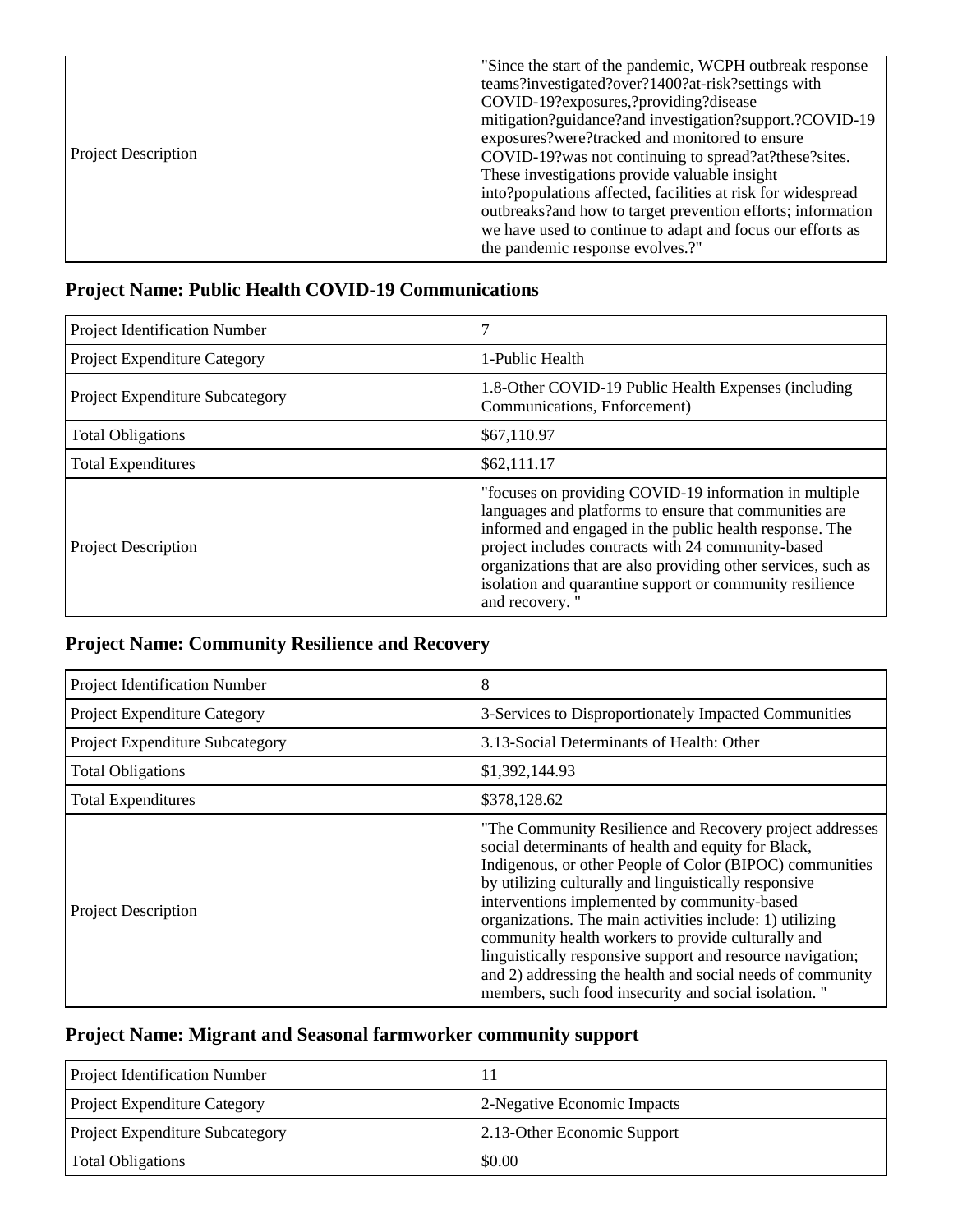| <b>Total Expenditures</b>  | \$0.00                                                                                                                                                                                                                                                                                                                                                                                                                                                                                                                                                                |
|----------------------------|-----------------------------------------------------------------------------------------------------------------------------------------------------------------------------------------------------------------------------------------------------------------------------------------------------------------------------------------------------------------------------------------------------------------------------------------------------------------------------------------------------------------------------------------------------------------------|
| <b>Project Description</b> | "This project is made up of migrant and seasonal"<br>farmworker community support activities that will be<br>implemented by contracting with community-based<br>organizations. These organizations will provide wraparound<br>services to migrant and seasonal farmworkers<br>disproportionately impacted by the pandemic. The activities<br>of this project are focused on providing migrant and seasonal<br>farmworkers with access to essential resources such as food<br>support, personal and hygiene products, clothing and work<br>gear, and household items." |

## **Project Name: Child Care Provider and Family Support**

| Project Identification Number   | 12                                                                                                                                                                                                                                                                                                                                                                                                                                                                                                                                                                                                                                                                                                                                                                                                                                                                                                                   |
|---------------------------------|----------------------------------------------------------------------------------------------------------------------------------------------------------------------------------------------------------------------------------------------------------------------------------------------------------------------------------------------------------------------------------------------------------------------------------------------------------------------------------------------------------------------------------------------------------------------------------------------------------------------------------------------------------------------------------------------------------------------------------------------------------------------------------------------------------------------------------------------------------------------------------------------------------------------|
| Project Expenditure Category    | 3-Services to Disproportionately Impacted Communities                                                                                                                                                                                                                                                                                                                                                                                                                                                                                                                                                                                                                                                                                                                                                                                                                                                                |
| Project Expenditure Subcategory | 3.6-Healthy Childhood Environments: Child Care                                                                                                                                                                                                                                                                                                                                                                                                                                                                                                                                                                                                                                                                                                                                                                                                                                                                       |
| <b>Total Obligations</b>        | \$6,233.95                                                                                                                                                                                                                                                                                                                                                                                                                                                                                                                                                                                                                                                                                                                                                                                                                                                                                                           |
| <b>Total Expenditures</b>       | \$6,233.95                                                                                                                                                                                                                                                                                                                                                                                                                                                                                                                                                                                                                                                                                                                                                                                                                                                                                                           |
| <b>Project Description</b>      | "Families who rely on childcare services as well as childcare<br>providers have been deeply impacted by the pandemic.<br>Pandemic recovery must include intertwined considerations<br>for household access to childcare as well as childcare<br>provider capacity. This investment area includes an<br>assessment of current childcare service capacity that will<br>inform how Washington County will develop childcare<br>support efforts in future strategic recovery planning. To<br>address disparities in pandemic impacts and advance<br>equitable access to service, this investment area will also<br>develop ten focused childcare networks spanning Spanish,<br>Somali, Arabic, Vietnamese, and other language networks.<br>Networks will be supported by a Community Health Worker<br>that will develop referral pathways into early childhood<br>services and social determinants of health supports. " |

### **Project Name: Child Care Workforce Development**

| Project Identification Number          | 13                                                                                                                                                                                |
|----------------------------------------|-----------------------------------------------------------------------------------------------------------------------------------------------------------------------------------|
| Project Expenditure Category           | 2-Negative Economic Impacts                                                                                                                                                       |
| <b>Project Expenditure Subcategory</b> | 2.7-Job Training Assistance (e.g., Sectoral job-training,<br>Subsidized Employment)                                                                                               |
| <b>Total Obligations</b>               | \$0.00                                                                                                                                                                            |
| <b>Total Expenditures</b>              | \$0.00                                                                                                                                                                            |
| Project Description                    | "This project will be primarily to assist childcare providers<br>with technical business assistance and support and may<br>include training, scholarships, and operating grants." |

## **Project Name: Suicide Prevention**

| <b>Project Identification Number</b>   |                             |
|----------------------------------------|-----------------------------|
| <b>Project Expenditure Category</b>    | 1-Public Health             |
| <b>Project Expenditure Subcategory</b> | 1.10-Mental Health Services |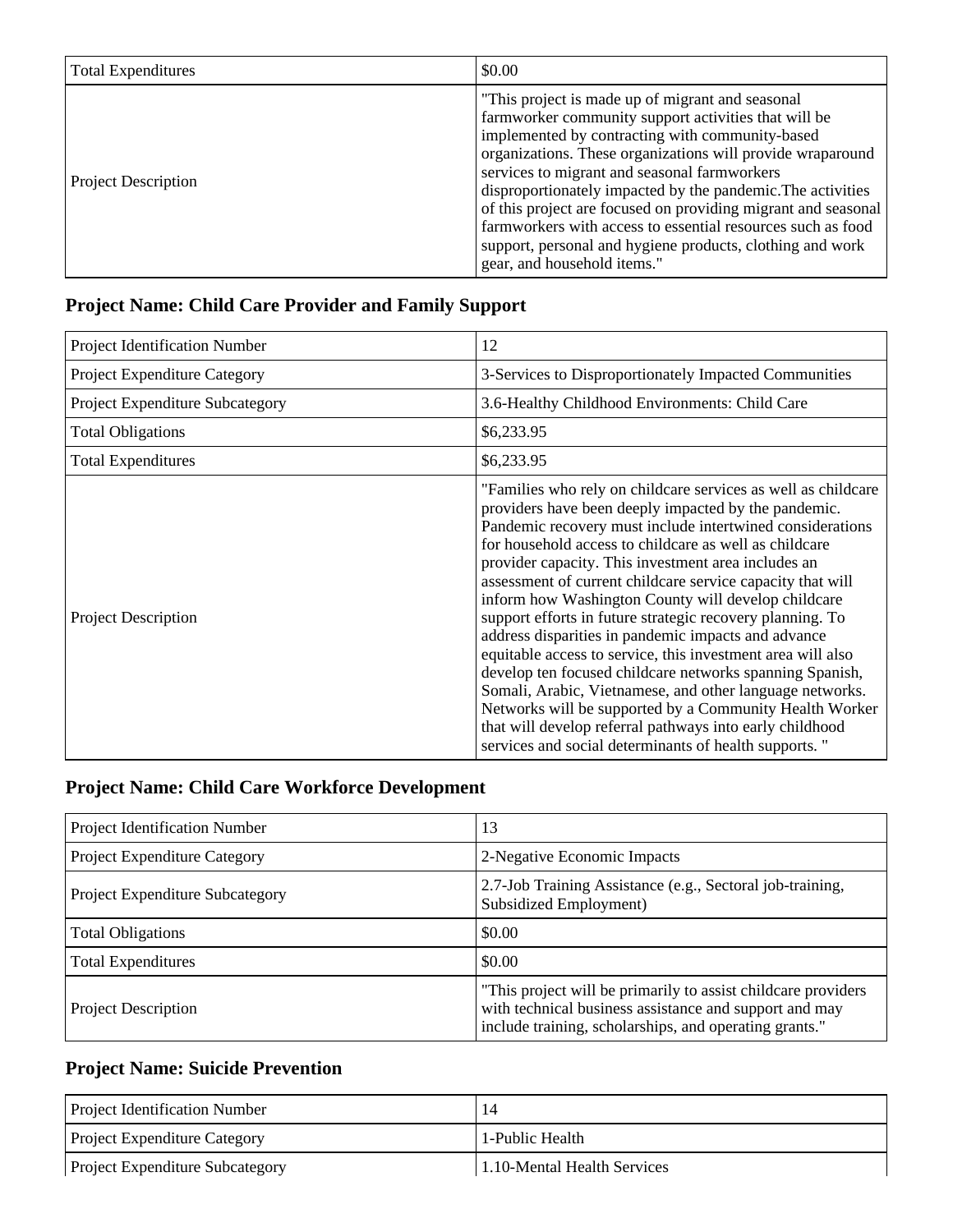| <b>Total Obligations</b>   | \$22,657.22                                                                                                                                                                                                                                                                                                                                             |
|----------------------------|---------------------------------------------------------------------------------------------------------------------------------------------------------------------------------------------------------------------------------------------------------------------------------------------------------------------------------------------------------|
| <b>Total Expenditures</b>  | \$22,657.22                                                                                                                                                                                                                                                                                                                                             |
| <b>Project Description</b> | "This project is mental health services related to suicide<br>prevention including crisis teams, education and training for<br>providers, postvention response services, culturally specific<br>suicide prevention training all in response to the increased<br>stress, anxiety, and behavior health issues caused and<br>exacerbated by the pandemic." |

### **Project Name: Investments in Youth Resilience within Schools**

| Project Identification Number   | 15                                                                                                                                                                                                                                                                                                                                                                                       |
|---------------------------------|------------------------------------------------------------------------------------------------------------------------------------------------------------------------------------------------------------------------------------------------------------------------------------------------------------------------------------------------------------------------------------------|
| Project Expenditure Category    | 1-Public Health                                                                                                                                                                                                                                                                                                                                                                          |
| Project Expenditure Subcategory | 1.10-Mental Health Services                                                                                                                                                                                                                                                                                                                                                              |
| <b>Total Obligations</b>        | \$40,144.00                                                                                                                                                                                                                                                                                                                                                                              |
| <b>Total Expenditures</b>       | \$0.00                                                                                                                                                                                                                                                                                                                                                                                   |
| <b>Project Description</b>      | "This project consists of culturally responsive social<br>emotional learning curriculum, emotional calming/wellness<br>supplies, and professional development to explicitly support<br>students' diverse backgrounds, identities, strengths, and<br>challenges as a strategy to address the emotional and<br>behavioral health challenges caused or exacerbated by<br><b>COVID-19.</b> " |

## **Project Name: Behavioral Health Treatment**

| Project Identification Number   | 16                                                                                                                                                                                                                                                                              |
|---------------------------------|---------------------------------------------------------------------------------------------------------------------------------------------------------------------------------------------------------------------------------------------------------------------------------|
| Project Expenditure Category    | 1-Public Health                                                                                                                                                                                                                                                                 |
| Project Expenditure Subcategory | 1.10-Mental Health Services                                                                                                                                                                                                                                                     |
| <b>Total Obligations</b>        | \$2,401.81                                                                                                                                                                                                                                                                      |
| <b>Total Expenditures</b>       | \$401.81                                                                                                                                                                                                                                                                        |
| <b>Project Description</b>      | "This is the County's direct behavior health treatment to<br>those who have had new or increased mental health needs<br>due to the pandemic. Activities will inclue wellness grants,<br>direct counseling for individuals, culturally specific<br>information and reassurance." |

### **Project Name: Behavior Health Provider Investment**

| Project Identification Number   | 17                                                                                                                                                         |
|---------------------------------|------------------------------------------------------------------------------------------------------------------------------------------------------------|
| Project Expenditure Category    | 2-Negative Economic Impacts                                                                                                                                |
| Project Expenditure Subcategory | 2.12-Aid to Other Impacted Industries                                                                                                                      |
| <b>Total Obligations</b>        | \$0.00                                                                                                                                                     |
| <b>Total Expenditures</b>       | \$0.00                                                                                                                                                     |
| <b>Project Description</b>      | This project will provide trainings and support to behavior<br>health providers as well as grants to non-profits involved in<br>the mental health industry |

## **Project Name: Caregiver Support**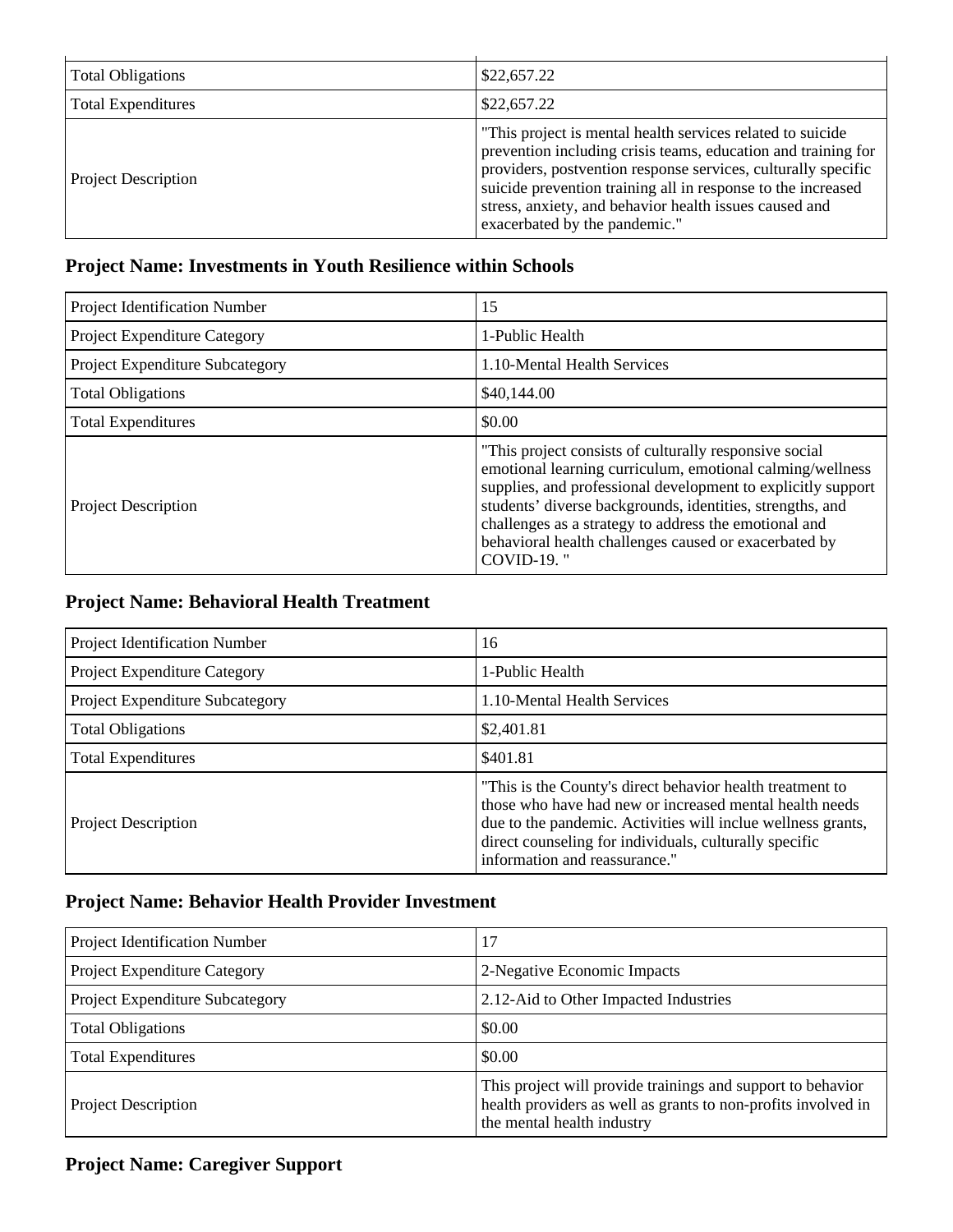| Project Identification Number   | 18                                                                                                                                                                                                                                                                                                                                                                                                                                                                                                                                                                                                                                                                                      |
|---------------------------------|-----------------------------------------------------------------------------------------------------------------------------------------------------------------------------------------------------------------------------------------------------------------------------------------------------------------------------------------------------------------------------------------------------------------------------------------------------------------------------------------------------------------------------------------------------------------------------------------------------------------------------------------------------------------------------------------|
| Project Expenditure Category    | 1-Public Health                                                                                                                                                                                                                                                                                                                                                                                                                                                                                                                                                                                                                                                                         |
| Project Expenditure Subcategory | 1.12-Other Public Health Services                                                                                                                                                                                                                                                                                                                                                                                                                                                                                                                                                                                                                                                       |
| <b>Total Obligations</b>        | \$22,432.74                                                                                                                                                                                                                                                                                                                                                                                                                                                                                                                                                                                                                                                                             |
| <b>Total Expenditures</b>       | \$13,748.74                                                                                                                                                                                                                                                                                                                                                                                                                                                                                                                                                                                                                                                                             |
| <b>Project Description</b>      | "This project is centered on providing support and assistance<br>to family caregivers who have been impacted due to the<br>pandemic's ongoing isolation and increased needs to those<br>who are high-risk individuals. Respite care offers temporary<br>substitute supports to a care recipient to provide a brief<br>period of relief or rest for the family caregiver and includes<br>provision of companionship, and/or light housekeeping<br>and/or assistance with care needs. Counseling sessions will<br>be provided for unpaid family caregivers to provide support<br>related to the complex physical, behavioral and emotional<br>problems related to their caregiver roles." |

### **Project Name: Homeless Prevention due to Mental Health Issues**

| Project Identification Number   | 19                                                                                                                                                                       |
|---------------------------------|--------------------------------------------------------------------------------------------------------------------------------------------------------------------------|
| Project Expenditure Category    | 1-Public Health                                                                                                                                                          |
| Project Expenditure Subcategory | 1.10-Mental Health Services                                                                                                                                              |
| <b>Total Obligations</b>        | \$30,000.00                                                                                                                                                              |
| <b>Total Expenditures</b>       | \$2,894.50                                                                                                                                                               |
| <b>Project Description</b>      | "Investment in eviction prevention contracted services to<br>provide deep clean, muck out services in hoarding situations<br>that have been exacerbated by the pandemic" |

## **Project Name: Healthy Births & Family Stability**

| Project Identification Number   | 20                                                                                                                                                                                                                                                                                                                                                                                                                                                                     |
|---------------------------------|------------------------------------------------------------------------------------------------------------------------------------------------------------------------------------------------------------------------------------------------------------------------------------------------------------------------------------------------------------------------------------------------------------------------------------------------------------------------|
| Project Expenditure Category    | 3-Services to Disproportionately Impacted Communities                                                                                                                                                                                                                                                                                                                                                                                                                  |
| Project Expenditure Subcategory | 3.7-Healthy Childhood Environments: Home Visiting                                                                                                                                                                                                                                                                                                                                                                                                                      |
| <b>Total Obligations</b>        | \$18,006.47                                                                                                                                                                                                                                                                                                                                                                                                                                                            |
| <b>Total Expenditures</b>       | \$18,006.47                                                                                                                                                                                                                                                                                                                                                                                                                                                            |
| <b>Project Description</b>      | "The pandemic has underscored the need for in-home"<br>services for health, social/emotional wellness, and parenting<br>supports. In addition, pre-pandemic racial inequities have<br>become more disparate as historically marginalized<br>populations continue to experience the deepest pandemic<br>impacts. To address social determinants of health and<br>disparities in community health access and parenting<br>supports for families, infants, and children." |

## **Project Name: Perinatal Health Equity**

| <b>Project Identification Number</b> |                                                       |
|--------------------------------------|-------------------------------------------------------|
| <b>Project Expenditure Category</b>  | 3-Services to Disproportionately Impacted Communities |
|                                      |                                                       |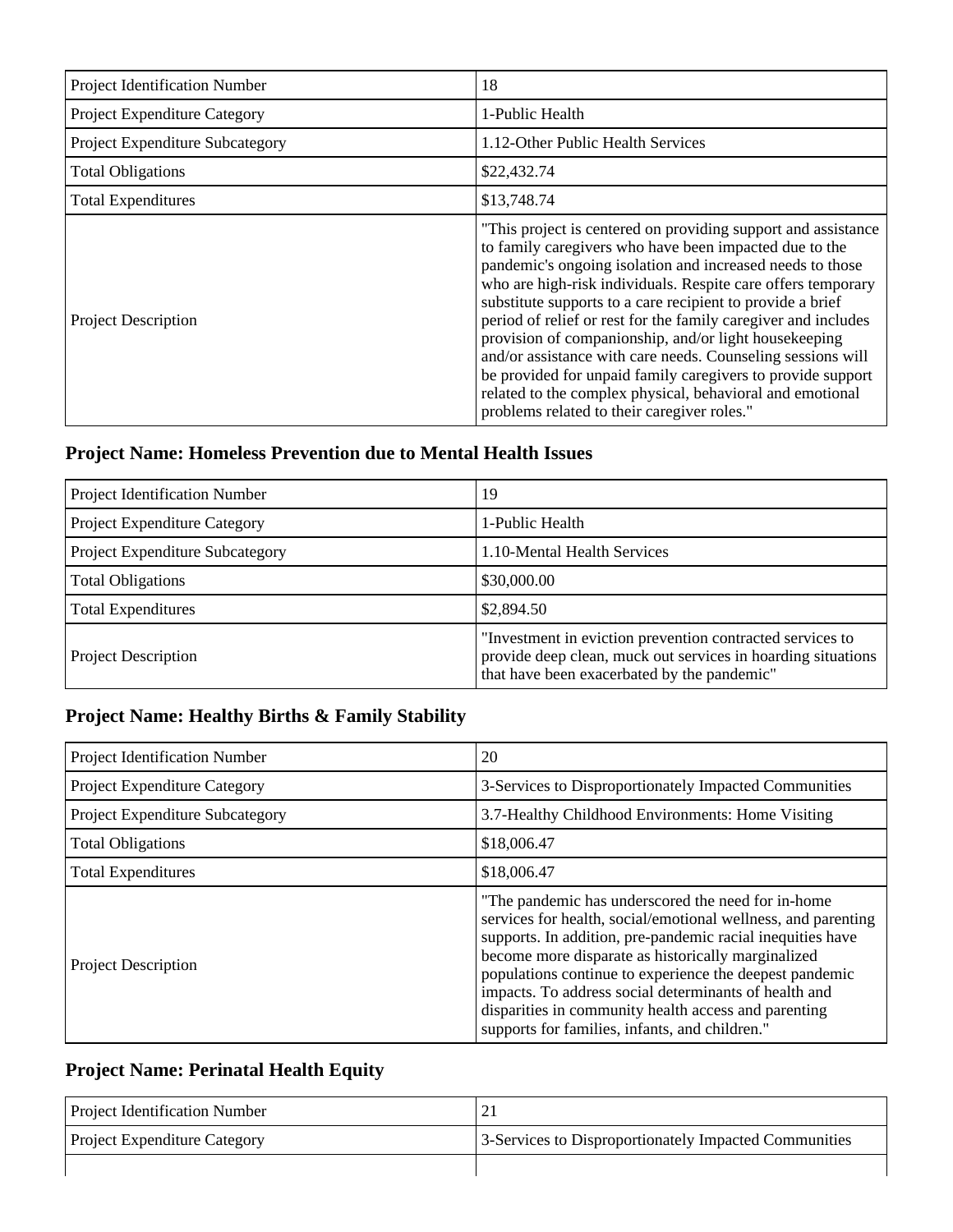| <b>Project Expenditure Subcategory</b> | 3.14-Social Determinants of Health: Community Health<br>Workers or Benefits Navigation                                                                                                                                                                                                                    |
|----------------------------------------|-----------------------------------------------------------------------------------------------------------------------------------------------------------------------------------------------------------------------------------------------------------------------------------------------------------|
| <b>Total Obligations</b>               | \$0.00                                                                                                                                                                                                                                                                                                    |
| <b>Total Expenditures</b>              | \$0.00                                                                                                                                                                                                                                                                                                    |
| <b>Project Description</b>             | This project includes increased capacity for community<br>health nurse programs and perinatal community health<br>workers. This would include funding community health<br>nurses across languages and including professionals with<br>special expertise in BIPOC prenatal and early childhood<br>support. |

## **Project Name: Homeless Encampment**

| Project Identification Number   | 22                                                                                                                                                                                                                                                                                                                                                                                                                                                                                                             |
|---------------------------------|----------------------------------------------------------------------------------------------------------------------------------------------------------------------------------------------------------------------------------------------------------------------------------------------------------------------------------------------------------------------------------------------------------------------------------------------------------------------------------------------------------------|
| Project Expenditure Category    | 3-Services to Disproportionately Impacted Communities                                                                                                                                                                                                                                                                                                                                                                                                                                                          |
| Project Expenditure Subcategory | 3.11-Housing Support: Services for Unhoused persons                                                                                                                                                                                                                                                                                                                                                                                                                                                            |
| <b>Total Obligations</b>        | \$666,055.09                                                                                                                                                                                                                                                                                                                                                                                                                                                                                                   |
| <b>Total Expenditures</b>       | \$501,255.08                                                                                                                                                                                                                                                                                                                                                                                                                                                                                                   |
| <b>Project Description</b>      | "Participants residing in encampments need targeted support<br>to limit the exposure and spread of COVID-19 among the<br>unsheltered population. Further, case law and other<br>legislation has constrained how communities respond to<br>homeless encampments on public land. Targeted support of<br>participants residing in encampments includes regular trash<br>collection, personal property management, sanitation<br>services, outreach coordination, and when necessary, full<br>encampment cleanups" |

## **Project Name: Small Business Support**

| Project Identification Number   | 24                                                                                                                                                                                                                                       |
|---------------------------------|------------------------------------------------------------------------------------------------------------------------------------------------------------------------------------------------------------------------------------------|
| Project Expenditure Category    | 2-Negative Economic Impacts                                                                                                                                                                                                              |
| Project Expenditure Subcategory | 2.9-Small Business Economic Assistance (General)                                                                                                                                                                                         |
| <b>Total Obligations</b>        | \$724,000.00                                                                                                                                                                                                                             |
| <b>Total Expenditures</b>       | \$305,270.00                                                                                                                                                                                                                             |
| <b>Project Description</b>      | "This project encompases our small-business assistance"<br>support and will include ongoing equitable technical<br>assistance, business services, and grants to those small<br>businesses who have been negatively impacted by covid-19" |

## **Project Name: Workforce Development**

| Project Identification Number          | 25                                                                                          |
|----------------------------------------|---------------------------------------------------------------------------------------------|
| Project Expenditure Category           | 2-Negative Economic Impacts                                                                 |
| <b>Project Expenditure Subcategory</b> | 2.7-Job Training Assistance (e.g., Sectoral job-training,<br><b>Subsidized Employment</b> ) |
| <b>Total Obligations</b>               | \$0.00                                                                                      |
| <b>Total Expenditures</b>              | \$0.00                                                                                      |
|                                        | "This will encompas our broad-reaching workforce"                                           |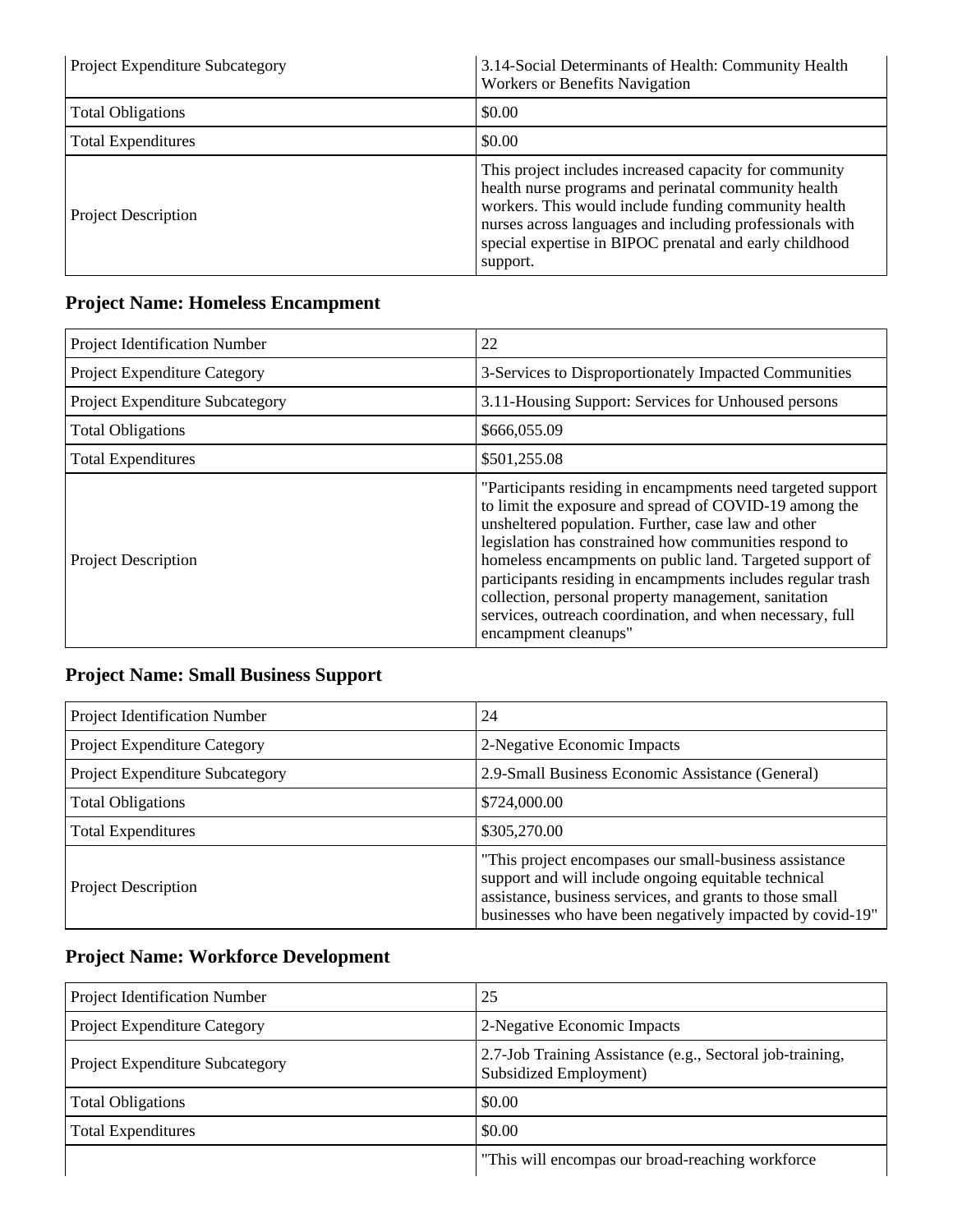### **Project Name: Broadband Infrastructure study**

| Project Identification Number   | 26                                                                                                                                                                                                                                                                                                                                                                                                                                                               |
|---------------------------------|------------------------------------------------------------------------------------------------------------------------------------------------------------------------------------------------------------------------------------------------------------------------------------------------------------------------------------------------------------------------------------------------------------------------------------------------------------------|
| Project Expenditure Category    | 7-Administrative and Other                                                                                                                                                                                                                                                                                                                                                                                                                                       |
| Project Expenditure Subcategory | 7.2-Evaluation and data analysis                                                                                                                                                                                                                                                                                                                                                                                                                                 |
| <b>Total Obligations</b>        | \$0.00                                                                                                                                                                                                                                                                                                                                                                                                                                                           |
| <b>Total Expenditures</b>       | \$0.00                                                                                                                                                                                                                                                                                                                                                                                                                                                           |
| <b>Project Description</b>      | "Strategic planning is needed to prepare for anticipated and<br>more substantial ARPA investments in the future. This<br>initiative seeks to develop a countywide Broadband<br>Investment Strategy. The purpose of the strategy is to<br>develop a shared vision and collaborative plan for future<br>investments in broadband infrastructure to ensure fast,<br>reliable, and affordable internet access to all residents and<br>businesses within the county." |

### **Project Name: Accessable Communications**

| Project Identification Number          | 27                                                                                                                                                                                                                                                                                                                                                           |
|----------------------------------------|--------------------------------------------------------------------------------------------------------------------------------------------------------------------------------------------------------------------------------------------------------------------------------------------------------------------------------------------------------------|
| Project Expenditure Category           | 1-Public Health                                                                                                                                                                                                                                                                                                                                              |
| <b>Project Expenditure Subcategory</b> | 1.8-Other COVID-19 Public Health Expenses (including<br>Communications, Enforcement)                                                                                                                                                                                                                                                                         |
| <b>Total Obligations</b>               | \$0.00                                                                                                                                                                                                                                                                                                                                                       |
| <b>Total Expenditures</b>              | \$0.00                                                                                                                                                                                                                                                                                                                                                       |
| <b>Project Description</b>             | "This investment area includes using tools, platforms, and<br>strategies that are more accessible to historically and<br>presently marginalized populations disproportionately<br>impacted by the pandemic. This includes advanced social<br>media and video streaming content with culturally specific<br>strategies for pandemic recovery communications." |

### **Project Name: Building Community Capacity**

| Project Identification Number   | 28                                                                                                                                                                                                                                                                                                                                                                                                                                                                       |
|---------------------------------|--------------------------------------------------------------------------------------------------------------------------------------------------------------------------------------------------------------------------------------------------------------------------------------------------------------------------------------------------------------------------------------------------------------------------------------------------------------------------|
| Project Expenditure Category    | 2-Negative Economic Impacts                                                                                                                                                                                                                                                                                                                                                                                                                                              |
| Project Expenditure Subcategory | 2.10-Aid to nonprofit organizations                                                                                                                                                                                                                                                                                                                                                                                                                                      |
| <b>Total Obligations</b>        | \$0.00                                                                                                                                                                                                                                                                                                                                                                                                                                                                   |
| <b>Total Expenditures</b>       | \$0.00                                                                                                                                                                                                                                                                                                                                                                                                                                                                   |
| <b>Project Description</b>      | "This investment area includes structuring<br>cross-jurisdictional community engagement coordination<br>that centers equity, builds community capacity, advances<br>equitable community engagement policies, and helps create<br>a pathway for long-standing equity-centered community<br>engagement structures and processes across Washington<br>County. Proposed investments include building community<br>partner capacity, leading community engagement strategies, |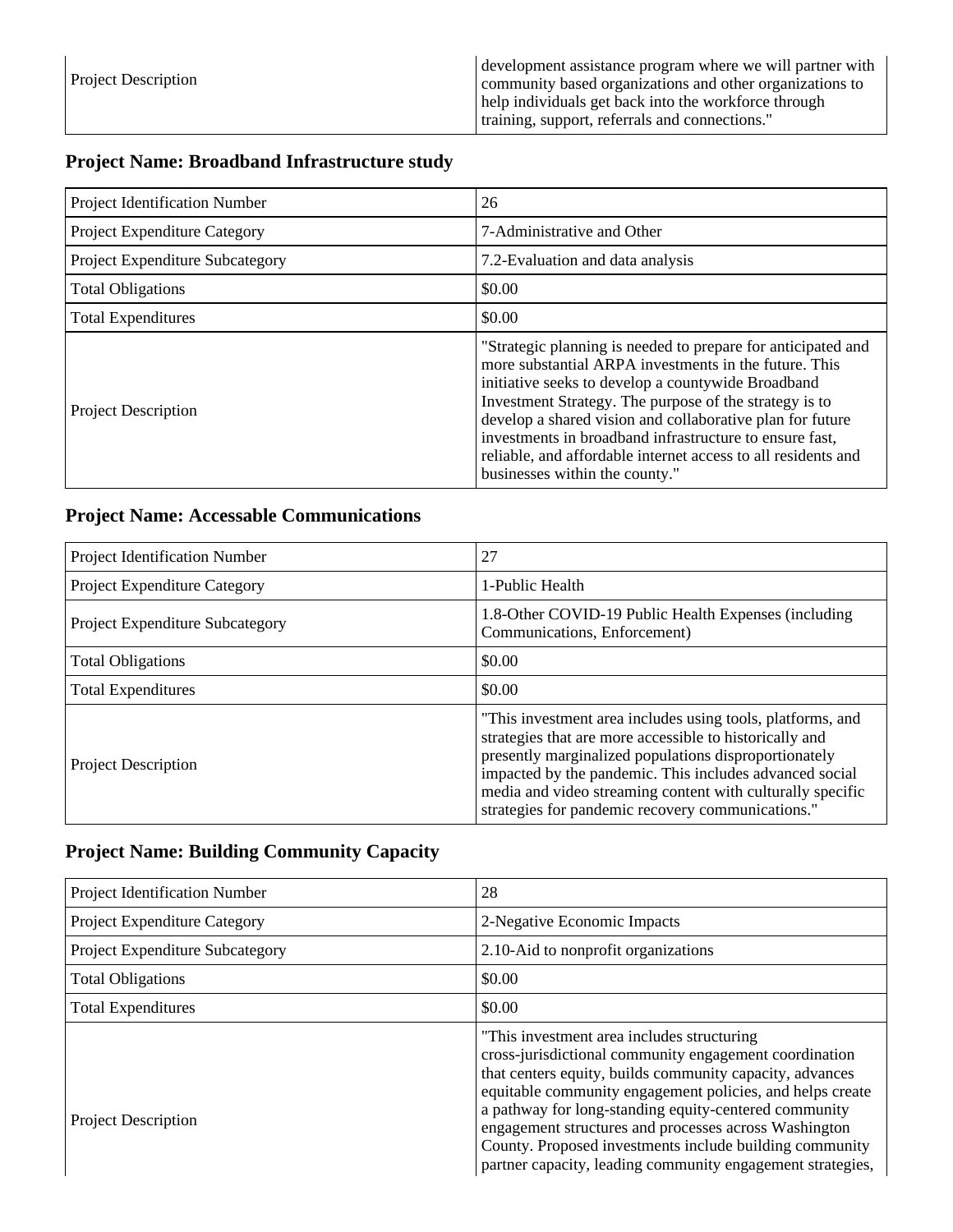### **Project Name: Advancing Data Equity**

| Project Identification Number   | 29                                                                                                                                                                                                                                       |
|---------------------------------|------------------------------------------------------------------------------------------------------------------------------------------------------------------------------------------------------------------------------------------|
| Project Expenditure Category    | 7-Administrative and Other                                                                                                                                                                                                               |
| Project Expenditure Subcategory | 7.2-Evaluation and data analysis                                                                                                                                                                                                         |
| <b>Total Obligations</b>        | \$0.00                                                                                                                                                                                                                                   |
| <b>Total Expenditures</b>       | \$0.00                                                                                                                                                                                                                                   |
| <b>Project Description</b>      | This investment area includes performing a systems analysis<br>of tools and strategies used across departments and<br>preparing for a potential comprehensive approach to data<br>equity for ARPA program implementation and evaluation. |

### **Project Name: Facilities COVID-19 Response Costs**

| Project Identification Number       | 30                                                                                                                                                                                            |
|-------------------------------------|-----------------------------------------------------------------------------------------------------------------------------------------------------------------------------------------------|
| <b>Project Expenditure Category</b> | 1-Public Health                                                                                                                                                                               |
| Project Expenditure Subcategory     | 1.8-Other COVID-19 Public Health Expenses (including<br>Communications, Enforcement)                                                                                                          |
| <b>Total Obligations</b>            | \$162,002.43                                                                                                                                                                                  |
| <b>Total Expenditures</b>           | \$162,002.43                                                                                                                                                                                  |
| <b>Project Description</b>          | "This project is specific to the ongoing internal County costs<br>for enforcing and implementing covid-19 mitigation<br>measures including social distancing, PPE, barriers, and<br>cleaning" |

### **Project Name: Telework and ITS costs due to COVID-19**

| Project Identification Number   | 31                                                                                                                                                            |
|---------------------------------|---------------------------------------------------------------------------------------------------------------------------------------------------------------|
| Project Expenditure Category    | 7-Administrative and Other                                                                                                                                    |
| Project Expenditure Subcategory | 7.1-Administrative Expenses                                                                                                                                   |
| <b>Total Obligations</b>        | \$59,700.07                                                                                                                                                   |
| <b>Total Expenditures</b>       | \$59,700.07                                                                                                                                                   |
| <b>Project Description</b>      | This project captures the internal County costs of increased<br>telework demands and ITS upgrades to allow for telework to<br>mitigate the spread of Covid-19 |

### **Project Name: Covid-19 Public Communications**

| <b>Project Identification Number</b>   | 32                                                                                   |
|----------------------------------------|--------------------------------------------------------------------------------------|
| <b>Project Expenditure Category</b>    | 1-Public Health                                                                      |
| <b>Project Expenditure Subcategory</b> | 1.8-Other COVID-19 Public Health Expenses (including<br>Communications, Enforcement) |
| <b>Total Obligations</b>               | \$1,510.57                                                                           |
| <b>Total Expenditures</b>              | \$1,510.57                                                                           |
|                                        |                                                                                      |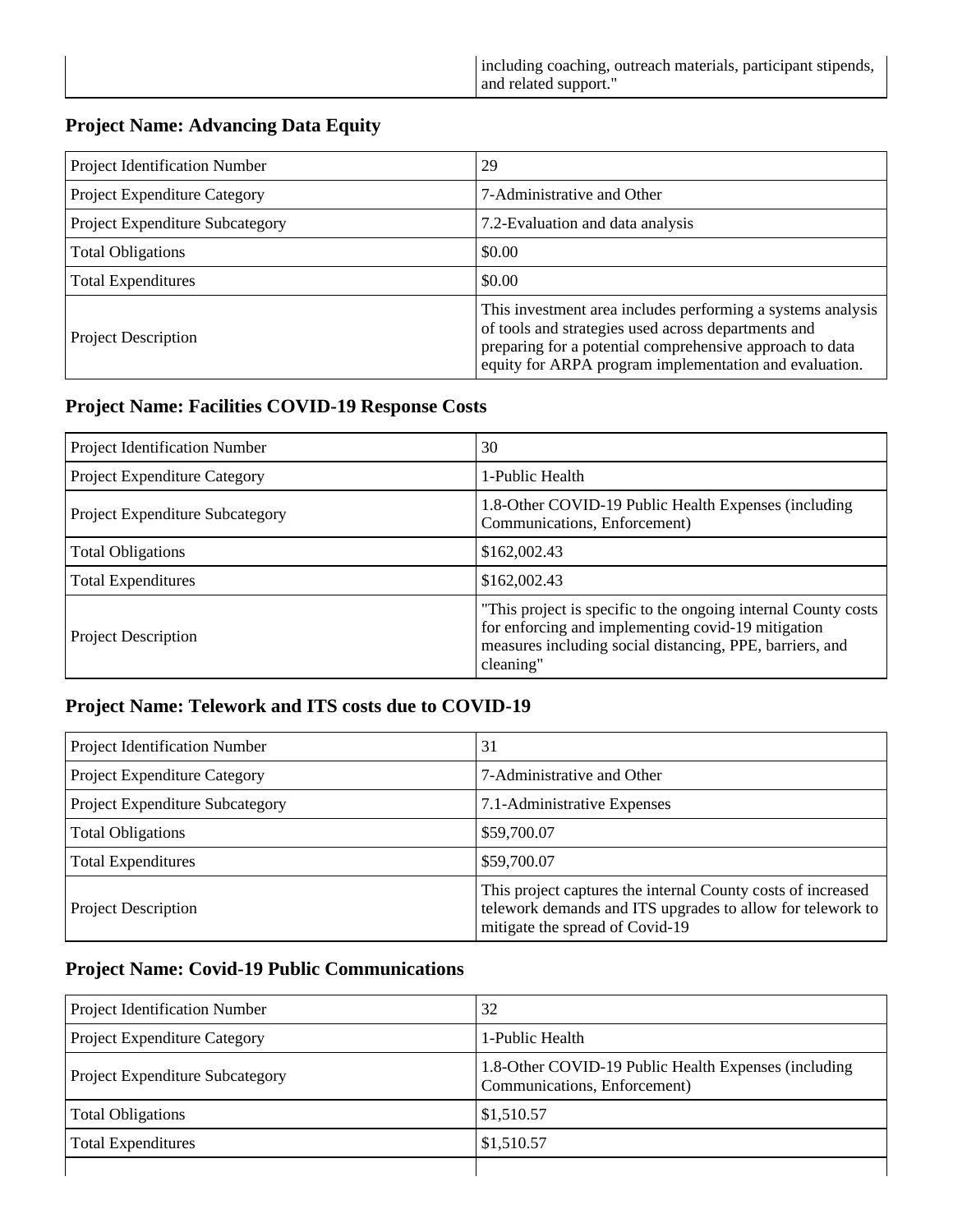| <b>Project Description</b> | "This cost is related to designing, creating, and distributing<br>ongoing ARPA communications through the county's |
|----------------------------|--------------------------------------------------------------------------------------------------------------------|
|                            | primary media and communication channels to disseminate<br>  covid-19 community information"                       |

## **Project Name: Programmatic Administrative Support**

| Project Identification Number   | 33                                                                                                                   |
|---------------------------------|----------------------------------------------------------------------------------------------------------------------|
| Project Expenditure Category    | 7-Administrative and Other                                                                                           |
| Project Expenditure Subcategory | 7.1-Administrative Expenses                                                                                          |
| <b>Total Obligations</b>        | \$833,499.27                                                                                                         |
| <b>Total Expenditures</b>       | \$833,499.27                                                                                                         |
| <b>Project Description</b>      | This encompasses the general administrative support<br>required for administering and operating ARPA as a<br>program |

## **Project Name: General Nutrition and Hygiene Support**

| Project Identification Number   | 009                                                                                                                                                                                                                             |
|---------------------------------|---------------------------------------------------------------------------------------------------------------------------------------------------------------------------------------------------------------------------------|
| Project Expenditure Category    | 2-Negative Economic Impacts                                                                                                                                                                                                     |
| Project Expenditure Subcategory | 2.1-Household Assistance: Food Programs                                                                                                                                                                                         |
| <b>Total Obligations</b>        | \$462,369.63                                                                                                                                                                                                                    |
| <b>Total Expenditures</b>       | \$24,778.43                                                                                                                                                                                                                     |
| Project Description             | This project includes home delivered meals to homebound<br>older adults in Washington County as well as access to<br>food/essential needs through gift cards or food boxes for<br>adults under 60 and living with a disability. |

## **Project Name: Culturally Specific Nutrition**

| Project Identification Number       | 010                                                                                                                                                                                                                                                                                                                                                                                                                                                                                                                                                                                                                                                                                                                                                                                                              |
|-------------------------------------|------------------------------------------------------------------------------------------------------------------------------------------------------------------------------------------------------------------------------------------------------------------------------------------------------------------------------------------------------------------------------------------------------------------------------------------------------------------------------------------------------------------------------------------------------------------------------------------------------------------------------------------------------------------------------------------------------------------------------------------------------------------------------------------------------------------|
| <b>Project Expenditure Category</b> | 2-Negative Economic Impacts                                                                                                                                                                                                                                                                                                                                                                                                                                                                                                                                                                                                                                                                                                                                                                                      |
| Project Expenditure Subcategory     | 2.1-Household Assistance: Food Programs                                                                                                                                                                                                                                                                                                                                                                                                                                                                                                                                                                                                                                                                                                                                                                          |
| <b>Total Obligations</b>            | \$177,275.00                                                                                                                                                                                                                                                                                                                                                                                                                                                                                                                                                                                                                                                                                                                                                                                                     |
| <b>Total Expenditures</b>           | \$69,585.00                                                                                                                                                                                                                                                                                                                                                                                                                                                                                                                                                                                                                                                                                                                                                                                                      |
| <b>Project Description</b>          | "This project is made up of culturally specific nutrition"<br>support activities that include providing culturally specific<br>foods to people of color, seasonal farmworkers, older adults<br>and other groups disproportionally impacted by the<br>pandemic.<br>This project consists of collaborating with a community<br>partner organization, Community Action Organization, to<br>distribute funding resources to community-based food<br>access organizations. This funding will support the provision<br>and distribution of culturally appropriate food resources to<br>Black, Indigenous, People of Color (BIPOC), immigrant,<br>and refugee communities as well as older adults in<br>Washington county that have not been equitably served<br>within the county's food access systems historically." |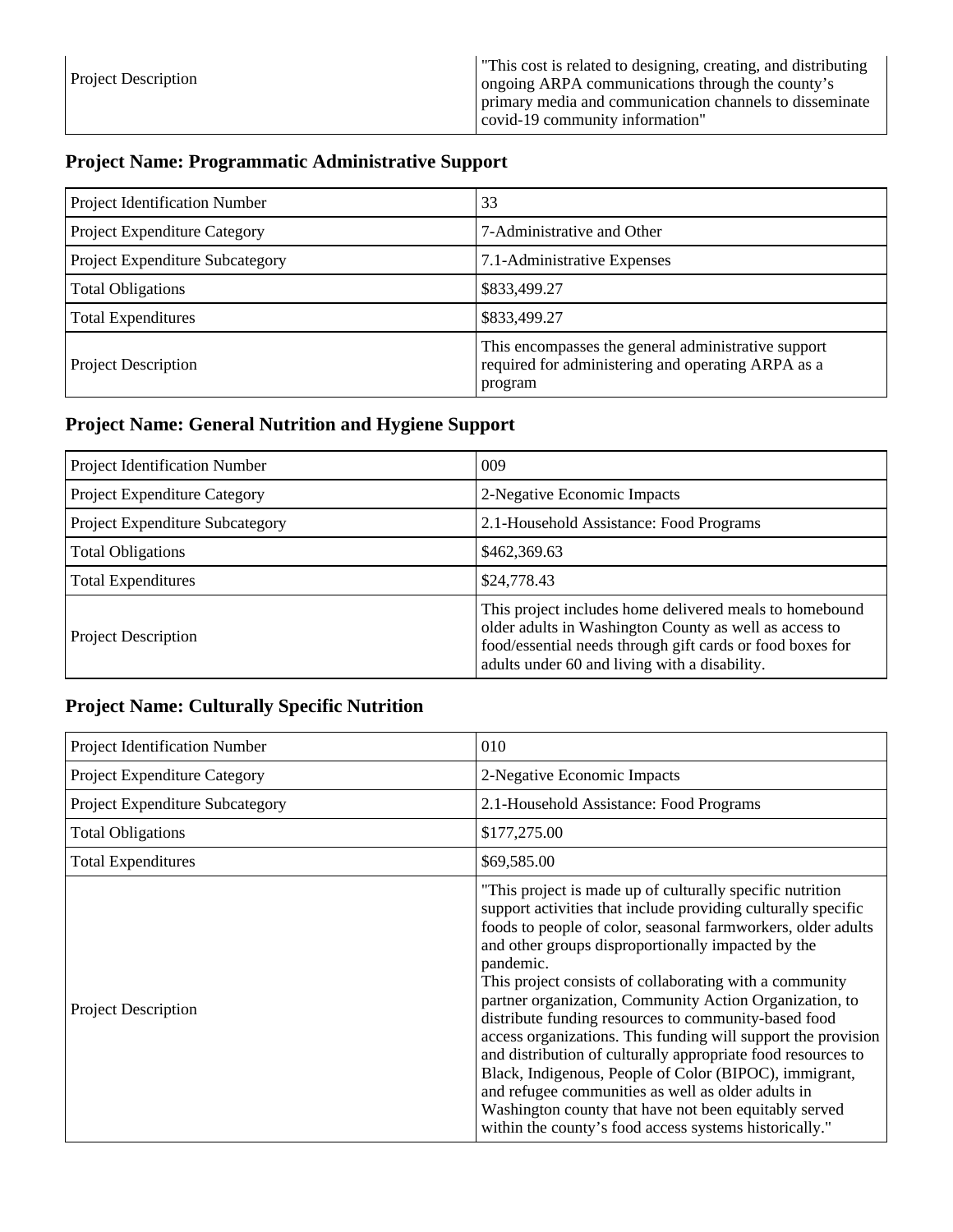## **Project Name: Household Water Utility Relief**

| Project Identification Number   | 023                                                                                                                           |
|---------------------------------|-------------------------------------------------------------------------------------------------------------------------------|
| Project Expenditure Category    | 2-Negative Economic Impacts                                                                                                   |
| Project Expenditure Subcategory | 2.2-Household Assistance: Rent, Mortgage, and Utility Aid                                                                     |
| <b>Total Obligations</b>        | \$0.00                                                                                                                        |
| <b>Total Expenditures</b>       | \$0.00                                                                                                                        |
| <b>Project Description</b>      | Provide Water utility relief for disproportionately impacted<br>communities through partnership with local utility providers. |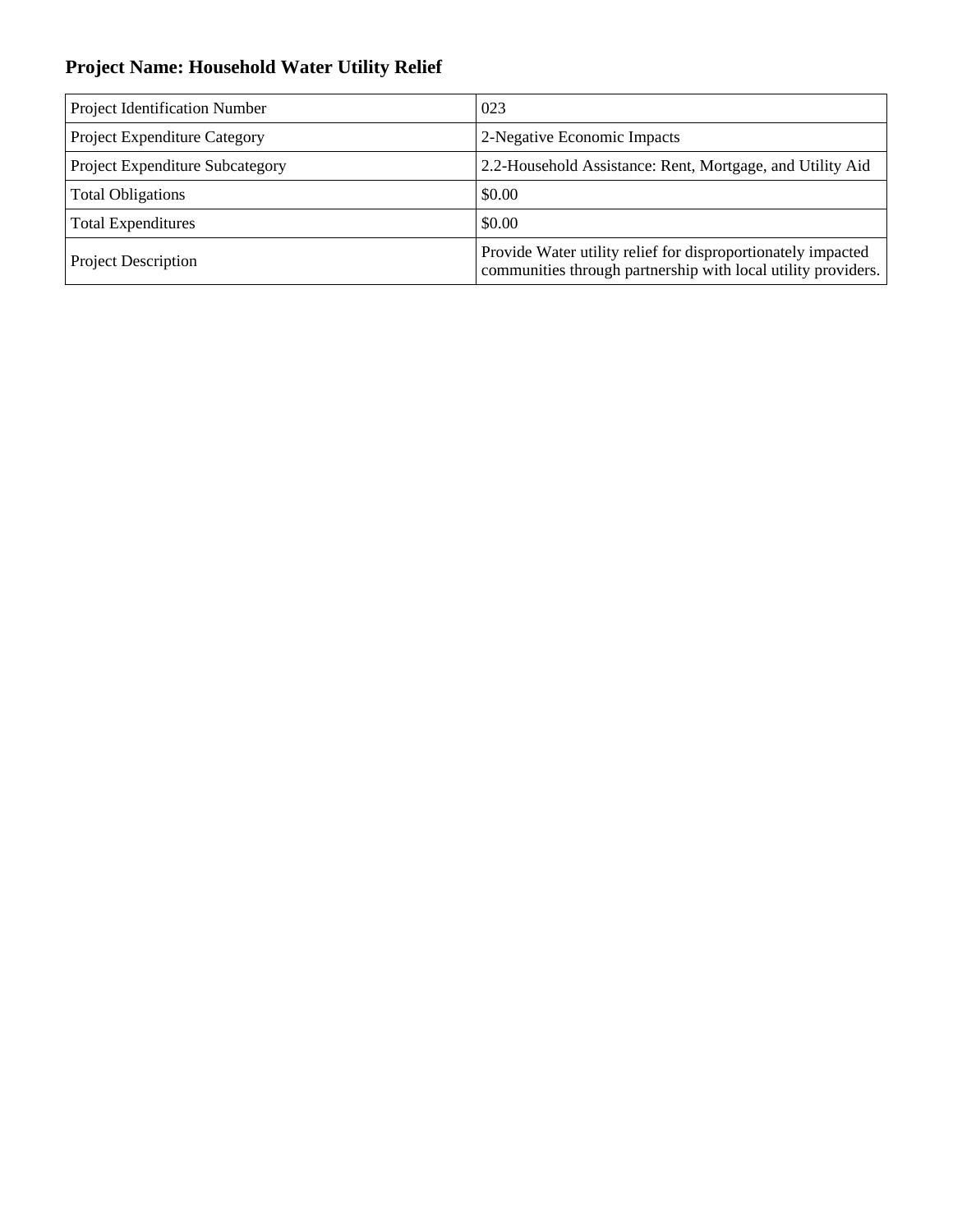# **Subrecipients**

## **Subrecipient Name: Living Islands Non-Profit**

| <b>DUNS</b>                             | 79482960         |
|-----------------------------------------|------------------|
| DUNS $(+4)$                             |                  |
| <b>TIN</b>                              |                  |
| Type                                    |                  |
| <b>POC Email Address</b>                |                  |
| Address Line 1                          | 1237 SW Cedar St |
| Address Line 2                          |                  |
| Address Line 3                          |                  |
| City                                    | Lake Oswego      |
| <b>State</b>                            | <b>OR</b>        |
| Zip                                     | 97034            |
| $Zip+4$                                 |                  |
| Is the Recipient Registered in SAM.Gov? | Yes              |

## **Subrecipient Name: CENTRO CULTURAL DEL CONDADO DE WASHINGTON**

| <b>DUNS</b>                             | 165511163       |
|-----------------------------------------|-----------------|
| DUNS $(+4)$                             |                 |
| <b>TIN</b>                              |                 |
| Type                                    |                 |
| <b>POC Email Address</b>                |                 |
| Address Line 1                          | 1110 N ADAIR ST |
| Address Line 2                          |                 |
| Address Line 3                          |                 |
| City                                    | Cornelius       |
| State                                   | <b>OR</b>       |
| Zip                                     | 97113           |
| $Zip+4$                                 |                 |
| Is the Recipient Registered in SAM.Gov? | Yes             |

## **Subrecipient Name: "IES Commercial, Inc. "**

| <b>DUNS</b>              | 52417230 |
|--------------------------|----------|
| DUNS $(+4)$              |          |
| <b>TIN</b>               |          |
| Type                     |          |
| <b>POC Email Address</b> |          |
|                          |          |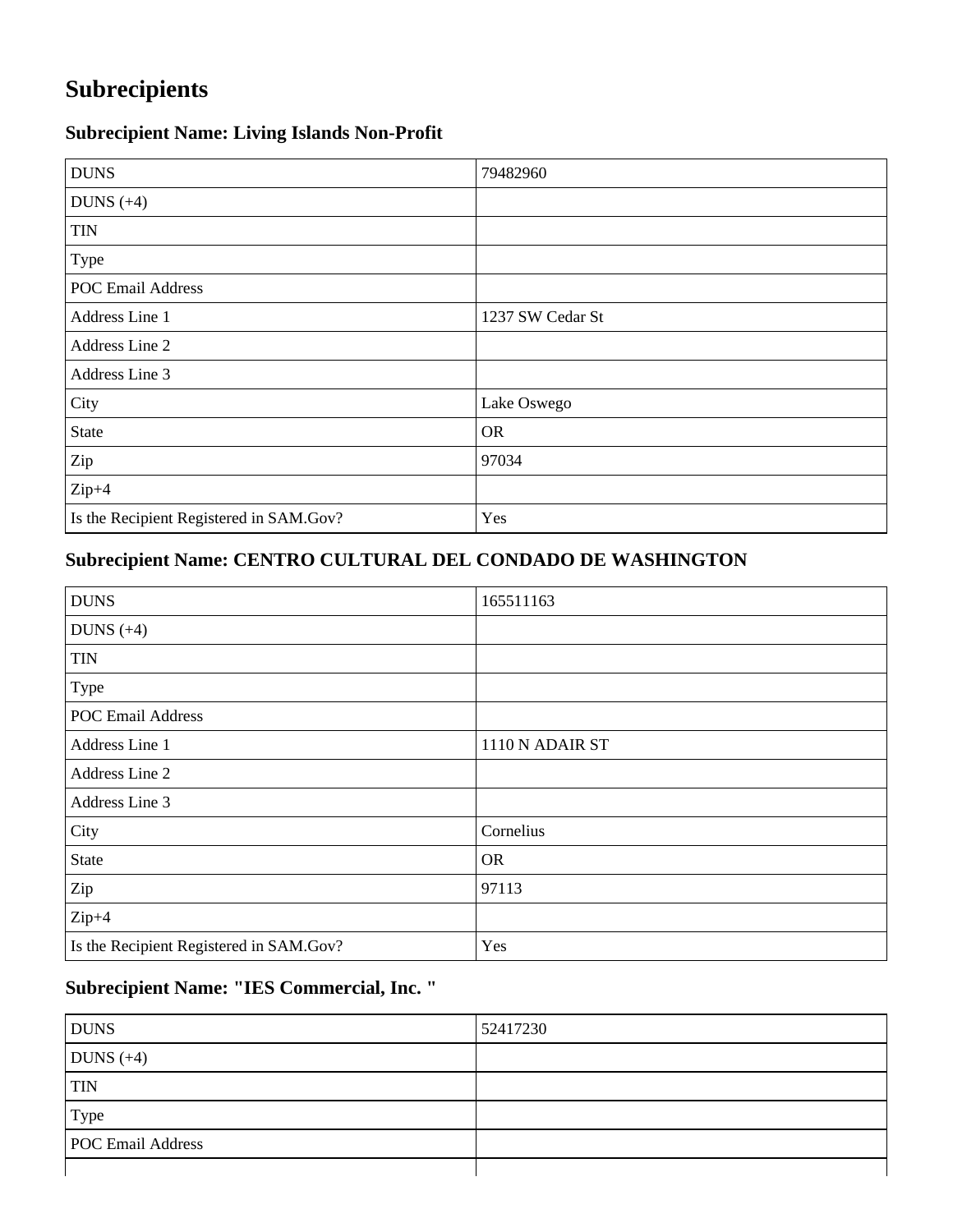| Address Line 1                          | 2801 South Fair Lane |
|-----------------------------------------|----------------------|
| Address Line 2                          |                      |
| Address Line 3                          |                      |
| City                                    | Tempe                |
| State                                   | AZ                   |
| Zip                                     | 85282                |
| $Zip+4$                                 |                      |
| Is the Recipient Registered in SAM.Gov? | Yes                  |

### **Subrecipient Name: The Salvation Army**

| <b>DUNS</b>                             | 154027783            |
|-----------------------------------------|----------------------|
| DUNS $(+4)$                             |                      |
| <b>TIN</b>                              |                      |
| Type                                    |                      |
| <b>POC Email Address</b>                |                      |
| Address Line 1                          | 8495 SE Monterey Ave |
| Address Line 2                          |                      |
| Address Line 3                          |                      |
| City                                    | <b>Happy Valley</b>  |
| <b>State</b>                            | <b>OR</b>            |
| Zip                                     | 97086                |
| $Zip+4$                                 |                      |
| Is the Recipient Registered in SAM.Gov? | Yes                  |

## **Subrecipient Name: Just Compassion of East Washington County**

| <b>DUNS</b>                             | 80392054           |
|-----------------------------------------|--------------------|
| DUNS $(+4)$                             |                    |
| <b>TIN</b>                              |                    |
| Type                                    |                    |
| <b>POC Email Address</b>                |                    |
| Address Line 1                          | 12280 SW Hall BLVD |
| Address Line 2                          |                    |
| Address Line 3                          |                    |
| City                                    | Tigard             |
| <b>State</b>                            | <b>OR</b>          |
| Zip                                     | 97224              |
| $Zip+4$                                 |                    |
| Is the Recipient Registered in SAM.Gov? | Yes                |

## **Subrecipient Name: Rapid Response Bio Cleaning LLC**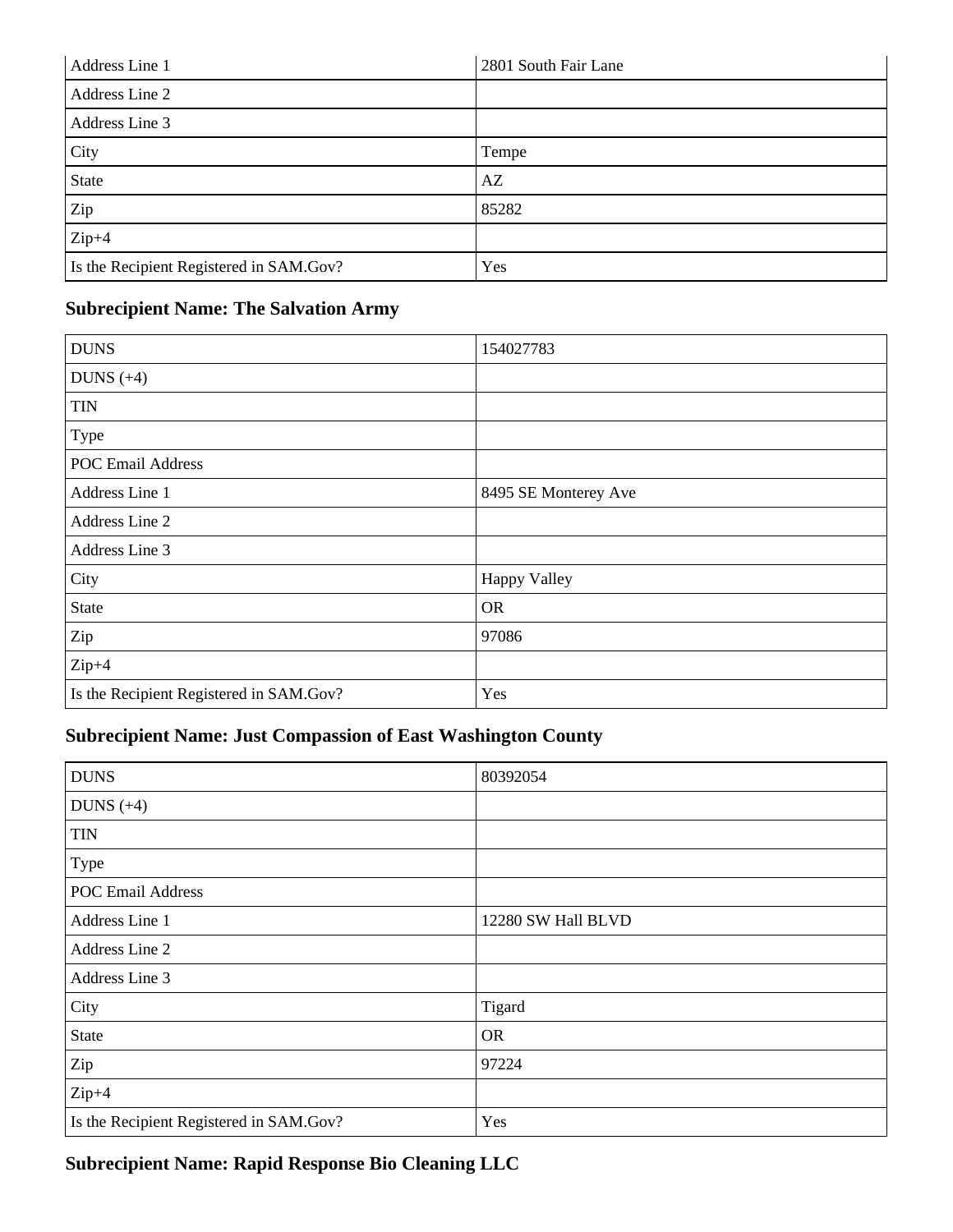| <b>DUNS</b>                             | 86952168              |
|-----------------------------------------|-----------------------|
| DUNS $(+4)$                             |                       |
| <b>TIN</b>                              |                       |
| Type                                    |                       |
| <b>POC Email Address</b>                |                       |
| Address Line 1                          | 2711 Se Milwaukie Ave |
| Address Line 2                          |                       |
| Address Line 3                          |                       |
| City                                    | Portland              |
| <b>State</b>                            | <b>OR</b>             |
| Zip                                     | 97202                 |
| $Zip+4$                                 |                       |
| Is the Recipient Registered in SAM.Gov? | Yes                   |

## **Subrecipient Name: Familias en Accion**

| <b>DUNS</b>                                                                                                                 |                  |
|-----------------------------------------------------------------------------------------------------------------------------|------------------|
| DUNS $(+4)$                                                                                                                 |                  |
| <b>TIN</b>                                                                                                                  | 931284335        |
| <b>Type</b>                                                                                                                 |                  |
| <b>POC Email Address</b>                                                                                                    |                  |
| Address Line 1                                                                                                              | 2710 NE 14th Ave |
| Address Line 2                                                                                                              |                  |
| Address Line 3                                                                                                              |                  |
| City                                                                                                                        | Portland         |
| <b>State</b>                                                                                                                | <b>OR</b>        |
| Zip                                                                                                                         | 97212            |
| $Zip+4$                                                                                                                     |                  |
| Is the Recipient Registered in SAM.Gov?                                                                                     | N <sub>o</sub>   |
| In the preceding fiscal year, did recipient receive 80% or<br>more of its annual gross revenue from federal funds?          | N <sub>o</sub>   |
| In the preceding fiscal year, did recipient receive \$25 million<br>or more of its annual gross revenue from federal funds? | N <sub>o</sub>   |

## **Subrecipient Name: Asian Health And Service Center**

| <b>DUNS</b>              | 25947735 |
|--------------------------|----------|
| DUNS $(+4)$              |          |
| <b>TIN</b>               |          |
| Type                     |          |
| <b>POC Email Address</b> |          |
|                          |          |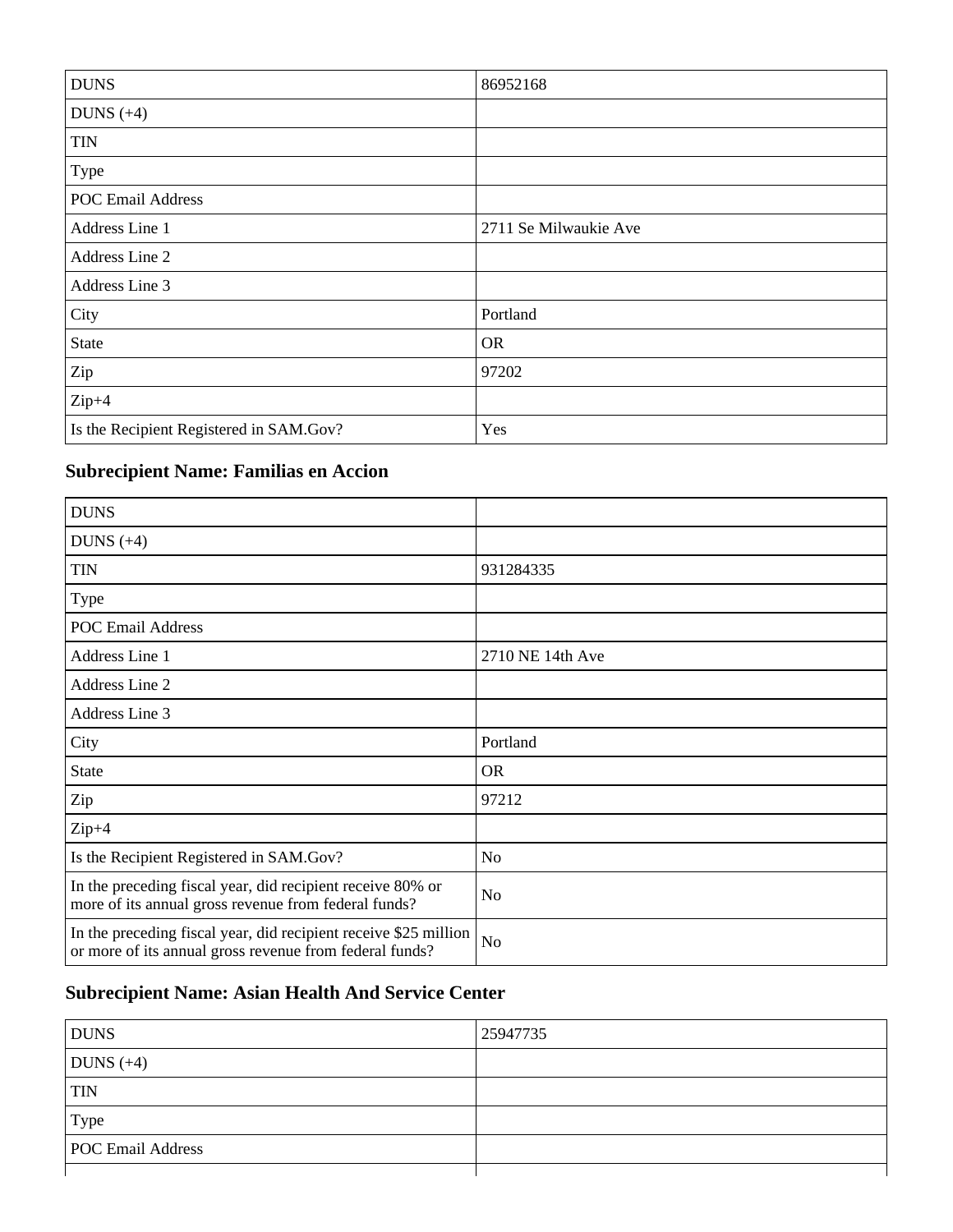| Address Line 1                          | 9035 SE FOSTER RD |
|-----------------------------------------|-------------------|
| Address Line 2                          |                   |
| Address Line 3                          |                   |
| City                                    | Portland          |
| <b>State</b>                            | <b>OR</b>         |
| Zip                                     | 97266             |
| $Zip+4$                                 |                   |
| Is the Recipient Registered in SAM.Gov? | Yes               |

## **Subrecipient Name: "Bienestar, Inc."**

| <b>DUNS</b>                             | 126140560             |
|-----------------------------------------|-----------------------|
| DUNS $(+4)$                             |                       |
| <b>TIN</b>                              |                       |
| Type                                    |                       |
| <b>POC Email Address</b>                |                       |
| Address Line 1                          | 448 S 1st Ave Ste 100 |
| Address Line 2                          |                       |
| Address Line 3                          |                       |
| City                                    | Hillsboro             |
| <b>State</b>                            | <b>OR</b>             |
| Zip                                     | 97123                 |
| $Zip+4$                                 |                       |
| Is the Recipient Registered in SAM.Gov? | Yes                   |

## **Subrecipient Name: "IMMIGRANT AND REFUGEE COMMUNITY ORGANIZATION, THE"**

| <b>DUNS</b>                             | 107957516          |
|-----------------------------------------|--------------------|
| DUNS $(+4)$                             |                    |
| <b>TIN</b>                              |                    |
| Type                                    |                    |
| POC Email Address                       |                    |
| Address Line 1                          | 10301 NE Glisan St |
| Address Line 2                          |                    |
| Address Line 3                          |                    |
| City                                    | Portland           |
| <b>State</b>                            | <b>OR</b>          |
| Zip                                     | 97220              |
| $Zip+4$                                 |                    |
| Is the Recipient Registered in SAM.Gov? | Yes                |

**Subrecipient Name: Express Services Inc.**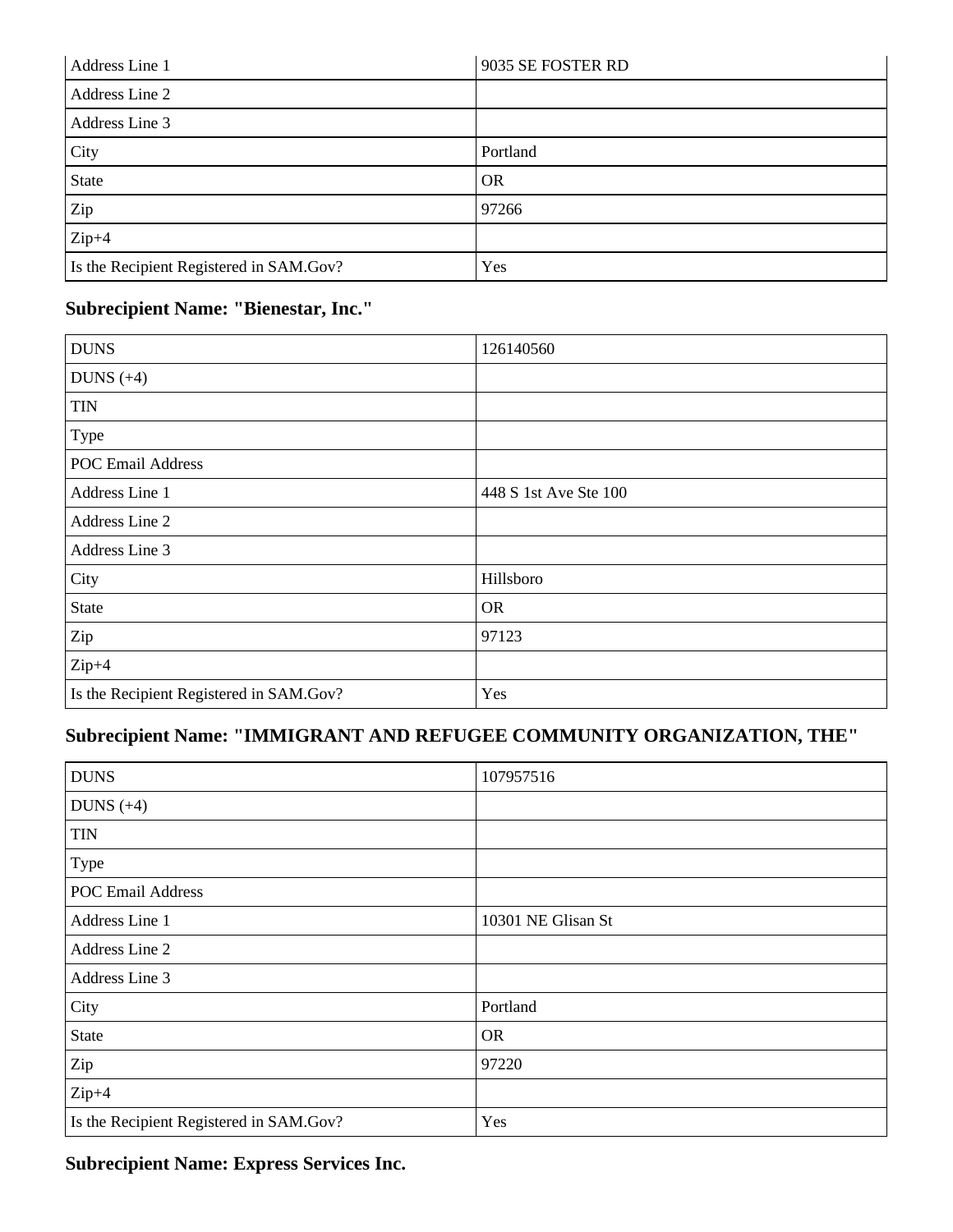| <b>DUNS</b>                             | 131067282           |
|-----------------------------------------|---------------------|
| DUNS $(+4)$                             |                     |
| <b>TIN</b>                              |                     |
| Type                                    |                     |
| <b>POC Email Address</b>                |                     |
| Address Line 1                          | 9701 Boardwalk Blvd |
| Address Line 2                          |                     |
| Address Line 3                          |                     |
| City                                    | Oaklahoma City      |
| <b>State</b>                            | OK                  |
| Zip                                     | 73162               |
| $Zip+4$                                 |                     |
| Is the Recipient Registered in SAM.Gov? | Yes                 |

## **Subrecipient Name: Public Health Institute**

| <b>DUNS</b>                             | 128663390           |
|-----------------------------------------|---------------------|
| DUNS $(+4)$                             |                     |
| <b>TIN</b>                              |                     |
| Type                                    |                     |
| <b>POC Email Address</b>                |                     |
| Address Line 1                          | 555 12th St Ste 290 |
| Address Line 2                          |                     |
| Address Line 3                          |                     |
| City                                    | Oakland             |
| <b>State</b>                            | CA                  |
| Zip                                     | 94607               |
| $Zip+4$                                 |                     |
| Is the Recipient Registered in SAM.Gov? | Yes                 |

# **Subrecipient Name: "Robert Half International, Inc"**

| <b>DUNS</b>              | 43256403                  |
|--------------------------|---------------------------|
| DUNS $(+4)$              |                           |
| <b>TIN</b>               |                           |
| Type                     |                           |
| <b>POC Email Address</b> |                           |
| Address Line 1           | 2884 Sand Hill RD STE 200 |
| Address Line 2           |                           |
| Address Line 3           |                           |
|                          |                           |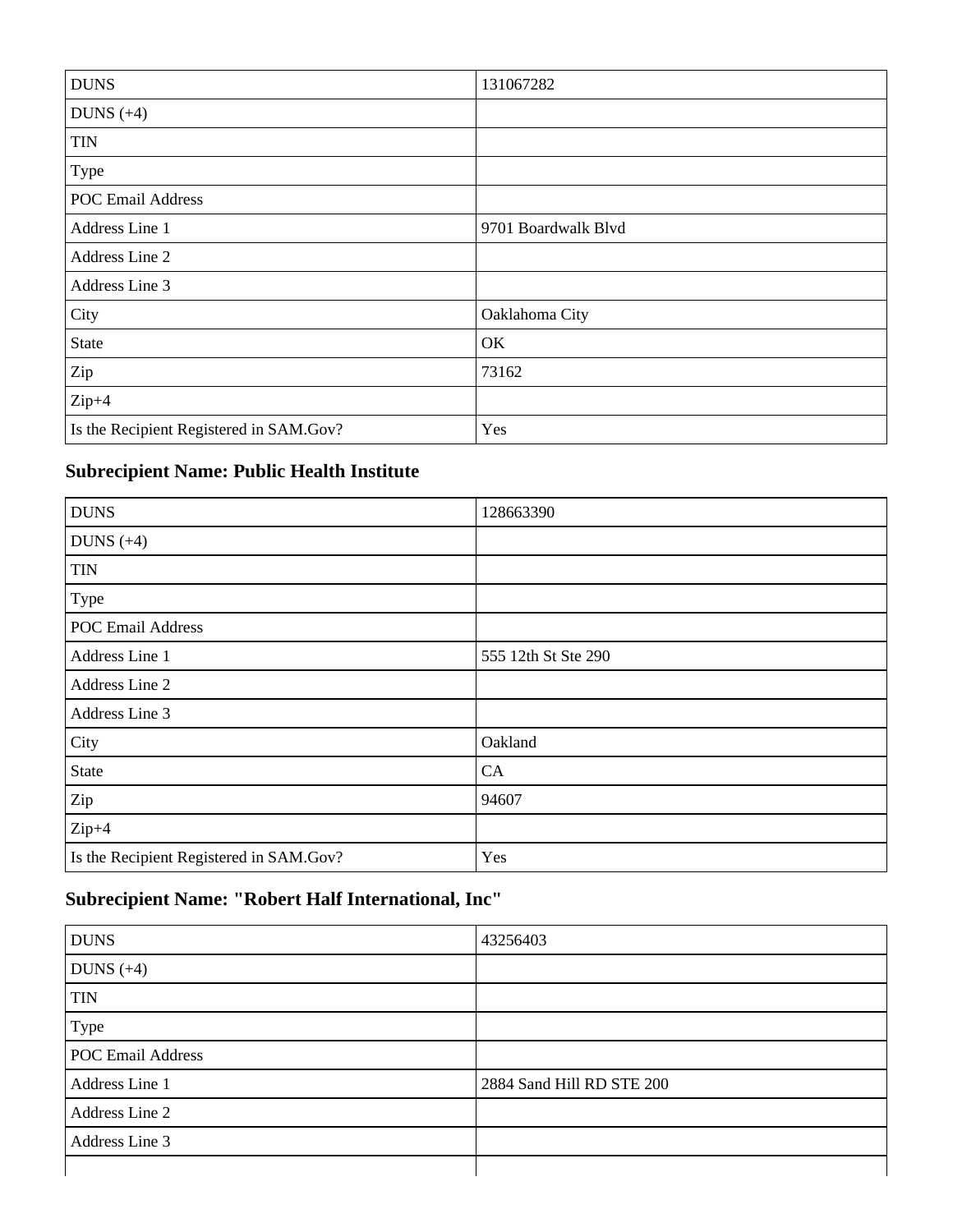| City                                    | <b>Menlo Park</b> |
|-----------------------------------------|-------------------|
| <b>State</b>                            | CA                |
| Zip                                     | 94025             |
| $Zip+4$                                 |                   |
| Is the Recipient Registered in SAM.Gov? | Yes               |

## **Subrecipient Name: Adelante Mujeres**

| <b>DUNS</b>                             | 169754715           |
|-----------------------------------------|---------------------|
| DUNS $(+4)$                             |                     |
| <b>TIN</b>                              |                     |
| Type                                    |                     |
| <b>POC Email Address</b>                |                     |
| Address Line 1                          | 2030 MAIN ST STE A  |
| Address Line 2                          |                     |
| Address Line 3                          |                     |
| City                                    | <b>FOREST GROVE</b> |
| State                                   | <b>OR</b>           |
| Zip                                     | 97116               |
| $Zip+4$                                 |                     |
| Is the Recipient Registered in SAM.Gov? | Yes                 |

## **Subrecipient Name: Greater Hillsboro Area Chamber of Commerce**

| <b>DUNS</b>                                                                                                                 |                               |
|-----------------------------------------------------------------------------------------------------------------------------|-------------------------------|
| DUNS $(+4)$                                                                                                                 |                               |
| <b>TIN</b>                                                                                                                  | 930188235                     |
| Type                                                                                                                        |                               |
| <b>POC Email Address</b>                                                                                                    |                               |
| Address Line 1                                                                                                              | 5193 NE Elam Young Parkway #A |
| Address Line 2                                                                                                              |                               |
| Address Line 3                                                                                                              |                               |
| City                                                                                                                        | Hillsboro                     |
| State                                                                                                                       | <b>OR</b>                     |
| Zip                                                                                                                         | 97124                         |
| $Zip+4$                                                                                                                     |                               |
| Is the Recipient Registered in SAM.Gov?                                                                                     | N <sub>o</sub>                |
| In the preceding fiscal year, did recipient receive 80% or<br>more of its annual gross revenue from federal funds?          | N <sub>o</sub>                |
| In the preceding fiscal year, did recipient receive \$25 million<br>or more of its annual gross revenue from federal funds? | N <sub>o</sub>                |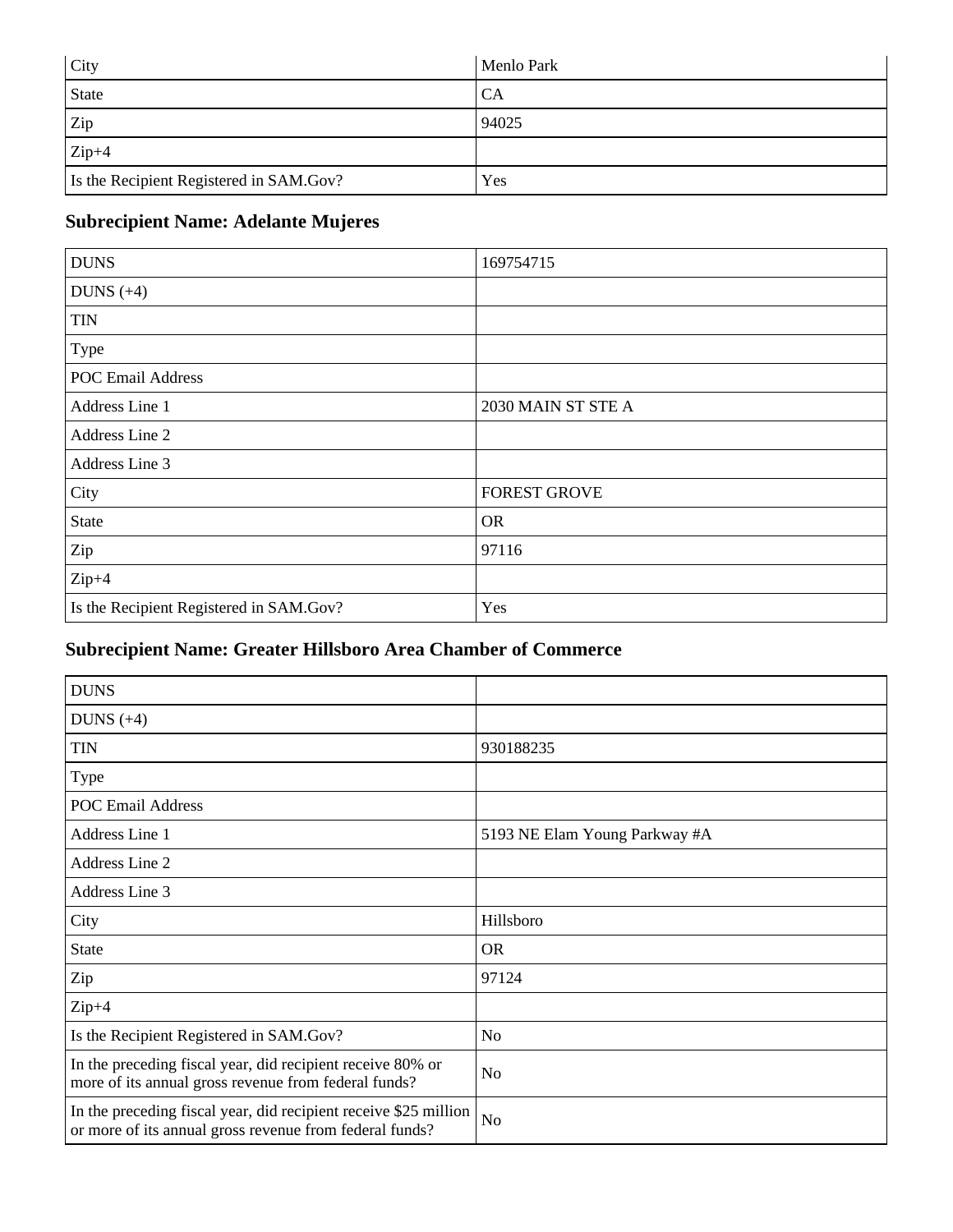# **Subawards**

### **Subward No: 21-1259**

| Subaward Type                  | <b>Contract: Definitive Contract</b>                                                                                                        |
|--------------------------------|---------------------------------------------------------------------------------------------------------------------------------------------|
| Subaward Obligation            | \$646,884.00                                                                                                                                |
| <b>Subaward Date</b>           | 7/1/2021                                                                                                                                    |
| Place of Performance Address 1 | 2710 NE 14th Ave                                                                                                                            |
| Place of Performance Address 2 |                                                                                                                                             |
| Place of Performance Address 3 |                                                                                                                                             |
| Place of Performance City      | Portland                                                                                                                                    |
| Place of Performance State     | <b>OR</b>                                                                                                                                   |
| Place of Performance Zip       | 97212                                                                                                                                       |
| Place of Performance Zip+4     |                                                                                                                                             |
| Description                    | Provide resource navigation and wrap-around support during<br>isolation and quarantine due to covid-19 to prevent the<br>spread of covid-19 |
| Subrecipient                   | Familias en Accion                                                                                                                          |
| Period of Performance Start    | 7/1/2021                                                                                                                                    |
| Period of Performance End      | 6/30/2022                                                                                                                                   |

### **Subward No: 21-1257**

| Subaward Type                     | <b>Contract: Definitive Contract</b>                                                                                                        |
|-----------------------------------|---------------------------------------------------------------------------------------------------------------------------------------------|
| Subaward Obligation               | \$400,000.00                                                                                                                                |
| <b>Subaward Date</b>              | 7/1/2021                                                                                                                                    |
| Place of Performance Address 1    | 9035 SE FOSTER RD                                                                                                                           |
| Place of Performance Address 2    |                                                                                                                                             |
| Place of Performance Address 3    |                                                                                                                                             |
| Place of Performance City         | Portland                                                                                                                                    |
| <b>Place of Performance State</b> | <b>OR</b>                                                                                                                                   |
| Place of Performance Zip          | 97266                                                                                                                                       |
| Place of Performance Zip+4        |                                                                                                                                             |
| Description                       | Provide resource navigation and wrap-around support during<br>isolation and quarantine due to covid-19 to prevent the<br>spread of covid-19 |
| Subrecipient                      | <b>Asian Health And Service Center</b>                                                                                                      |
| Period of Performance Start       | 7/1/2021                                                                                                                                    |
| Period of Performance End         | 6/30/2022                                                                                                                                   |

| Subaward Type<br>$\sim$ $\sim$<br>Contract<br>Definitive C<br>Contract: |
|-------------------------------------------------------------------------|
|-------------------------------------------------------------------------|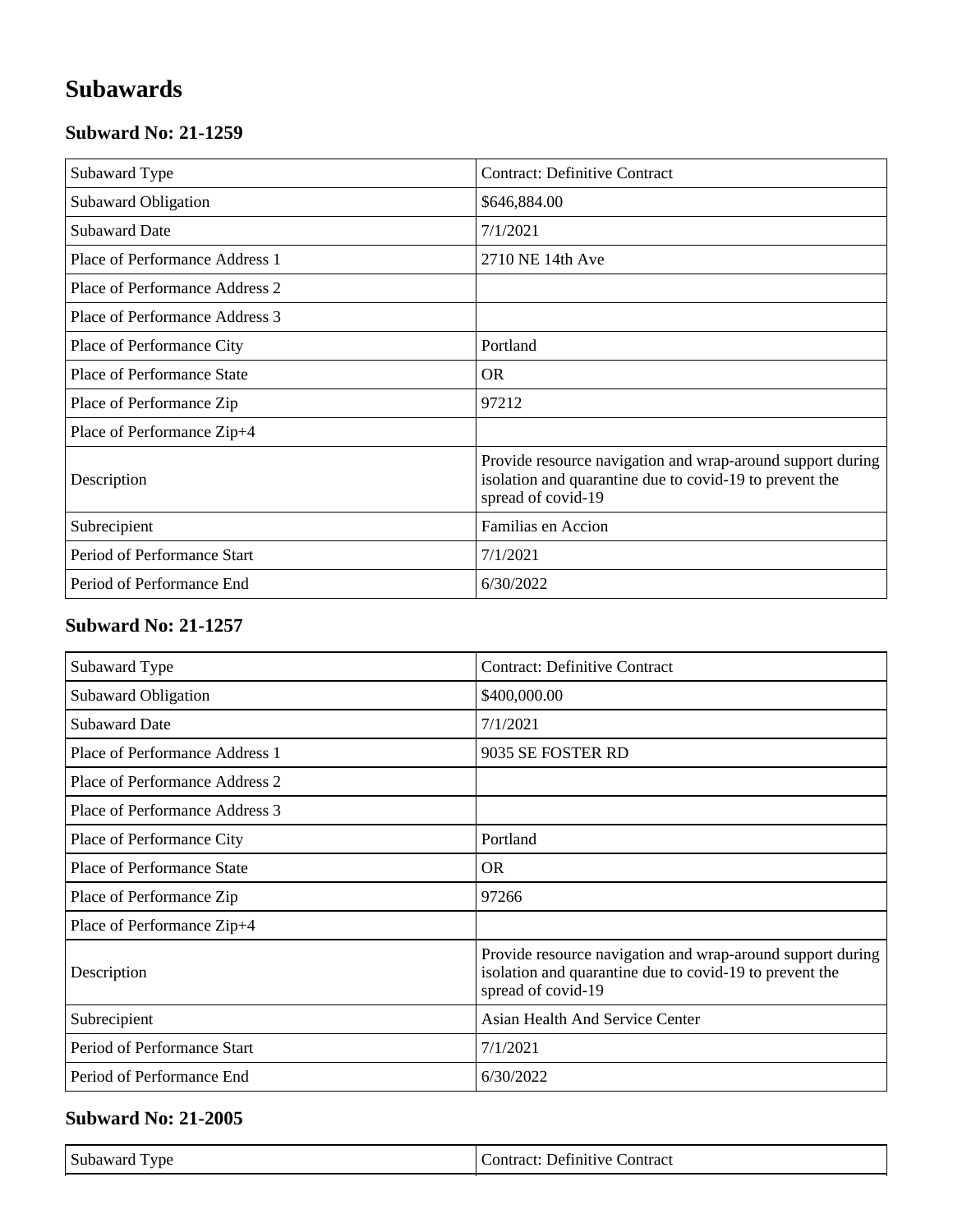| Subaward Obligation               | \$420,657.30                                                                                                                                |
|-----------------------------------|---------------------------------------------------------------------------------------------------------------------------------------------|
| <b>Subaward Date</b>              | 7/1/2021                                                                                                                                    |
| Place of Performance Address 1    | 448 S 1st Ave Ste 100                                                                                                                       |
| Place of Performance Address 2    |                                                                                                                                             |
| Place of Performance Address 3    |                                                                                                                                             |
| Place of Performance City         | Hillsboro                                                                                                                                   |
| <b>Place of Performance State</b> | <b>OR</b>                                                                                                                                   |
| Place of Performance Zip          | 97123                                                                                                                                       |
| Place of Performance Zip+4        |                                                                                                                                             |
| Description                       | Provide resource navigation and wrap-around support during<br>isolation and quarantine due to covid-19 to prevent the<br>spread of covid-19 |
| Subrecipient                      | "Bienestar, Inc."                                                                                                                           |
| Period of Performance Start       | 7/1/2021                                                                                                                                    |
| Period of Performance End         | 6/30/2022                                                                                                                                   |

| Subaward Type                     | <b>Contract: Definitive Contract</b>                                                                                                        |
|-----------------------------------|---------------------------------------------------------------------------------------------------------------------------------------------|
| Subaward Obligation               | \$561,310.20                                                                                                                                |
| <b>Subaward Date</b>              | 7/1/2021                                                                                                                                    |
| Place of Performance Address 1    | 1110 N ADAIR ST                                                                                                                             |
| Place of Performance Address 2    |                                                                                                                                             |
| Place of Performance Address 3    |                                                                                                                                             |
| Place of Performance City         | Cornelius                                                                                                                                   |
| <b>Place of Performance State</b> | <b>OR</b>                                                                                                                                   |
| Place of Performance Zip          | 97113                                                                                                                                       |
| Place of Performance Zip+4        |                                                                                                                                             |
| Description                       | Provide resource navigation and wrap-around support during<br>isolation and quarantine due to covid-19 to prevent the<br>spread of covid-19 |
| Subrecipient                      | CENTRO CULTURAL DEL CONDADO DE<br><b>WASHINGTON</b>                                                                                         |
| Period of Performance Start       | 7/1/2021                                                                                                                                    |
| Period of Performance End         | 6/30/2022                                                                                                                                   |

| Subaward Type                  | Contract: Definitive Contract |
|--------------------------------|-------------------------------|
| <b>Subaward Obligation</b>     | \$504,779.80                  |
| <b>Subaward Date</b>           | 7/1/2021                      |
| Place of Performance Address 1 | 10301 NE Glisan St            |
| Place of Performance Address 2 |                               |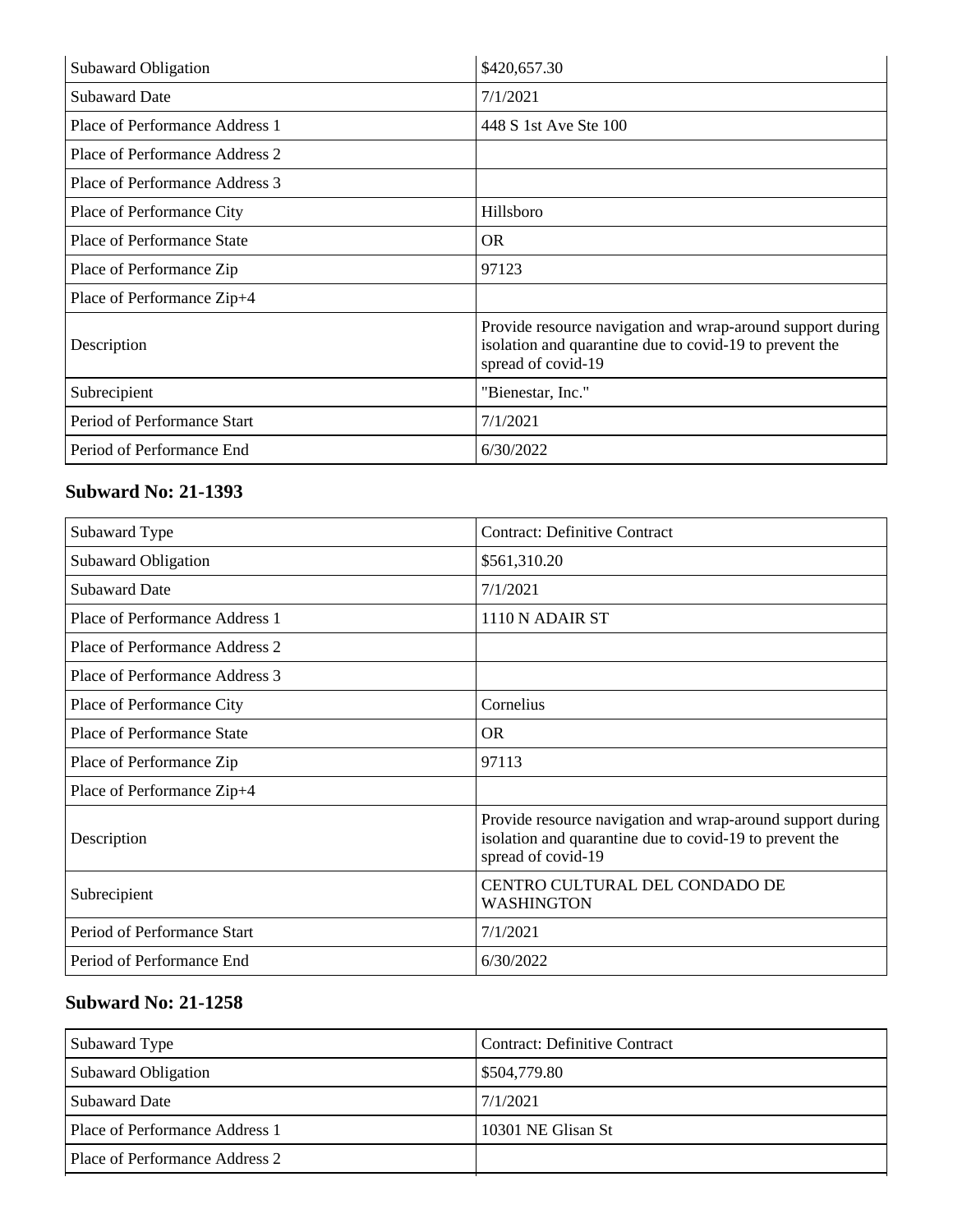| Place of Performance Address 3 |                                                                                                                                             |
|--------------------------------|---------------------------------------------------------------------------------------------------------------------------------------------|
| Place of Performance City      | Portland                                                                                                                                    |
| Place of Performance State     | <b>OR</b>                                                                                                                                   |
| Place of Performance Zip       | 97220                                                                                                                                       |
| Place of Performance Zip+4     |                                                                                                                                             |
| Description                    | Provide resource navigation and wrap-around support during<br>isolation and quarantine due to covid-19 to prevent the<br>spread of covid-19 |
| Subrecipient                   | "IMMIGRANT AND REFUGEE COMMUNITY<br>ORGANIZATION, THE"                                                                                      |
| Period of Performance Start    | 7/1/2021                                                                                                                                    |
| Period of Performance End      | 6/30/2022                                                                                                                                   |

### **Subward No: 21-1845-04**

| Subaward Type                  | <b>Contract: Definitive Contract</b>                                                                           |
|--------------------------------|----------------------------------------------------------------------------------------------------------------|
| Subaward Obligation            | \$2,520,000.00                                                                                                 |
| <b>Subaward Date</b>           | 3/4/2021                                                                                                       |
| Place of Performance Address 1 | 9701 Boardwalk Blyd                                                                                            |
| Place of Performance Address 2 |                                                                                                                |
| Place of Performance Address 3 |                                                                                                                |
| Place of Performance City      | Oaklahoma City                                                                                                 |
| Place of Performance State     | OK.                                                                                                            |
| Place of Performance Zip       | 73162                                                                                                          |
| Place of Performance Zip+4     |                                                                                                                |
| Description                    | Provide services and staff for contact tracing to comply with<br>oregon mandated orders responding to covid-19 |
| Subrecipient                   | Express Services Inc.                                                                                          |
| Period of Performance Start    | 3/4/2021                                                                                                       |
| Period of Performance End      | 6/30/2022                                                                                                      |

## **Subward No: 21-1839-04**

| Subaward Type                  | <b>Contract: Definitive Contract</b> |
|--------------------------------|--------------------------------------|
| Subaward Obligation            | \$8,255,000.00                       |
| <b>Subaward Date</b>           | 3/4/2021                             |
| Place of Performance Address 1 | 555 12th St Ste 290                  |
| Place of Performance Address 2 |                                      |
| Place of Performance Address 3 |                                      |
| Place of Performance City      | Oakland                              |
| Place of Performance State     | CA                                   |
| Place of Performance Zip       | 94607                                |
|                                |                                      |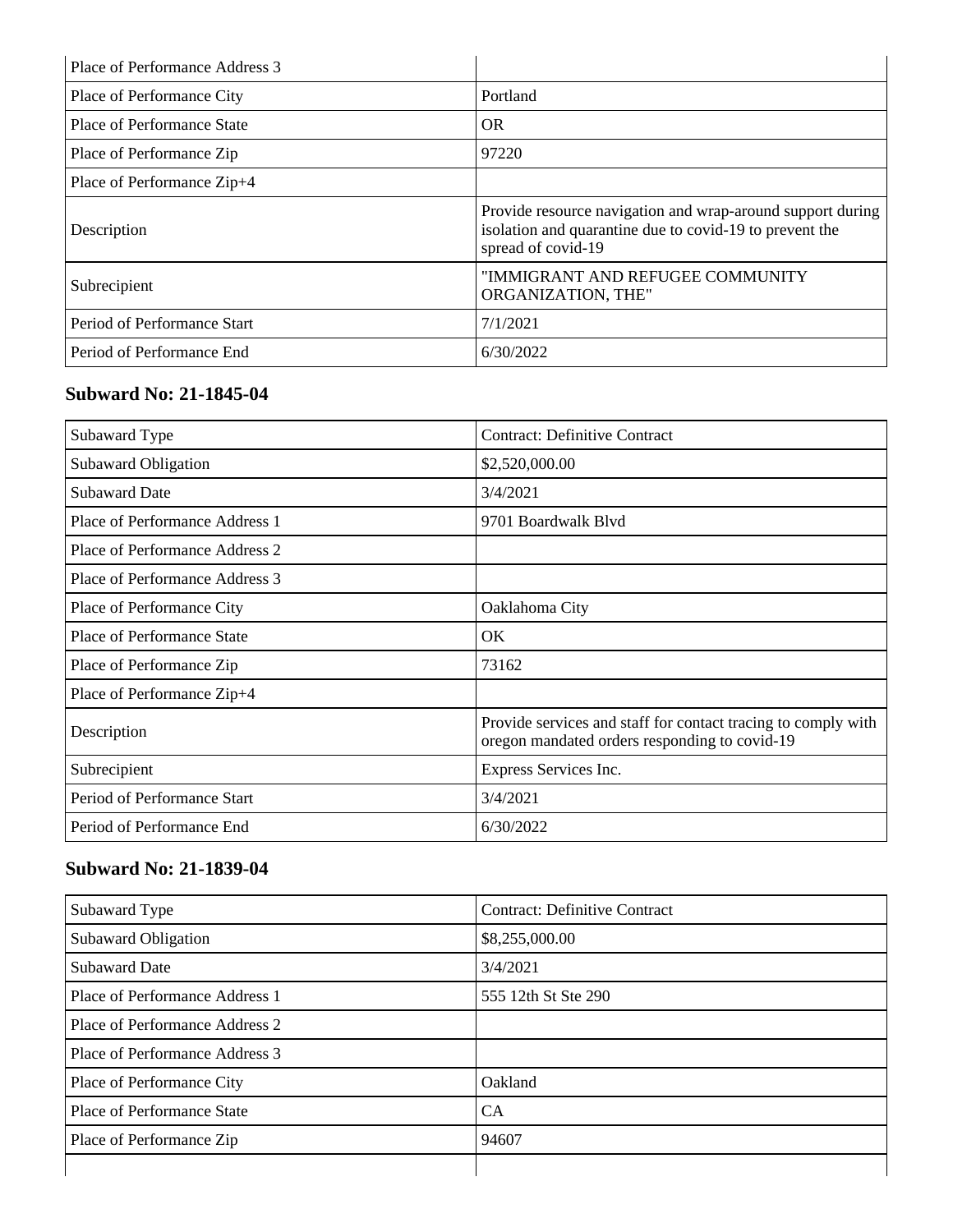| Place of Performance Zip+4  |                                                                                                                |
|-----------------------------|----------------------------------------------------------------------------------------------------------------|
| Description                 | Provide services and staff for contact tracing to comply with<br>oregon mandated orders responding to covid-19 |
| Subrecipient                | <b>Public Health Institute</b>                                                                                 |
| Period of Performance Start | 3/4/2021                                                                                                       |
| Period of Performance End   | 6/30/2022                                                                                                      |

### **Subward No: 21-1845-06**

| Subaward Type                     | <b>Contract: Definitive Contract</b>                                               |
|-----------------------------------|------------------------------------------------------------------------------------|
| Subaward Obligation               | \$2,870,000.00                                                                     |
| <b>Subaward Date</b>              | 3/4/2021                                                                           |
| Place of Performance Address 1    | 9701 Boardwalk Blvd                                                                |
| Place of Performance Address 2    |                                                                                    |
| Place of Performance Address 3    |                                                                                    |
| Place of Performance City         | Oaklahoma City                                                                     |
| <b>Place of Performance State</b> | OK                                                                                 |
| Place of Performance Zip          | 73162                                                                              |
| Place of Performance Zip+4        |                                                                                    |
| Description                       | Provide services and staff to respond to outbreaks of<br>covid-19 in the community |
| Subrecipient                      | Express Services Inc.                                                              |
| Period of Performance Start       | 3/4/2021                                                                           |
| Period of Performance End         | 6/30/2022                                                                          |

## **Subward No: 21-1839-06**

| Subaward Type                     | <b>Contract: Definitive Contract</b>                                               |
|-----------------------------------|------------------------------------------------------------------------------------|
| Subaward Obligation               | \$1,270,000.00                                                                     |
| <b>Subaward Date</b>              | 3/4/2021                                                                           |
| Place of Performance Address 1    | 555 12th St Ste 290                                                                |
| Place of Performance Address 2    |                                                                                    |
| Place of Performance Address 3    |                                                                                    |
| Place of Performance City         | Oakland                                                                            |
| <b>Place of Performance State</b> | <b>CA</b>                                                                          |
| Place of Performance Zip          | 94607                                                                              |
| Place of Performance Zip+4        |                                                                                    |
| Description                       | Provide services and staff to respond to outbreaks of<br>covid-19 in the community |
| Subrecipient                      | <b>Public Health Institute</b>                                                     |
| Period of Performance Start       | 3/4/2021                                                                           |
| Period of Performance End         | 6/30/2022                                                                          |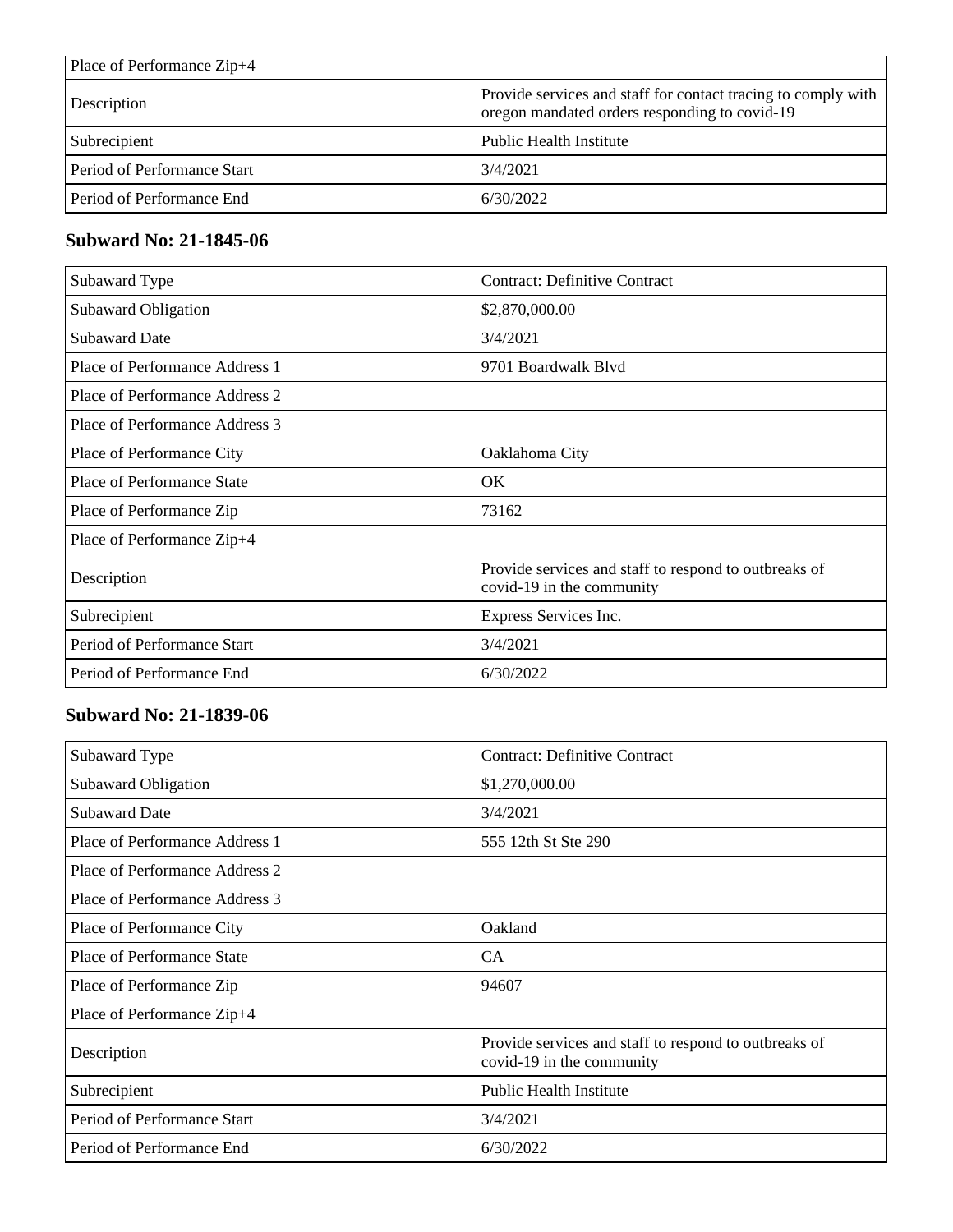| Subaward Type                     | <b>Contract: Definitive Contract</b>                                                                                                                                                                                                                                                                                                                                                                                                                                                                             |
|-----------------------------------|------------------------------------------------------------------------------------------------------------------------------------------------------------------------------------------------------------------------------------------------------------------------------------------------------------------------------------------------------------------------------------------------------------------------------------------------------------------------------------------------------------------|
| <b>Subaward Obligation</b>        | \$105,056.00                                                                                                                                                                                                                                                                                                                                                                                                                                                                                                     |
| <b>Subaward Date</b>              | 8/20/2021                                                                                                                                                                                                                                                                                                                                                                                                                                                                                                        |
| Place of Performance Address 1    | 1237 SW Cedar St                                                                                                                                                                                                                                                                                                                                                                                                                                                                                                 |
| Place of Performance Address 2    |                                                                                                                                                                                                                                                                                                                                                                                                                                                                                                                  |
| Place of Performance Address 3    |                                                                                                                                                                                                                                                                                                                                                                                                                                                                                                                  |
| Place of Performance City         | Lake Oswego                                                                                                                                                                                                                                                                                                                                                                                                                                                                                                      |
| <b>Place of Performance State</b> | <b>OR</b>                                                                                                                                                                                                                                                                                                                                                                                                                                                                                                        |
| Place of Performance Zip          | 97034                                                                                                                                                                                                                                                                                                                                                                                                                                                                                                            |
| Place of Performance Zip+4        |                                                                                                                                                                                                                                                                                                                                                                                                                                                                                                                  |
| Description                       | "For individuals and families enrolled in Living Islands<br>programs or referred by the County, contractor will assist the<br>County with community engagement work that supports<br>COVID-19 recovery and community resiliency building by<br>facilitating access to resources that improve health<br>outcomes, including services that connect residents with<br>health care resources and public assistance programs and<br>build healthier environments. Contractor will provide the<br>following services:" |
| Subrecipient                      | Living Islands Non-Profit                                                                                                                                                                                                                                                                                                                                                                                                                                                                                        |
| Period of Performance Start       | 8/20/2021                                                                                                                                                                                                                                                                                                                                                                                                                                                                                                        |
| Period of Performance End         | 6/30/2022                                                                                                                                                                                                                                                                                                                                                                                                                                                                                                        |

| Subaward Type                  | <b>Contract: Definitive Contract</b>                                                                                                                                                                                                                                                                    |
|--------------------------------|---------------------------------------------------------------------------------------------------------------------------------------------------------------------------------------------------------------------------------------------------------------------------------------------------------|
| Subaward Obligation            | \$65,756.83                                                                                                                                                                                                                                                                                             |
| <b>Subaward Date</b>           | 5/10/2021                                                                                                                                                                                                                                                                                               |
| Place of Performance Address 1 | $622$ SE 10th Ave                                                                                                                                                                                                                                                                                       |
| Place of Performance Address 2 |                                                                                                                                                                                                                                                                                                         |
| Place of Performance Address 3 |                                                                                                                                                                                                                                                                                                         |
| Place of Performance City      | Hillsboro                                                                                                                                                                                                                                                                                               |
| Place of Performance State     | <b>OR</b>                                                                                                                                                                                                                                                                                               |
| Place of Performance Zip       | 97123                                                                                                                                                                                                                                                                                                   |
| Place of Performance Zip+4     |                                                                                                                                                                                                                                                                                                         |
| Description                    | "The funds provided under this contract are intended to<br>contribute to efforts to prevent COVID-19 disease<br>transmission in Washington County by maintaining the<br>provision and operation of safe, sanitary congregate<br>shelter beds, food box/meals, and referral to housing and<br>services." |
| Subrecipient                   | The Salvation Army                                                                                                                                                                                                                                                                                      |
| Period of Performance Start    | 5/10/2021                                                                                                                                                                                                                                                                                               |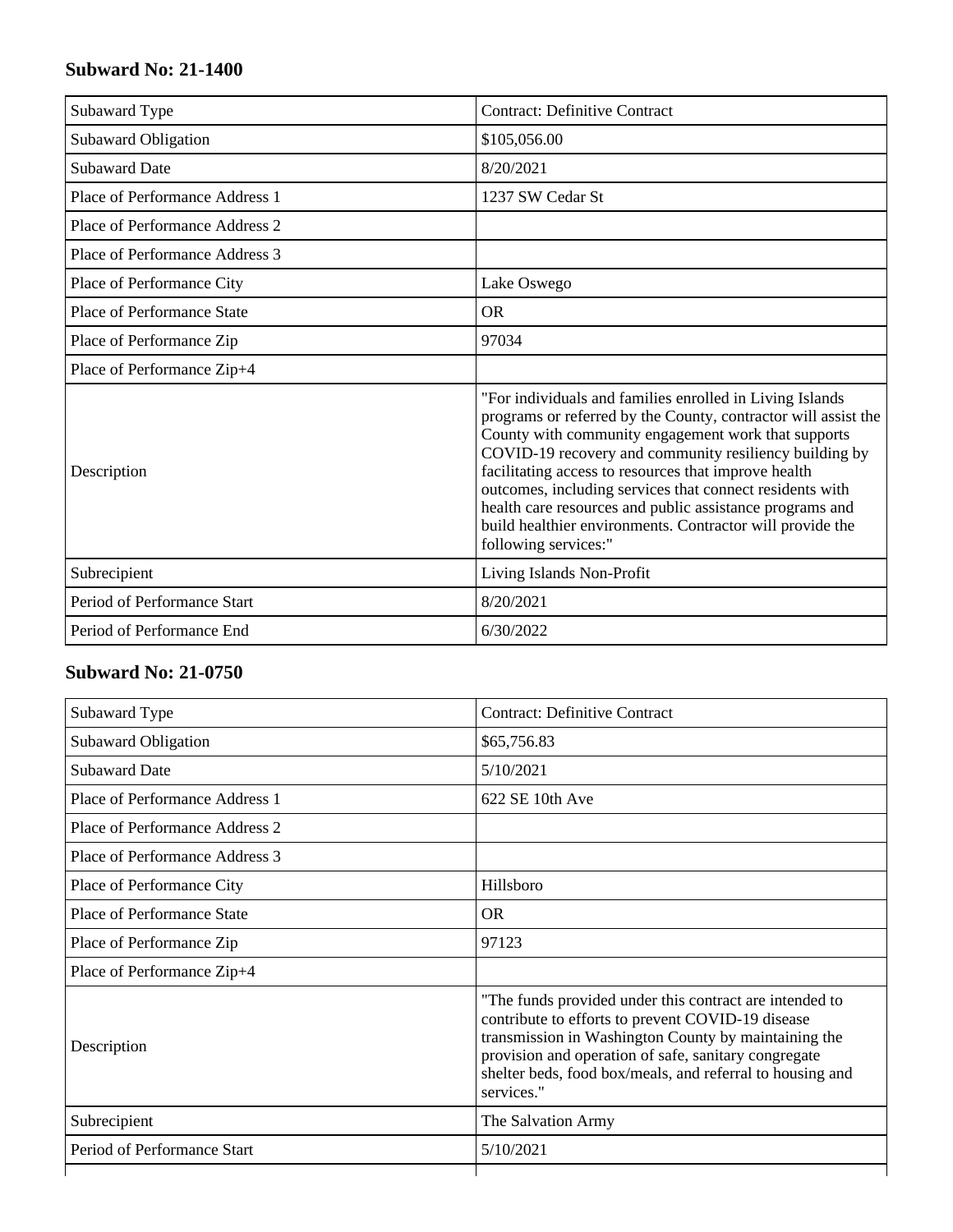| Subaward Type                     | <b>Contract: Definitive Contract</b>                                                                                                                                                                                                                                                                                                                                                                                                                              |
|-----------------------------------|-------------------------------------------------------------------------------------------------------------------------------------------------------------------------------------------------------------------------------------------------------------------------------------------------------------------------------------------------------------------------------------------------------------------------------------------------------------------|
| <b>Subaward Obligation</b>        | \$75,427.83                                                                                                                                                                                                                                                                                                                                                                                                                                                       |
| <b>Subaward Date</b>              | 4/5/2021                                                                                                                                                                                                                                                                                                                                                                                                                                                          |
| Place of Performance Address 1    | 12280 SW Hall Blyd                                                                                                                                                                                                                                                                                                                                                                                                                                                |
| Place of Performance Address 2    |                                                                                                                                                                                                                                                                                                                                                                                                                                                                   |
| Place of Performance Address 3    |                                                                                                                                                                                                                                                                                                                                                                                                                                                                   |
| Place of Performance City         | Tigard                                                                                                                                                                                                                                                                                                                                                                                                                                                            |
| <b>Place of Performance State</b> | <b>OR</b>                                                                                                                                                                                                                                                                                                                                                                                                                                                         |
| Place of Performance Zip          | 97223                                                                                                                                                                                                                                                                                                                                                                                                                                                             |
| Place of Performance Zip+4        |                                                                                                                                                                                                                                                                                                                                                                                                                                                                   |
| Description                       | "Contractor will administer the funds and provide facilities<br>for up to ten (10) homeless adults in a congregate shelter and<br>provide client-centered services to shelter participants that<br>include daily wellness checks, meals, supports to access<br>COVID vaccination, referral to community resources and<br>housing opportunities, and data collection for reporting on<br>shelter outcomes beginning April 5, 2021 and ending on<br>June 30, 2021." |
| Subrecipient                      | Just Compassion of East Washington County                                                                                                                                                                                                                                                                                                                                                                                                                         |
| Period of Performance Start       | 4/5/2021                                                                                                                                                                                                                                                                                                                                                                                                                                                          |
| Period of Performance End         | 6/30/2022                                                                                                                                                                                                                                                                                                                                                                                                                                                         |

| Subaward Type                  | <b>Contract: Definitive Contract</b>                                                                                                                                                                                                                                                                                                                                                                                                                                                                                                       |
|--------------------------------|--------------------------------------------------------------------------------------------------------------------------------------------------------------------------------------------------------------------------------------------------------------------------------------------------------------------------------------------------------------------------------------------------------------------------------------------------------------------------------------------------------------------------------------------|
| Subaward Obligation            | \$250,000.00                                                                                                                                                                                                                                                                                                                                                                                                                                                                                                                               |
| <b>Subaward Date</b>           | 8/1/2021                                                                                                                                                                                                                                                                                                                                                                                                                                                                                                                                   |
| Place of Performance Address 1 | 2711 SE Milwaukie Ave #107                                                                                                                                                                                                                                                                                                                                                                                                                                                                                                                 |
| Place of Performance Address 2 |                                                                                                                                                                                                                                                                                                                                                                                                                                                                                                                                            |
| Place of Performance Address 3 |                                                                                                                                                                                                                                                                                                                                                                                                                                                                                                                                            |
| Place of Performance City      | Portland                                                                                                                                                                                                                                                                                                                                                                                                                                                                                                                                   |
| Place of Performance State     | <b>OR</b>                                                                                                                                                                                                                                                                                                                                                                                                                                                                                                                                  |
| Place of Performance Zip       | 97202                                                                                                                                                                                                                                                                                                                                                                                                                                                                                                                                      |
| Place of Performance Zip+4     |                                                                                                                                                                                                                                                                                                                                                                                                                                                                                                                                            |
| Description                    | "As a result of the COVID-19 pandemic, and other complex<br>factors, Washington County has seen a dramatic increase in<br>unsanctioned camping on public and private property over<br>the last several months. In response various County<br>departments have been working collaboratively with allied<br>agencies and community partners to address the needs of<br>community members who have been impacted by<br>COVID-19, including those experiencing homelessness and<br>housing instability. Supportive services include sanitation |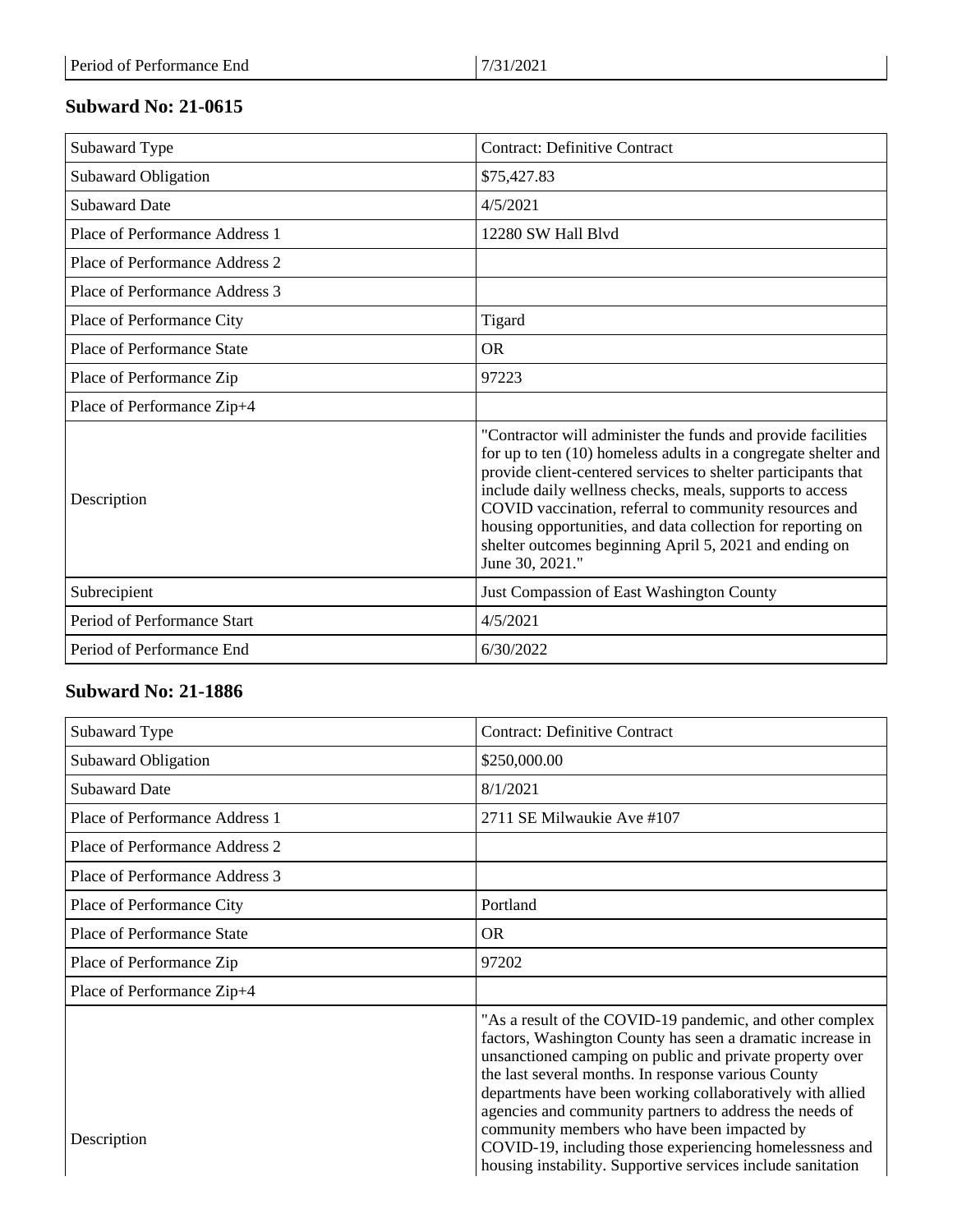|                             | management including portable toilets, handwashing station,<br>personal hygiene supplies, and garbage collection services.<br>This contract is to provide the County with clean-up services<br>to support the Homeless<br><b>Encampment Management Program."</b> |
|-----------------------------|------------------------------------------------------------------------------------------------------------------------------------------------------------------------------------------------------------------------------------------------------------------|
| Subrecipient                | Rapid Response Bio Cleaning LLC                                                                                                                                                                                                                                  |
| Period of Performance Start | 8/1/2021                                                                                                                                                                                                                                                         |
| Period of Performance End   | 12/31/2022                                                                                                                                                                                                                                                       |

| Subaward Type                  | <b>Contract: Definitive Contract</b>                                                                |
|--------------------------------|-----------------------------------------------------------------------------------------------------|
| Subaward Obligation            | \$83,730.00                                                                                         |
| <b>Subaward Date</b>           | 8/1/2021                                                                                            |
| Place of Performance Address 1 | 2417 Pacific Ave                                                                                    |
| Place of Performance Address 2 |                                                                                                     |
| Place of Performance Address 3 |                                                                                                     |
| Place of Performance City      | <b>Forest Grove</b>                                                                                 |
| Place of Performance State     | OR.                                                                                                 |
| Place of Performance Zip       | 97116                                                                                               |
| Place of Performance Zip+4     |                                                                                                     |
| Description                    | Provide local businesses who have been impacted due to<br>covid with technical and support services |
| Subrecipient                   | <b>Adelante Mujeres</b>                                                                             |
| Period of Performance Start    | 8/1/2021                                                                                            |
| Period of Performance End      | 12/31/2021                                                                                          |

| Subaward Type                  | <b>Contract: Definitive Contract</b>                                                                |
|--------------------------------|-----------------------------------------------------------------------------------------------------|
| Subaward Obligation            | \$83,730.00                                                                                         |
| <b>Subaward Date</b>           | 8/1/2021                                                                                            |
| Place of Performance Address 1 | 5193 NE Elam Young Pkwy suite a                                                                     |
| Place of Performance Address 2 |                                                                                                     |
| Place of Performance Address 3 |                                                                                                     |
| Place of Performance City      | Hillsboro                                                                                           |
| Place of Performance State     | <b>OR</b>                                                                                           |
| Place of Performance Zip       | 97124                                                                                               |
| Place of Performance Zip+4     |                                                                                                     |
| Description                    | Provide local businesses who have been impacted due to<br>covid with technical and support services |
| Subrecipient                   | Greater Hillsboro Area Chamber of Commerce                                                          |
| Period of Performance Start    | 8/1/2021                                                                                            |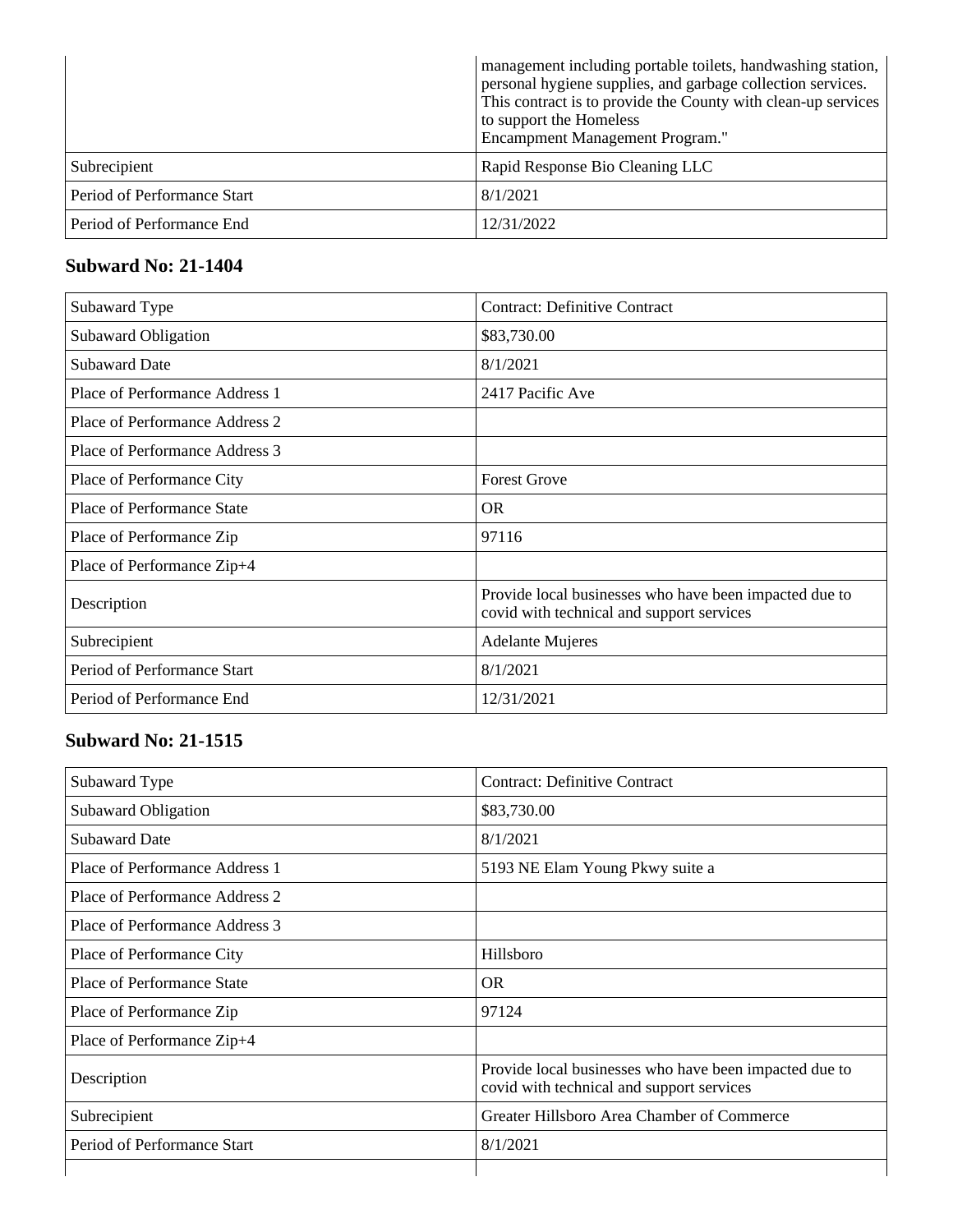| Subaward Type                  | <b>Contract: Definitive Contract</b>                                                                                                                                                                      |
|--------------------------------|-----------------------------------------------------------------------------------------------------------------------------------------------------------------------------------------------------------|
| Subaward Obligation            | \$58,489.30                                                                                                                                                                                               |
| <b>Subaward Date</b>           | 9/7/2021                                                                                                                                                                                                  |
| Place of Performance Address 1 | 155 N 1st Ave                                                                                                                                                                                             |
| Place of Performance Address 2 |                                                                                                                                                                                                           |
| Place of Performance Address 3 |                                                                                                                                                                                                           |
| Place of Performance City      | Hillsboro                                                                                                                                                                                                 |
| Place of Performance State     | OR.                                                                                                                                                                                                       |
| Place of Performance Zip       | 97124                                                                                                                                                                                                     |
| Place of Performance Zip+4     |                                                                                                                                                                                                           |
| Description                    | provide as-needed audio-visual upgrades to conference<br>rooms throughout Washington County owned/leased spaces<br>to accommodate the new need for teleconferencing to<br>midigate the spread of covid-19 |
| Subrecipient                   | "IES Commercial, Inc."                                                                                                                                                                                    |
| Period of Performance Start    | 9/7/2021                                                                                                                                                                                                  |
| Period of Performance End      | 12/31/2024                                                                                                                                                                                                |

#### **Subward No: TS06-21**

| Subaward Type                     | <b>Contract: Definitive Contract</b>                                                                                |
|-----------------------------------|---------------------------------------------------------------------------------------------------------------------|
| Subaward Obligation               | \$59,771.87                                                                                                         |
| <b>Subaward Date</b>              | 3/4/2021                                                                                                            |
| Place of Performance Address 1    | 2884 Sand Hill RD STE 200                                                                                           |
| Place of Performance Address 2    |                                                                                                                     |
| Place of Performance Address 3    |                                                                                                                     |
| Place of Performance City         | Menlo Park                                                                                                          |
| <b>Place of Performance State</b> | CA                                                                                                                  |
| Place of Performance Zip          | 94025                                                                                                               |
| Place of Performance Zip+4        |                                                                                                                     |
| Description                       | Contracted staff to perform administrative work due to the<br>increase in workload from the covid-19 relief funding |
| Subrecipient                      | "Robert Half International, Inc"                                                                                    |
| Period of Performance Start       | 3/4/2021                                                                                                            |
| Period of Performance End         | 12/31/2024                                                                                                          |

### **Subward No: TS06-17**

| Subaward Type       | Contract: Definitive Contract |
|---------------------|-------------------------------|
| Subaward Obligation | \$54,557.31                   |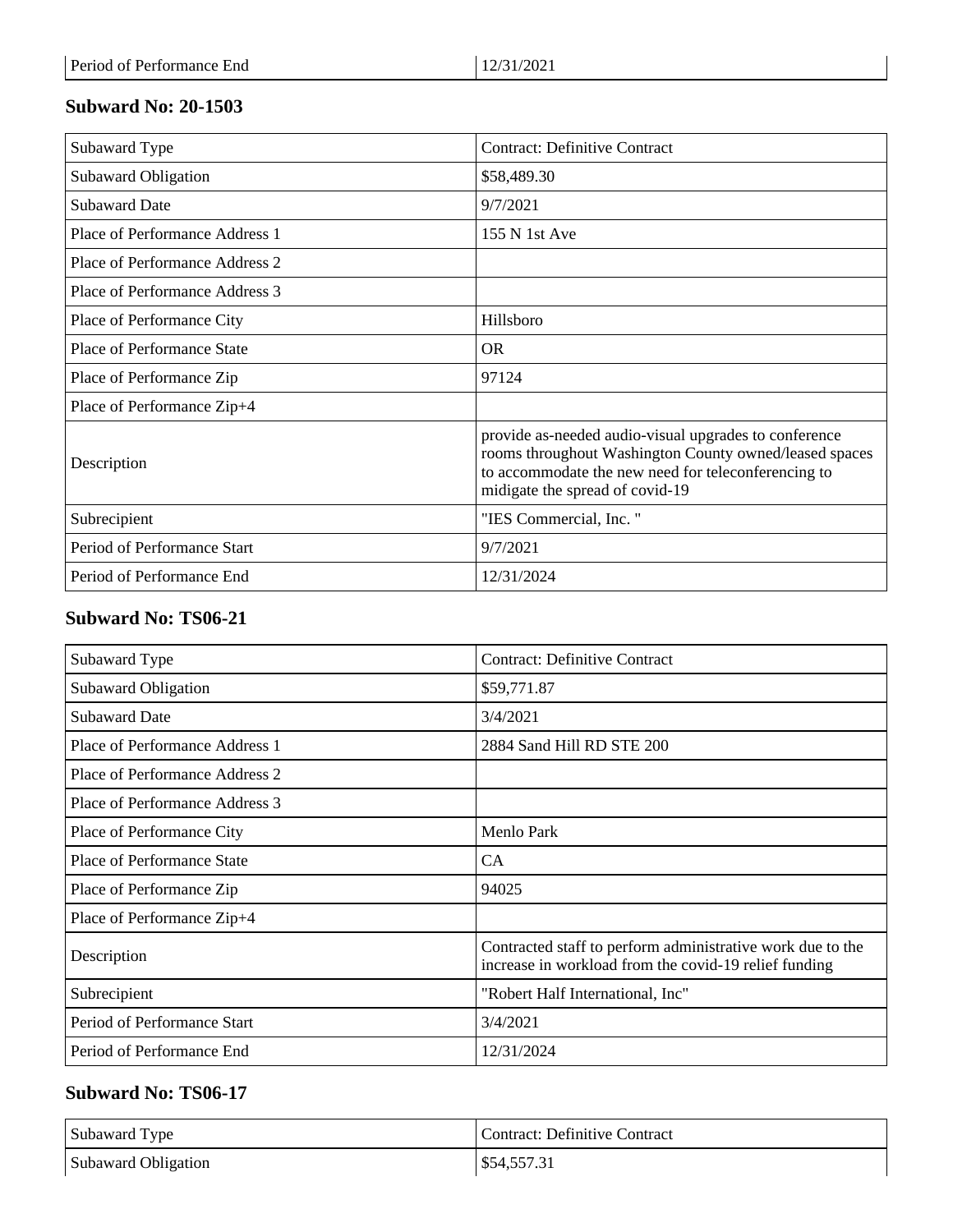| <b>Subaward Date</b>           | 3/4/2021                                                                                                            |
|--------------------------------|---------------------------------------------------------------------------------------------------------------------|
| Place of Performance Address 1 | 2884 Sand Hill RD STE 200                                                                                           |
| Place of Performance Address 2 |                                                                                                                     |
| Place of Performance Address 3 |                                                                                                                     |
| Place of Performance City      | Menlo Park                                                                                                          |
| Place of Performance State     | CA.                                                                                                                 |
| Place of Performance Zip       | 94025                                                                                                               |
| Place of Performance Zip+4     |                                                                                                                     |
| Description                    | Contracted staff to perform administrative work due to the<br>increase in workload from the covid-19 relief funding |
| Subrecipient                   | "Robert Half International, Inc"                                                                                    |
| Period of Performance Start    | 3/4/2021                                                                                                            |
| Period of Performance End      | 12/31/2024                                                                                                          |

| Subaward Type                  | <b>Contract: Definitive Contract</b>                                                                                                                                                                                                                                                                                                      |
|--------------------------------|-------------------------------------------------------------------------------------------------------------------------------------------------------------------------------------------------------------------------------------------------------------------------------------------------------------------------------------------|
| Subaward Obligation            | \$174,000.00                                                                                                                                                                                                                                                                                                                              |
| <b>Subaward Date</b>           | 7/1/2021                                                                                                                                                                                                                                                                                                                                  |
| Place of Performance Address 1 | 1110 N ADAIR ST                                                                                                                                                                                                                                                                                                                           |
| Place of Performance Address 2 |                                                                                                                                                                                                                                                                                                                                           |
| Place of Performance Address 3 |                                                                                                                                                                                                                                                                                                                                           |
| Place of Performance City      | Cornelius                                                                                                                                                                                                                                                                                                                                 |
| Place of Performance State     | OR.                                                                                                                                                                                                                                                                                                                                       |
| Place of Performance Zip       | 97113                                                                                                                                                                                                                                                                                                                                     |
| Place of Performance Zip+4     |                                                                                                                                                                                                                                                                                                                                           |
| Description                    | "Centro Cultural, (Contractor) shall provide reassurance,<br>food support/supplies and delivery, and case management to<br>older adults who have been impacted by covid-19 living in<br>Washington County to minimize isolation and maintain<br>health, independence and self-sufficiency in their own<br>homes during COVID-19 pandemic" |
| Subrecipient                   | CENTRO CULTURAL DEL CONDADO DE<br><b>WASHINGTON</b>                                                                                                                                                                                                                                                                                       |
| Period of Performance Start    | 7/1/2021                                                                                                                                                                                                                                                                                                                                  |
| Period of Performance End      | 6/30/2022                                                                                                                                                                                                                                                                                                                                 |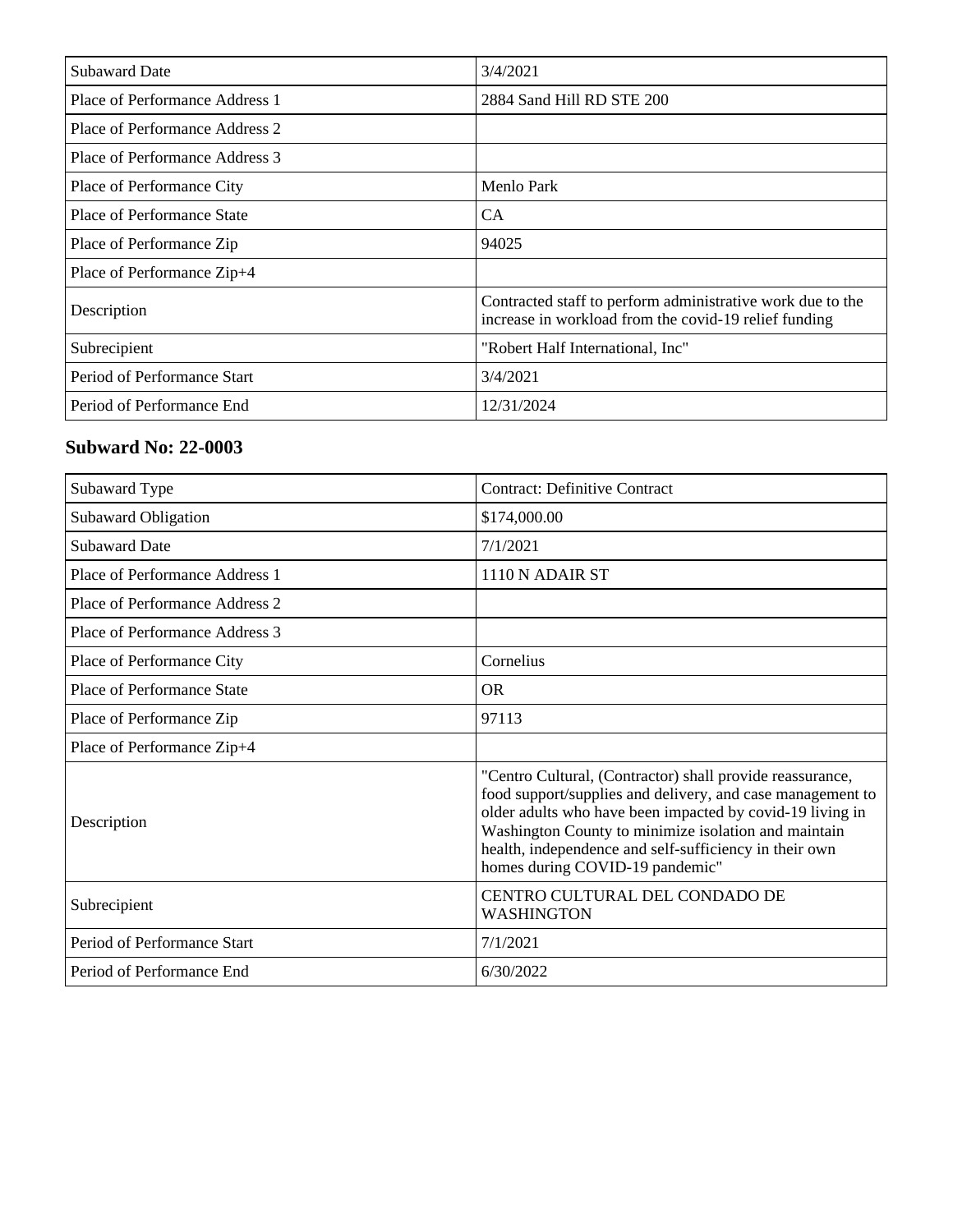# **Expenditures**

## **Aggregate Expenditures more than \$50,000**

### **Expenditure: EN-00074368**

| Project Name                | <b>Isolation and Quarantine Support</b> |
|-----------------------------|-----------------------------------------|
| Subaward ID                 |                                         |
| Subaward No                 |                                         |
| Subaward Type               |                                         |
| <b>Subrecipient Name</b>    |                                         |
| <b>Expenditure Start</b>    | 7/1/2021                                |
| <b>Expenditure End</b>      | 12/31/2021                              |
| <b>Expenditure Amount</b>   | \$294,655.19                            |
| <b>Expenditure Category</b> |                                         |

## **Expenditure: EN-00074369**

| Project Name                | <b>Isolation and Quarantine Support</b> |
|-----------------------------|-----------------------------------------|
| Subaward ID                 |                                         |
| Subaward No                 |                                         |
| Subaward Type               |                                         |
| Subrecipient Name           |                                         |
| <b>Expenditure Start</b>    | 7/1/2021                                |
| <b>Expenditure End</b>      | 12/31/2021                              |
| <b>Expenditure Amount</b>   | \$186,698.70                            |
| <b>Expenditure Category</b> |                                         |

| Project Name                | <b>Isolation and Quarantine Support</b> |
|-----------------------------|-----------------------------------------|
| Subaward ID                 |                                         |
| Subaward No                 |                                         |
| Subaward Type               |                                         |
| <b>Subrecipient Name</b>    |                                         |
| <b>Expenditure Start</b>    | 7/1/2021                                |
| <b>Expenditure End</b>      | 12/31/2021                              |
| <b>Expenditure Amount</b>   | \$167,828.86                            |
| <b>Expenditure Category</b> |                                         |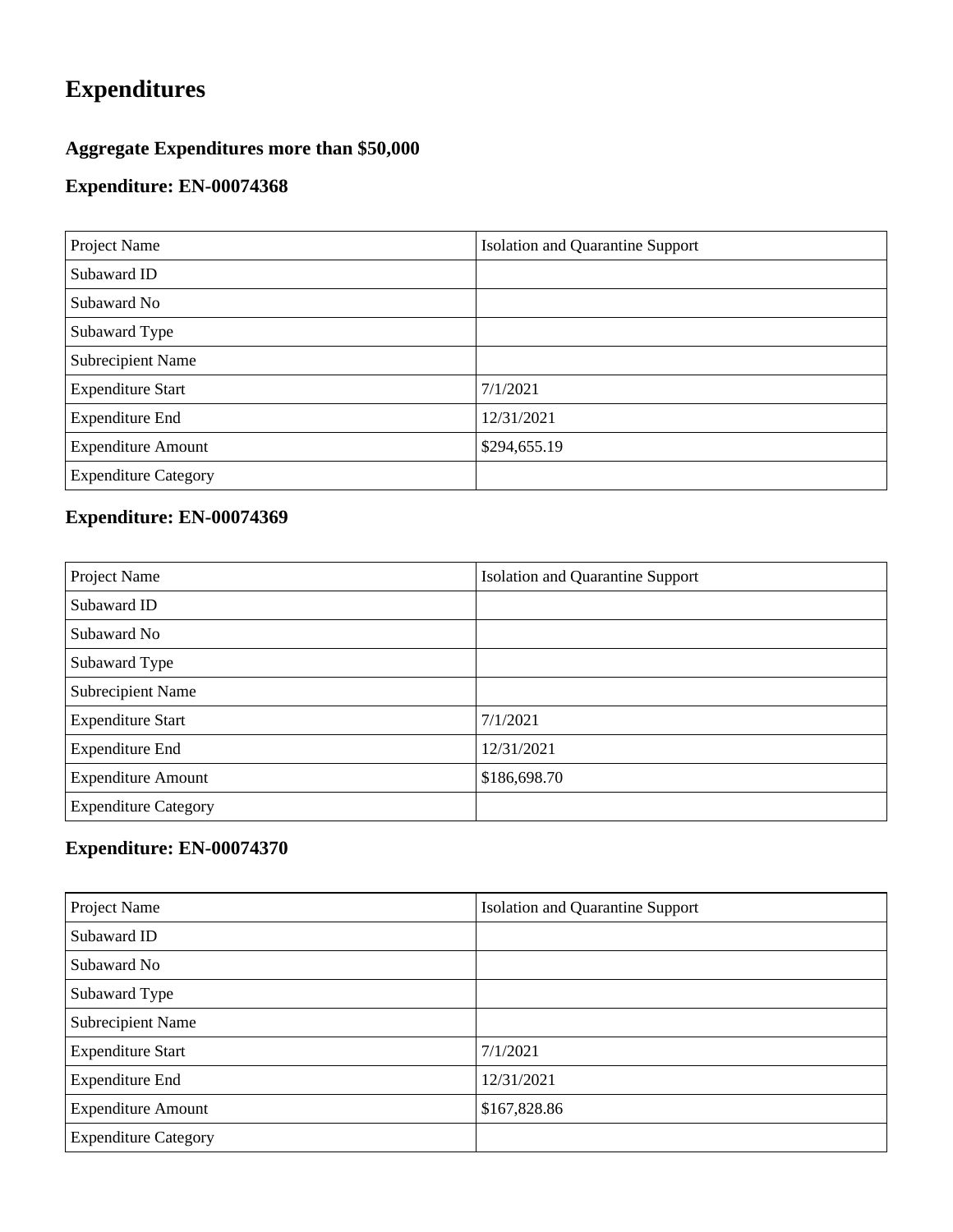| Project Name                | <b>Isolation and Quarantine Support</b> |
|-----------------------------|-----------------------------------------|
| Subaward ID                 |                                         |
| Subaward No                 |                                         |
| Subaward Type               |                                         |
| Subrecipient Name           |                                         |
| <b>Expenditure Start</b>    | 7/1/2021                                |
| <b>Expenditure End</b>      | 12/31/2021                              |
| <b>Expenditure Amount</b>   | \$120,471.65                            |
| <b>Expenditure Category</b> |                                         |

## **Expenditure: EN-00074372**

| Project Name                | <b>Isolation and Quarantine Support</b> |
|-----------------------------|-----------------------------------------|
| Subaward ID                 |                                         |
| Subaward No                 |                                         |
| Subaward Type               |                                         |
| Subrecipient Name           |                                         |
| <b>Expenditure Start</b>    | 7/1/2021                                |
| <b>Expenditure End</b>      | 12/31/2021                              |
| <b>Expenditure Amount</b>   | \$177,232.37                            |
| <b>Expenditure Category</b> |                                         |

## **Expenditure: EN-00074373**

| Project Name                | COVID-19 Case Investigation |
|-----------------------------|-----------------------------|
| Subaward ID                 |                             |
| Subaward No                 |                             |
| Subaward Type               |                             |
| Subrecipient Name           |                             |
| <b>Expenditure Start</b>    | 3/4/2021                    |
| <b>Expenditure End</b>      | 12/31/2021                  |
| <b>Expenditure Amount</b>   | \$1,024,105.60              |
| <b>Expenditure Category</b> |                             |

| <b>Project Name</b> | COVID-19 Case Investigation |
|---------------------|-----------------------------|
| Subaward ID         |                             |
|                     |                             |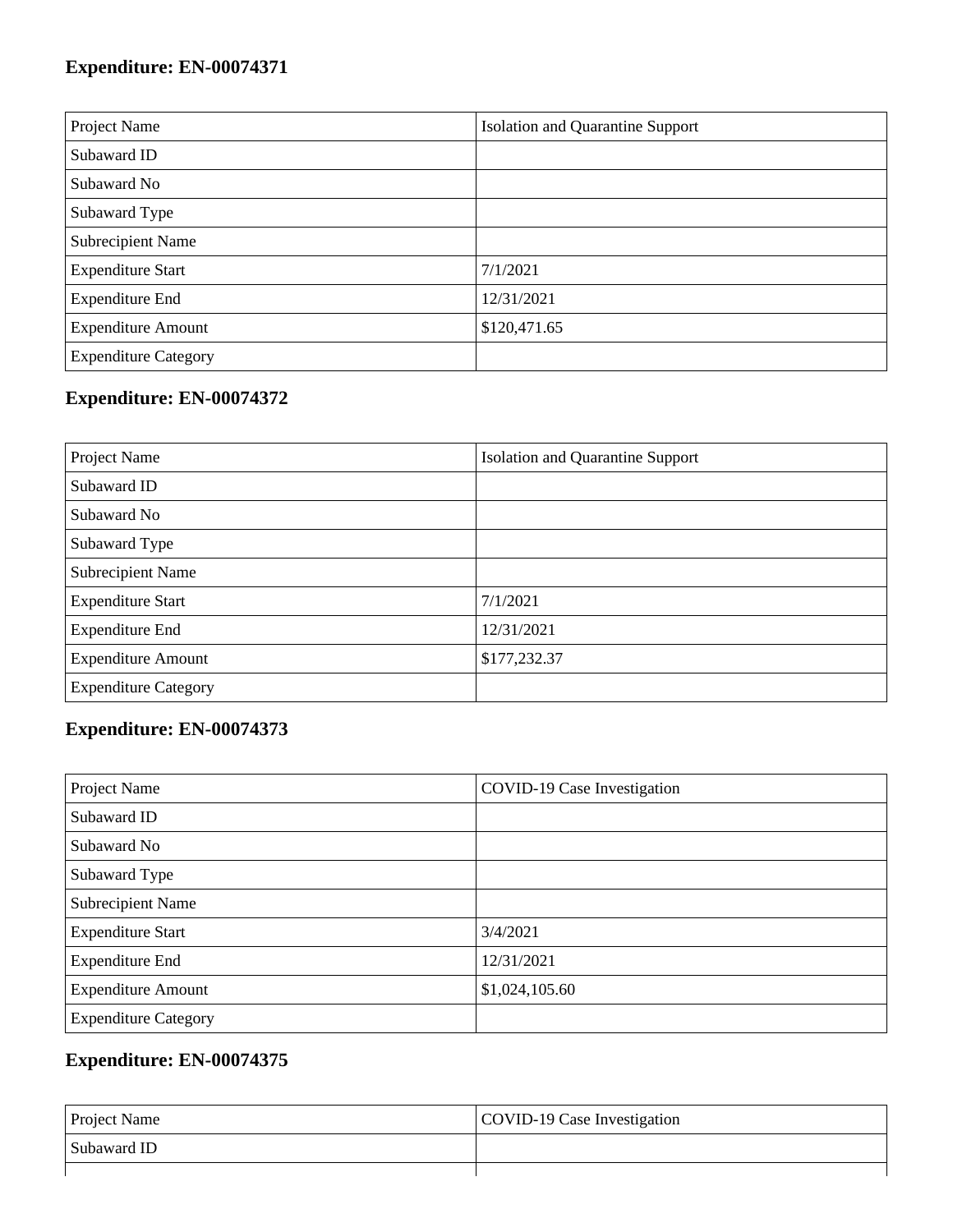| Subaward No                 |                |
|-----------------------------|----------------|
| Subaward Type               |                |
| <b>Subrecipient Name</b>    |                |
| <b>Expenditure Start</b>    | 3/4/2021       |
| <b>Expenditure End</b>      | 12/31/2021     |
| <b>Expenditure Amount</b>   | \$1,031,801.42 |
| <b>Expenditure Category</b> |                |

| Project Name                | <b>COVID-19 Outbreak Response</b> |
|-----------------------------|-----------------------------------|
| Subaward ID                 |                                   |
| Subaward No                 |                                   |
| Subaward Type               |                                   |
| Subrecipient Name           |                                   |
| <b>Expenditure Start</b>    | 3/4/2021                          |
| <b>Expenditure End</b>      | 12/31/2021                        |
| <b>Expenditure Amount</b>   | \$407,254.20                      |
| <b>Expenditure Category</b> |                                   |

## **Expenditure: EN-00074376**

| Project Name                | <b>COVID-19 Outbreak Response</b> |
|-----------------------------|-----------------------------------|
| Subaward ID                 |                                   |
| Subaward No                 |                                   |
| Subaward Type               |                                   |
| Subrecipient Name           |                                   |
| <b>Expenditure Start</b>    | 3/4/2021                          |
| <b>Expenditure End</b>      | 12/31/2021                        |
| <b>Expenditure Amount</b>   | \$410,314.58                      |
| <b>Expenditure Category</b> |                                   |

| Project Name             | <b>Community Resilience and Recovery</b> |
|--------------------------|------------------------------------------|
| Subaward ID              |                                          |
| Subaward No              |                                          |
| Subaward Type            |                                          |
| <b>Subrecipient Name</b> |                                          |
| <b>Expenditure Start</b> | 8/20/2021                                |
|                          |                                          |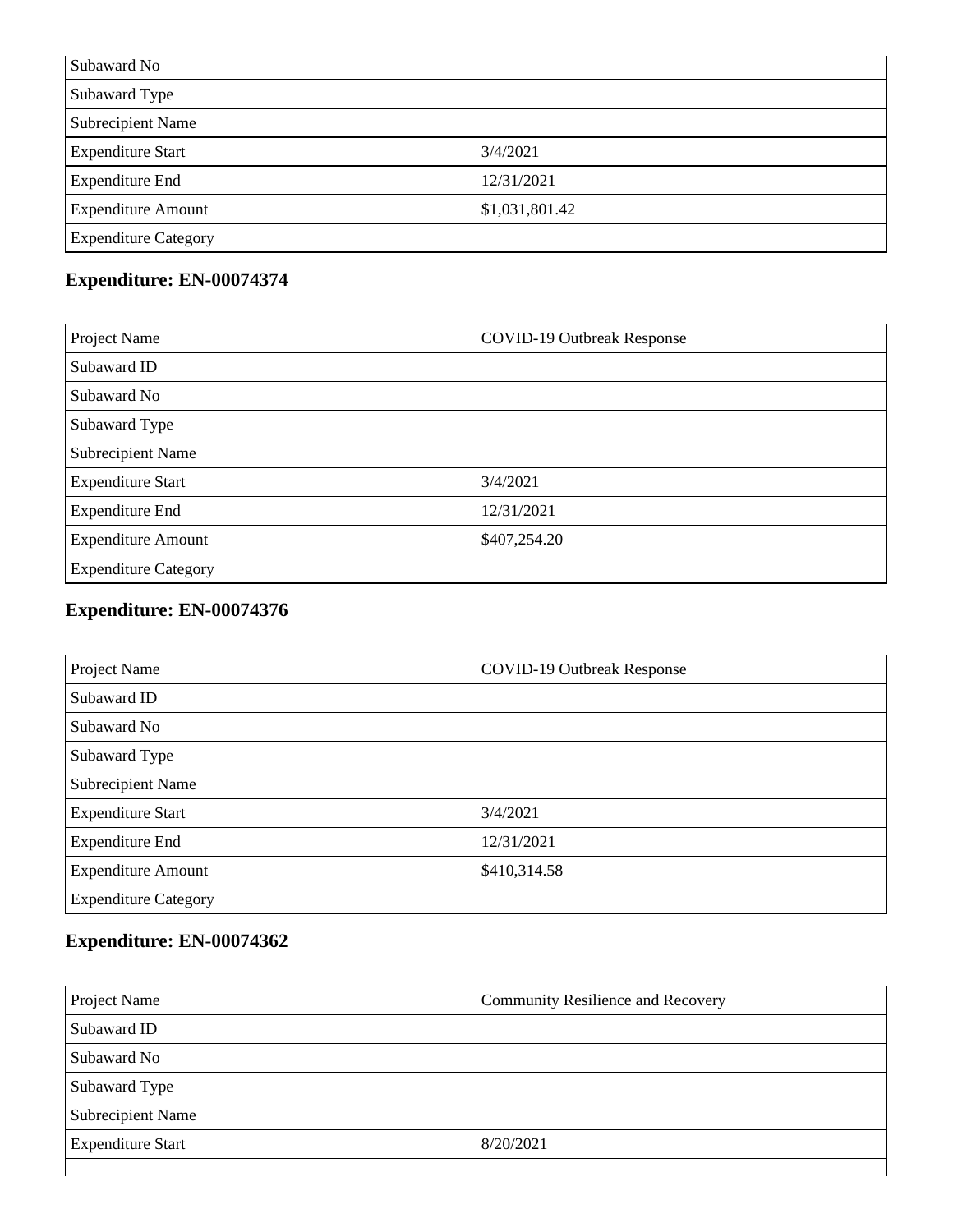| <b>Expenditure End</b>      | 12/31/2021  |
|-----------------------------|-------------|
| <b>Expenditure Amount</b>   | \$89,094.85 |
| <b>Expenditure Category</b> |             |

| Project Name                | Homeless Encampment |
|-----------------------------|---------------------|
| Subaward ID                 |                     |
| Subaward No                 |                     |
| Subaward Type               |                     |
| Subrecipient Name           |                     |
| <b>Expenditure Start</b>    | 5/10/2021           |
| <b>Expenditure End</b>      | 12/31/2021          |
| <b>Expenditure Amount</b>   | \$65,756.83         |
| <b>Expenditure Category</b> |                     |

### **Expenditure: EN-00074366**

| Project Name                | Homeless Encampment |
|-----------------------------|---------------------|
| Subaward ID                 |                     |
| Subaward No                 |                     |
| Subaward Type               |                     |
| Subrecipient Name           |                     |
| <b>Expenditure Start</b>    | 4/5/2021            |
| <b>Expenditure End</b>      | 12/31/2021          |
| <b>Expenditure Amount</b>   | \$75,427.83         |
| <b>Expenditure Category</b> |                     |

## **Expenditure: EN-00074367**

| Project Name                | Homeless Encampment |
|-----------------------------|---------------------|
| Subaward ID                 |                     |
| Subaward No                 |                     |
| Subaward Type               |                     |
| Subrecipient Name           |                     |
| <b>Expenditure Start</b>    | 8/1/2021            |
| <b>Expenditure End</b>      | 12/31/2021          |
| <b>Expenditure Amount</b>   | \$85,199.99         |
| <b>Expenditure Category</b> |                     |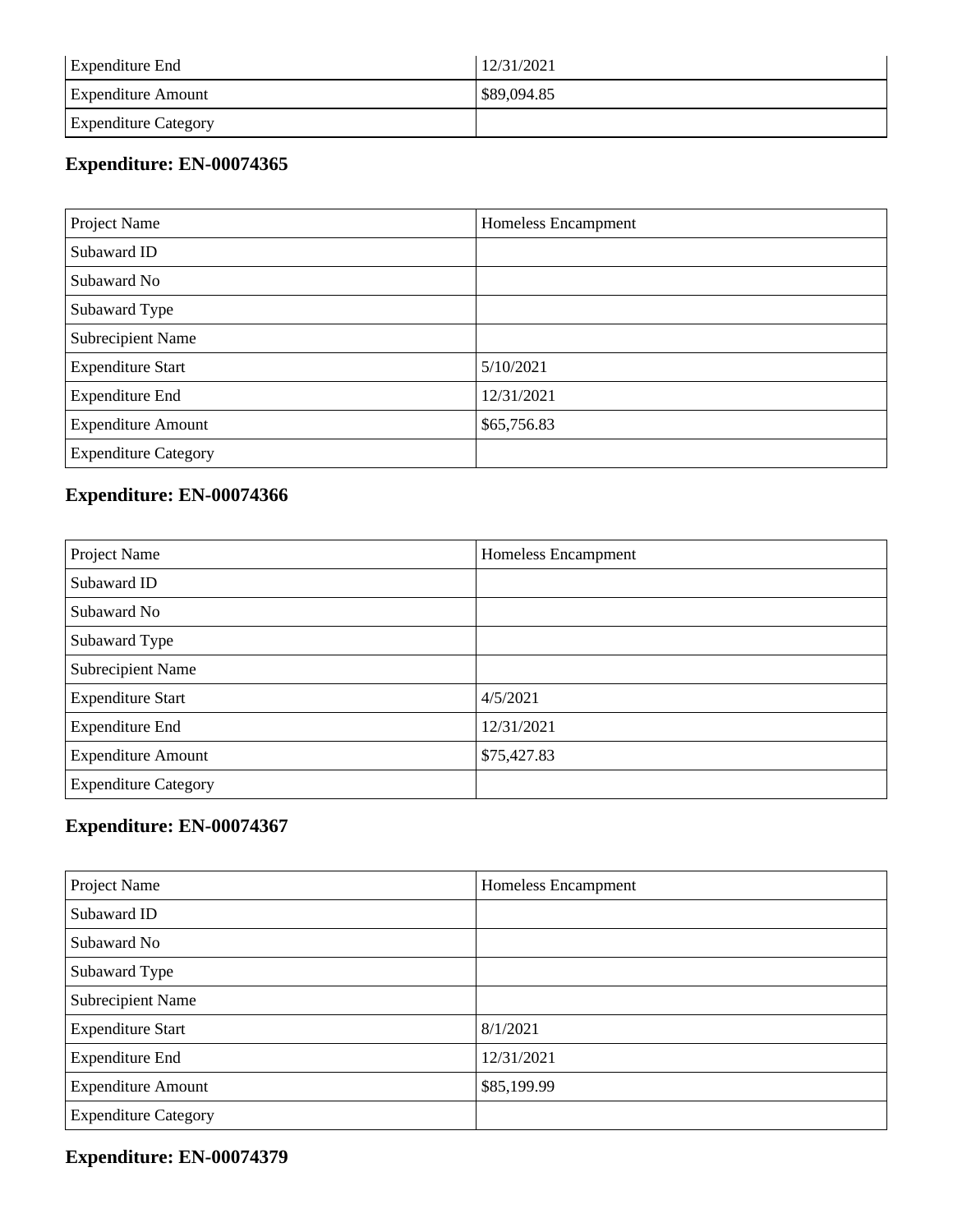| Project Name                | <b>Small Business Support</b> |
|-----------------------------|-------------------------------|
| Subaward ID                 |                               |
| Subaward No                 |                               |
| Subaward Type               |                               |
| <b>Subrecipient Name</b>    |                               |
| <b>Expenditure Start</b>    | 8/1/2021                      |
| <b>Expenditure End</b>      | 12/31/2021                    |
| <b>Expenditure Amount</b>   | \$83,730.00                   |
| <b>Expenditure Category</b> |                               |

| Project Name                | <b>Small Business Support</b> |
|-----------------------------|-------------------------------|
| Subaward ID                 |                               |
| Subaward No                 |                               |
| Subaward Type               |                               |
| Subrecipient Name           |                               |
| <b>Expenditure Start</b>    | 8/1/2021                      |
| <b>Expenditure End</b>      | 12/31/2021                    |
| <b>Expenditure Amount</b>   | \$83,730.00                   |
| <b>Expenditure Category</b> |                               |

## **Expenditure: EN-00074364**

| Project Name                | Facilities COVID-19 Response Costs |
|-----------------------------|------------------------------------|
| Subaward ID                 |                                    |
| Subaward No                 |                                    |
| Subaward Type               |                                    |
| Subrecipient Name           |                                    |
| <b>Expenditure Start</b>    | 9/7/2021                           |
| <b>Expenditure End</b>      | 12/31/2021                         |
| <b>Expenditure Amount</b>   | \$58,489.30                        |
| <b>Expenditure Category</b> |                                    |

| <b>Project Name</b> | Programmatic Administrative Support |
|---------------------|-------------------------------------|
| Subaward ID         |                                     |
| Subaward No         |                                     |
|                     |                                     |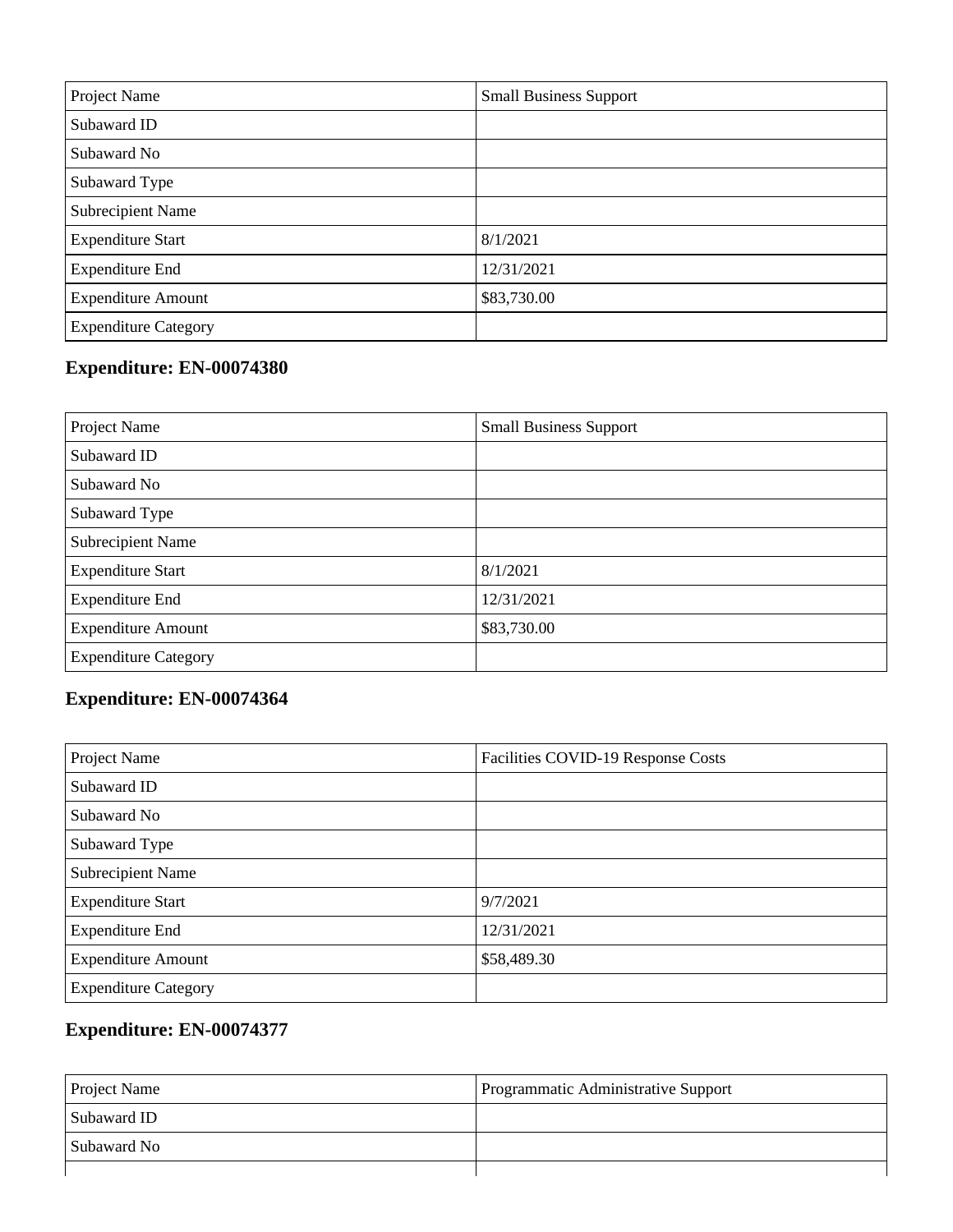| Subaward Type               |             |
|-----------------------------|-------------|
| <b>Subrecipient Name</b>    |             |
| <b>Expenditure Start</b>    | 3/4/2021    |
| <b>Expenditure End</b>      | 12/31/2021  |
| <b>Expenditure Amount</b>   | \$59,771.87 |
| <b>Expenditure Category</b> |             |

| Project Name                | Programmatic Administrative Support |
|-----------------------------|-------------------------------------|
| Subaward ID                 |                                     |
| Subaward No                 |                                     |
| Subaward Type               |                                     |
| Subrecipient Name           |                                     |
| <b>Expenditure Start</b>    | 3/4/2021                            |
| <b>Expenditure End</b>      | 12/31/2021                          |
| <b>Expenditure Amount</b>   | \$54,557.31                         |
| <b>Expenditure Category</b> |                                     |

## **Expenditure: EN-00074363**

| Project Name                | <b>Culturally Specific Nutrition</b> |
|-----------------------------|--------------------------------------|
| Subaward ID                 |                                      |
| Subaward No                 |                                      |
| Subaward Type               |                                      |
| <b>Subrecipient Name</b>    |                                      |
| <b>Expenditure Start</b>    | 7/1/2021                             |
| <b>Expenditure End</b>      | 12/31/2021                           |
| <b>Expenditure Amount</b>   | \$66,310.00                          |
| <b>Expenditure Category</b> |                                      |

# **Aggregate Disbursements less than \$50,000**

Expenditure: EN-00076476

| Project Name                              | <b>Isolation and Quarantine Support</b> |
|-------------------------------------------|-----------------------------------------|
| <b>Expenditure Category</b>               |                                         |
| Subaward Type (Aggregates)                | <b>Aggregate of Contracts Awarded</b>   |
| <b>Total Quarterly Expenditure Amount</b> | \$31,536.57                             |
| <b>Total Quarterly Obligation Amount</b>  | \$56,536.57                             |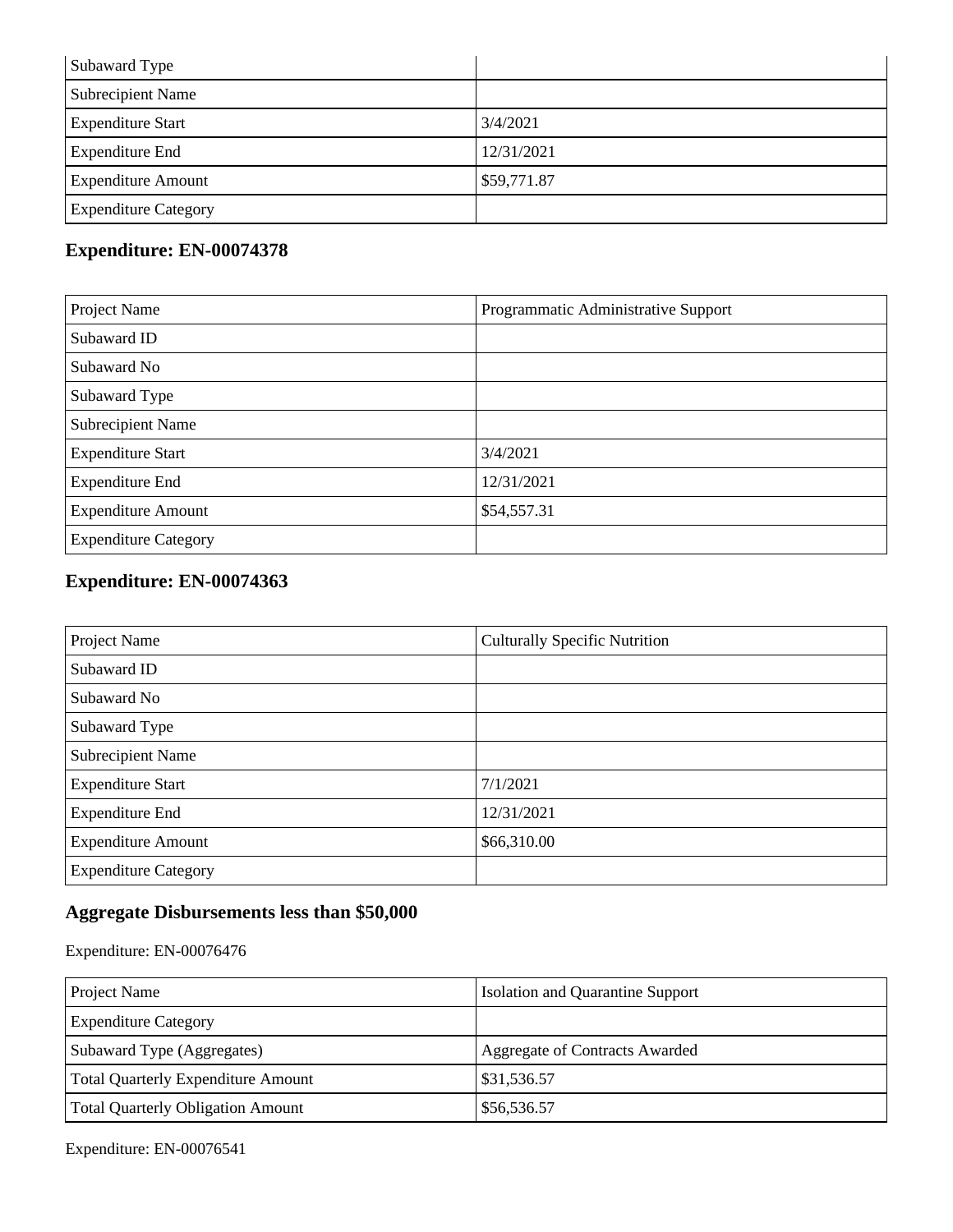| <b>Project Name</b>                       | <b>Isolation and Quarantine Support</b> |
|-------------------------------------------|-----------------------------------------|
| <b>Expenditure Category</b>               |                                         |
| Subaward Type (Aggregates)                | Aggregate of Direct Payments            |
| <b>Total Quarterly Expenditure Amount</b> | \$661,268.82                            |
| <b>Total Quarterly Obligation Amount</b>  | \$661,268.82                            |

| Project Name                       | COVID-19 Testing               |
|------------------------------------|--------------------------------|
| <b>Expenditure Category</b>        |                                |
| Subaward Type (Aggregates)         | Aggregate of Contracts Awarded |
| Total Quarterly Expenditure Amount | \$14,650.00                    |
| Total Quarterly Obligation Amount  | \$72,400.00                    |

### Expenditure: EN-00076536

| Project Name                              | COVID-19 Testing                    |
|-------------------------------------------|-------------------------------------|
| <b>Expenditure Category</b>               |                                     |
| Subaward Type (Aggregates)                | <b>Aggregate of Direct Payments</b> |
| <b>Total Quarterly Expenditure Amount</b> | \$15,419.00                         |
| <b>Total Quarterly Obligation Amount</b>  | \$15,419.00                         |

### Expenditure: EN-00076478

| Project Name                              | COVID-19 Case Investigation           |
|-------------------------------------------|---------------------------------------|
| <b>Expenditure Category</b>               |                                       |
| Subaward Type (Aggregates)                | <b>Aggregate of Contracts Awarded</b> |
| <b>Total Quarterly Expenditure Amount</b> | \$56,337.73                           |
| <b>Total Quarterly Obligation Amount</b>  | \$56,337.73                           |

### Expenditure: EN-00076543

| Project Name                              | COVID-19 Case Investigation  |
|-------------------------------------------|------------------------------|
| <b>Expenditure Category</b>               |                              |
| Subaward Type (Aggregates)                | Aggregate of Direct Payments |
| <b>Total Quarterly Expenditure Amount</b> | \$8,474.67                   |
| <b>Total Quarterly Obligation Amount</b>  | \$8,474.67                   |

| <b>Project Name</b>                       | COVID-19 Outbreak Response     |
|-------------------------------------------|--------------------------------|
| <b>Expenditure Category</b>               |                                |
| Subaward Type (Aggregates)                | Aggregate of Contracts Awarded |
| <b>Total Quarterly Expenditure Amount</b> | \$22,403.72                    |
|                                           |                                |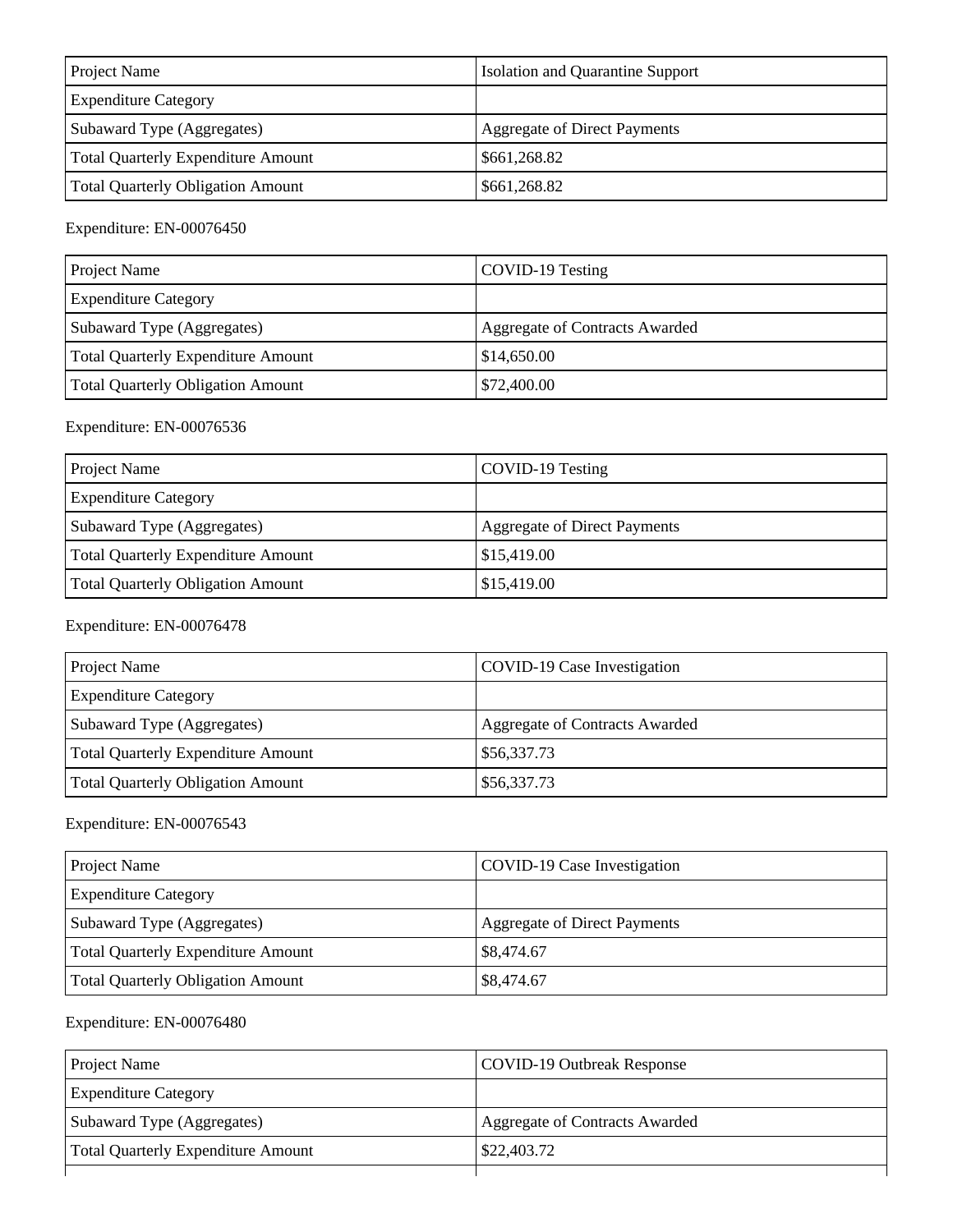| <b>Project Name</b>                      | COVID-19 Outbreak Response   |
|------------------------------------------|------------------------------|
| <b>Expenditure Category</b>              |                              |
| Subaward Type (Aggregates)               | Aggregate of Direct Payments |
| Total Quarterly Expenditure Amount       | \$3,370.10                   |
| <b>Total Quarterly Obligation Amount</b> | \$3,370.10                   |

Expenditure: EN-00076483

| <b>Project Name</b>                       | Public Health COVID-19 Communications |
|-------------------------------------------|---------------------------------------|
| <b>Expenditure Category</b>               |                                       |
| Subaward Type (Aggregates)                | Aggregate of Contracts Awarded        |
| <b>Total Quarterly Expenditure Amount</b> | \$61,877.74                           |
| <b>Total Quarterly Obligation Amount</b>  | \$66,877.54                           |

Expenditure: EN-00076547

| Project Name                              | Public Health COVID-19 Communications |
|-------------------------------------------|---------------------------------------|
| <b>Expenditure Category</b>               |                                       |
| Subaward Type (Aggregates)                | Aggregate of Direct Payments          |
| <b>Total Quarterly Expenditure Amount</b> | \$205.71                              |
| <b>Total Quarterly Obligation Amount</b>  | \$205.71                              |

Expenditure: EN-00076443

| <b>Project Name</b>                       | <b>Community Resilience and Recovery</b> |
|-------------------------------------------|------------------------------------------|
| <b>Expenditure Category</b>               |                                          |
| Subaward Type (Aggregates)                | <b>Aggregate of Contracts Awarded</b>    |
| <b>Total Quarterly Expenditure Amount</b> | \$187,354.95                             |
| <b>Total Quarterly Obligation Amount</b>  | \$1,185,410.11                           |

### Expenditure: EN-00076534

| Project Name                              | <b>Community Resilience and Recovery</b> |
|-------------------------------------------|------------------------------------------|
| <b>Expenditure Category</b>               |                                          |
| Subaward Type (Aggregates)                | <b>Aggregate of Direct Payments</b>      |
| <b>Total Quarterly Expenditure Amount</b> | \$5,961.28                               |
| Total Quarterly Obligation Amount         | \$5,961.28                               |

| Project Name | Prevention<br>Suicide |
|--------------|-----------------------|
|              |                       |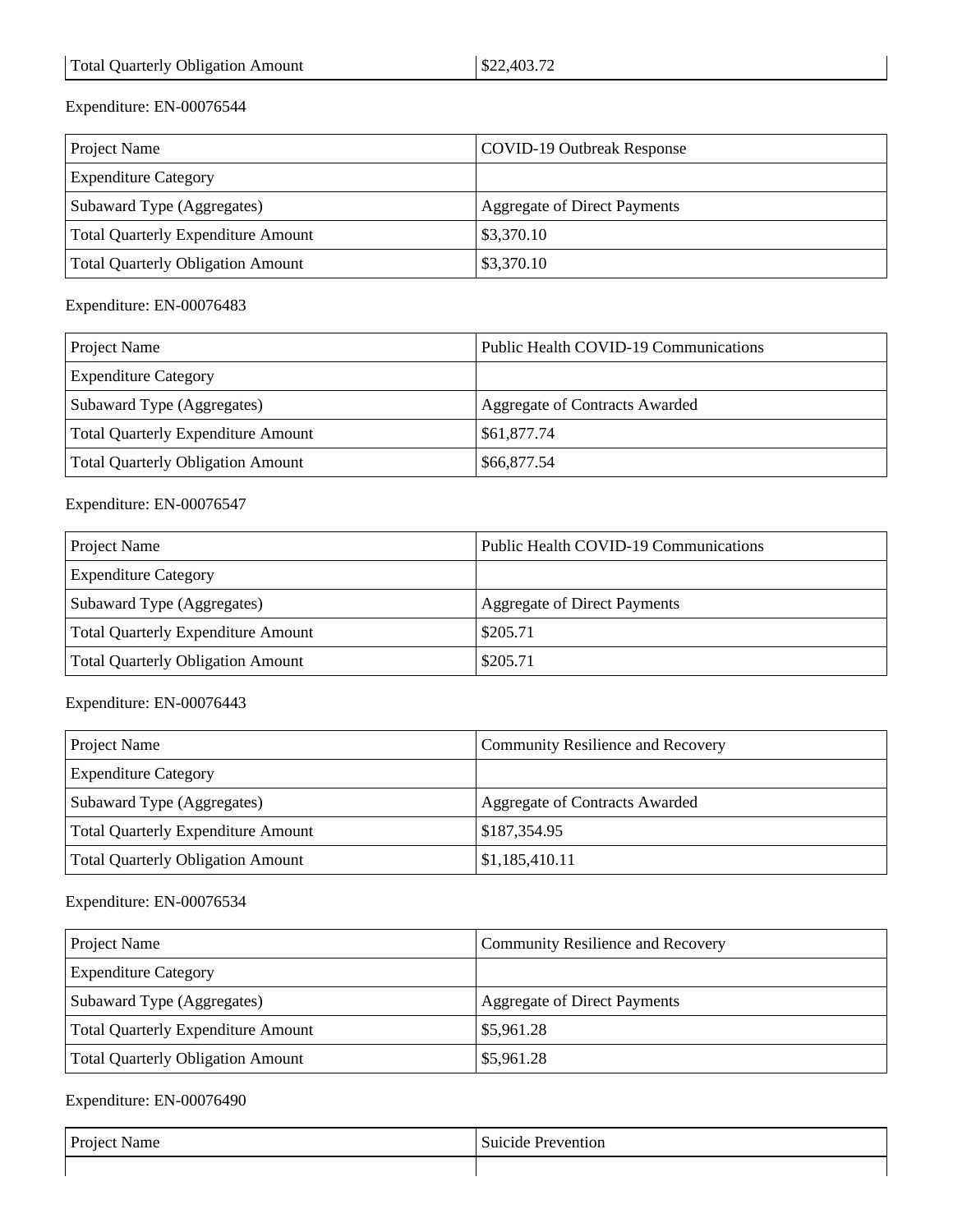| <b>Expenditure Category</b>               |                                |
|-------------------------------------------|--------------------------------|
| Subaward Type (Aggregates)                | Aggregate of Contracts Awarded |
| <b>Total Quarterly Expenditure Amount</b> | \$156.22                       |
| <b>Total Quarterly Obligation Amount</b>  | \$156.22                       |

| <b>Project Name</b>                      | <b>Behavioral Health Treatment</b>    |
|------------------------------------------|---------------------------------------|
| <b>Expenditure Category</b>              |                                       |
| Subaward Type (Aggregates)               | <b>Aggregate of Contracts Awarded</b> |
| Total Quarterly Expenditure Amount       | \$0.00                                |
| <b>Total Quarterly Obligation Amount</b> | \$2,000.00                            |

### Expenditure: EN-00076439

| Project Name                              | Caregiver Support                     |
|-------------------------------------------|---------------------------------------|
| <b>Expenditure Category</b>               |                                       |
| Subaward Type (Aggregates)                | <b>Aggregate of Contracts Awarded</b> |
| <b>Total Quarterly Expenditure Amount</b> | \$9,270.00                            |
| <b>Total Quarterly Obligation Amount</b>  | \$17,954.00                           |

### Expenditure: EN-00076530

| Project Name                              | Caregiver Support                   |
|-------------------------------------------|-------------------------------------|
| <b>Expenditure Category</b>               |                                     |
| Subaward Type (Aggregates)                | <b>Aggregate of Direct Payments</b> |
| <b>Total Quarterly Expenditure Amount</b> | \$1,410.50                          |
| <b>Total Quarterly Obligation Amount</b>  | \$1,410.50                          |

Expenditure: EN-00076471

| <b>Project Name</b>                | Homeless Prevention due to Mental Health Issues |
|------------------------------------|-------------------------------------------------|
| <b>Expenditure Category</b>        |                                                 |
| Subaward Type (Aggregates)         | Aggregate of Contracts Awarded                  |
| Total Quarterly Expenditure Amount | \$2,894.50                                      |
| Total Quarterly Obligation Amount  | \$30,000.00                                     |

| Project Name                              | Healthy Births & Family Stability |
|-------------------------------------------|-----------------------------------|
| <b>Expenditure Category</b>               |                                   |
| Subaward Type (Aggregates)                | Aggregate of Contracts Awarded    |
| <b>Total Quarterly Expenditure Amount</b> | \$85.75                           |
| Total Quarterly Obligation Amount         | \$85.75                           |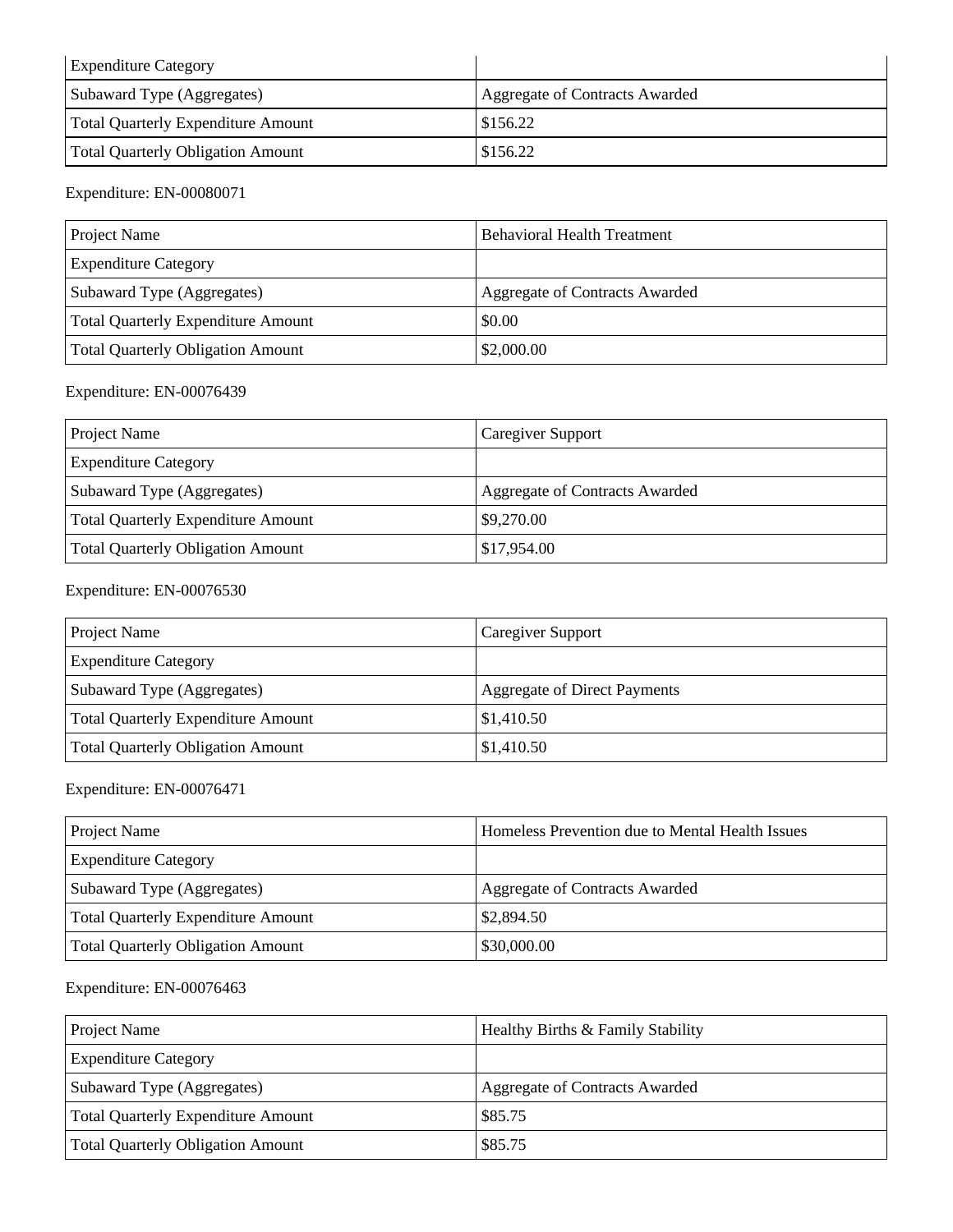| Project Name                              | Homeless Encampment                   |
|-------------------------------------------|---------------------------------------|
| <b>Expenditure Category</b>               |                                       |
| Subaward Type (Aggregates)                | <b>Aggregate of Contracts Awarded</b> |
| <b>Total Quarterly Expenditure Amount</b> | \$84,589.27                           |
| <b>Total Quarterly Obligation Amount</b>  | \$84,589.27                           |

#### Expenditure: EN-00076539

| Project Name                             | Homeless Encampment          |
|------------------------------------------|------------------------------|
| <b>Expenditure Category</b>              |                              |
| Subaward Type (Aggregates)               | Aggregate of Direct Payments |
| Total Quarterly Expenditure Amount       | \$65,339.74                  |
| <b>Total Quarterly Obligation Amount</b> | \$65,339.74                  |

### Expenditure: EN-00076486

| <b>Project Name</b>                       | <b>Small Business Support</b>  |
|-------------------------------------------|--------------------------------|
| <b>Expenditure Category</b>               |                                |
| Subaward Type (Aggregates)                | Aggregate of Contracts Awarded |
| <b>Total Quarterly Expenditure Amount</b> | \$137,810.00                   |
| <b>Total Quarterly Obligation Amount</b>  | \$556,540.00                   |

### Expenditure: EN-00076457

| <b>Project Name</b>                      | Facilities COVID-19 Response Costs |
|------------------------------------------|------------------------------------|
| <b>Expenditure Category</b>              |                                    |
| Subaward Type (Aggregates)               | Aggregate of Contracts Awarded     |
| Total Quarterly Expenditure Amount       | \$75,214.78                        |
| <b>Total Quarterly Obligation Amount</b> | \$75,214.78                        |

### Expenditure: EN-00076538

| Project Name                              | Facilities COVID-19 Response Costs  |
|-------------------------------------------|-------------------------------------|
| <b>Expenditure Category</b>               |                                     |
| Subaward Type (Aggregates)                | <b>Aggregate of Direct Payments</b> |
| <b>Total Quarterly Expenditure Amount</b> | \$27,351.68                         |
| <b>Total Quarterly Obligation Amount</b>  | \$27,351.68                         |

| <b>Project Name</b>         | Telework and ITS costs due to COVID-19 |
|-----------------------------|----------------------------------------|
| <b>Expenditure Category</b> |                                        |
| Subaward Type (Aggregates)  | Aggregate of Contracts Awarded         |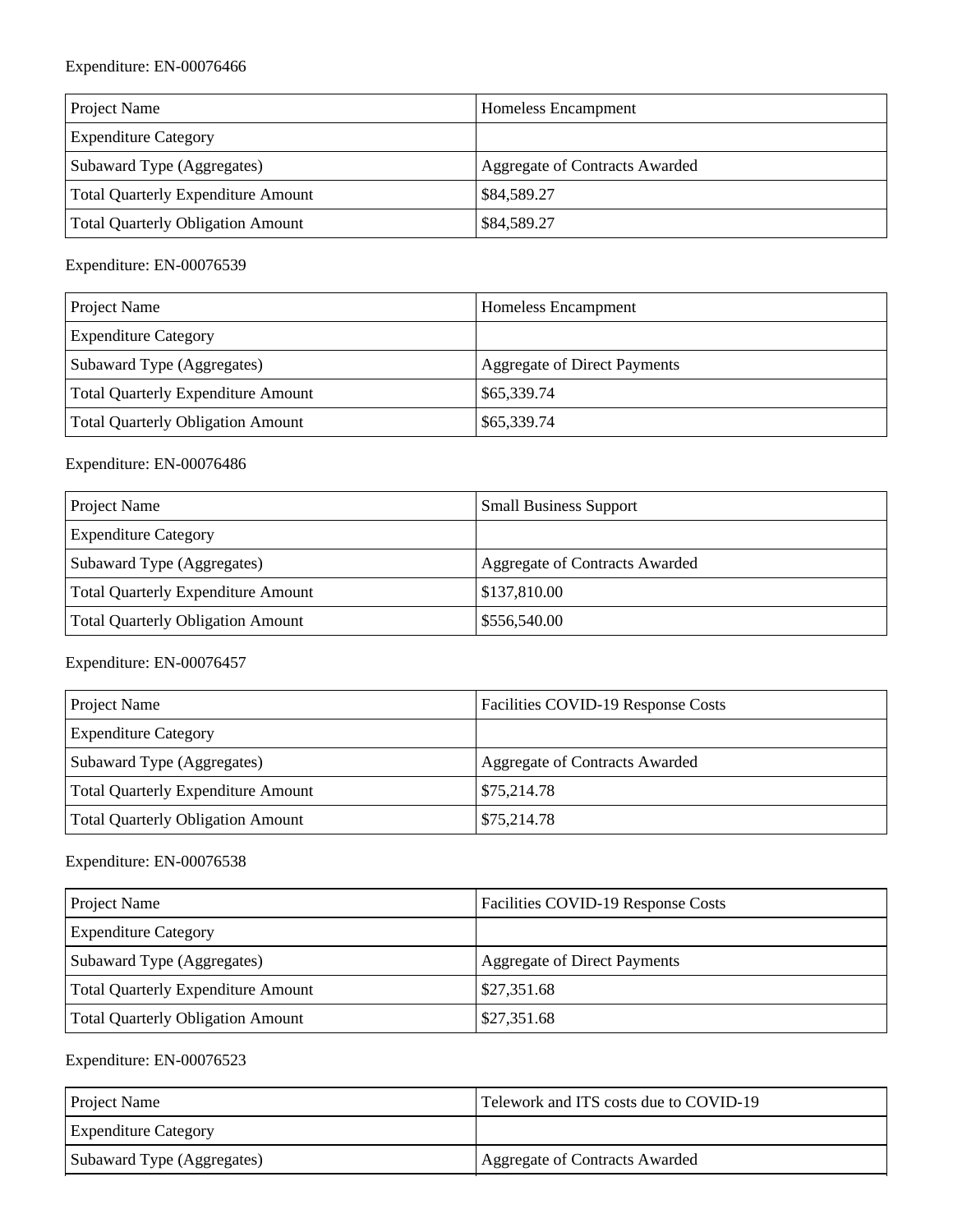| Total Quarterly Expenditure Amount       | \$55,023.08 |
|------------------------------------------|-------------|
| <b>Total Quarterly Obligation Amount</b> | \$55,023.08 |

| Project Name                              | Telework and ITS costs due to COVID-19 |
|-------------------------------------------|----------------------------------------|
| <b>Expenditure Category</b>               |                                        |
| Subaward Type (Aggregates)                | <b>Aggregate of Direct Payments</b>    |
| <b>Total Quarterly Expenditure Amount</b> | \$4,497.94                             |
| <b>Total Quarterly Obligation Amount</b>  | \$4,497.94                             |

### Expenditure: EN-00076447

| <b>Project Name</b>                       | Covid-19 Public Communications |
|-------------------------------------------|--------------------------------|
| <b>Expenditure Category</b>               |                                |
| Subaward Type (Aggregates)                | Aggregate of Contracts Awarded |
| <b>Total Quarterly Expenditure Amount</b> | \$1,275.00                     |
| <b>Total Quarterly Obligation Amount</b>  | \$1,275.00                     |

### Expenditure: EN-00076535

| Project Name                              | Covid-19 Public Communications      |
|-------------------------------------------|-------------------------------------|
| <b>Expenditure Category</b>               |                                     |
| Subaward Type (Aggregates)                | <b>Aggregate of Direct Payments</b> |
| <b>Total Quarterly Expenditure Amount</b> | \$235.57                            |
| <b>Total Quarterly Obligation Amount</b>  | \$235.57                            |

### Expenditure: EN-00076482

| Project Name                              | Programmatic Administrative Support   |
|-------------------------------------------|---------------------------------------|
| <b>Expenditure Category</b>               |                                       |
| Subaward Type (Aggregates)                | <b>Aggregate of Contracts Awarded</b> |
| <b>Total Quarterly Expenditure Amount</b> | \$52,475.23                           |
| <b>Total Quarterly Obligation Amount</b>  | \$52,475.23                           |

#### Expenditure: EN-00076546

| Project Name                             | Programmatic Administrative Support |
|------------------------------------------|-------------------------------------|
| <b>Expenditure Category</b>              |                                     |
| Subaward Type (Aggregates)               | <b>Aggregate of Direct Payments</b> |
| Total Quarterly Expenditure Amount       | \$6,845.62                          |
| <b>Total Quarterly Obligation Amount</b> | \$6,845.62                          |

 $\mathbf{I}$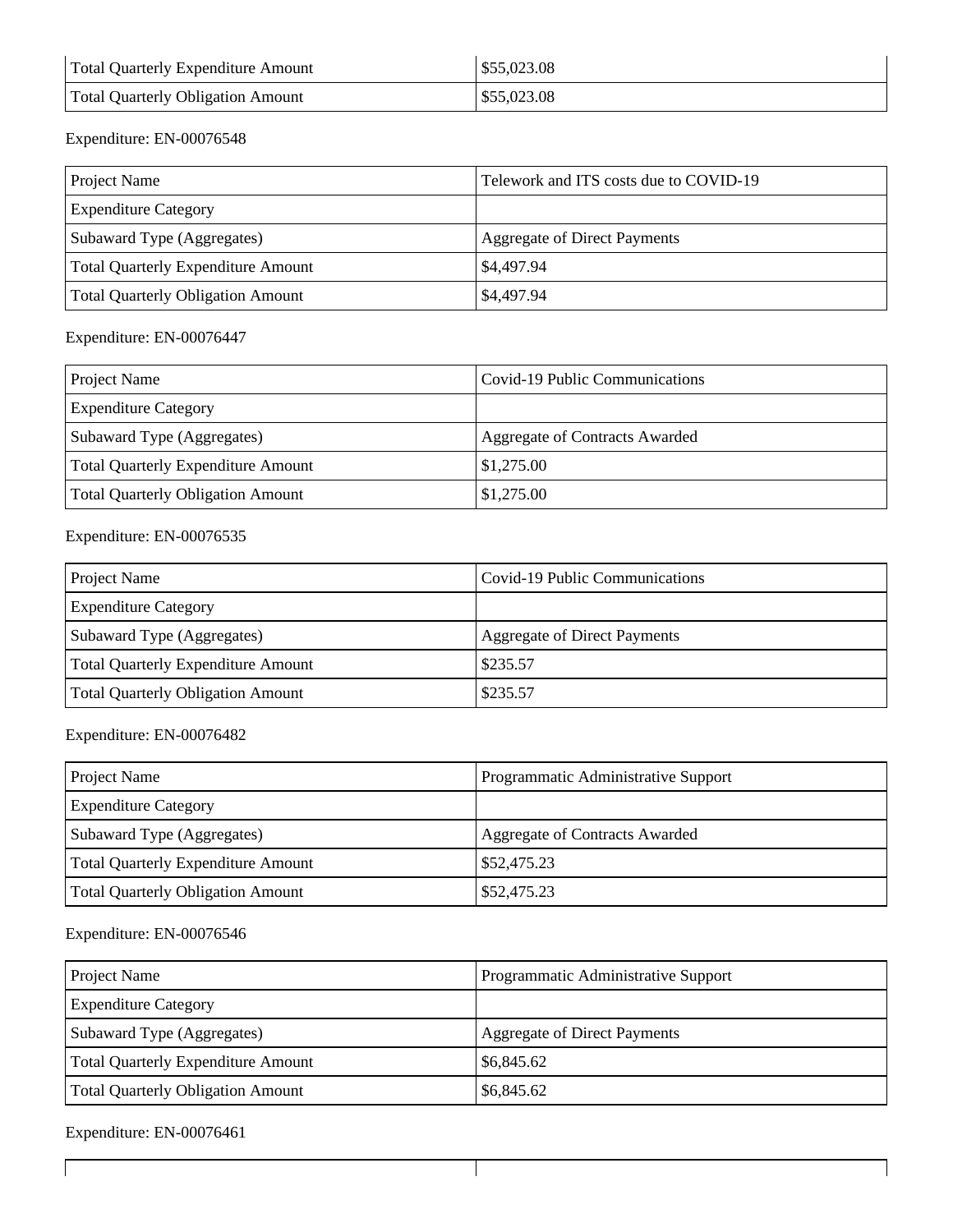| <b>Project Name</b>                      | General Nutrition and Hygiene Support |
|------------------------------------------|---------------------------------------|
| <b>Expenditure Category</b>              |                                       |
| Subaward Type (Aggregates)               | Aggregate of Contracts Awarded        |
| Total Quarterly Expenditure Amount       | \$17,408.80                           |
| <b>Total Quarterly Obligation Amount</b> | \$455,000.00                          |

| Project Name                              | <b>Culturally Specific Nutrition</b> |
|-------------------------------------------|--------------------------------------|
| <b>Expenditure Category</b>               |                                      |
| Subaward Type (Aggregates)                | Aggregate of Contracts Awarded       |
| <b>Total Quarterly Expenditure Amount</b> | \$3,275.00                           |
| <b>Total Quarterly Obligation Amount</b>  | \$3,275.00                           |

### **Aggregate Disbursements to Individuals**

Expenditure: EN-00076571

| <b>Project Name</b>                      | <b>Isolation and Quarantine Support</b> |
|------------------------------------------|-----------------------------------------|
| <b>Expenditure Category</b>              |                                         |
| Total Quarterly Expenditure Amount       | \$276,817.35                            |
| <b>Total Quarterly Obligation Amount</b> | \$276,817.35                            |

### Expenditure: EN-00076562

| <b>Project Name</b>                | COVID-19 Testing |
|------------------------------------|------------------|
| <b>Expenditure Category</b>        |                  |
| Total Quarterly Expenditure Amount | \$12,014.39      |
| Total Quarterly Obligation Amount  | \$12,014.39      |

#### Expenditure: EN-00076602

| <b>Project Name</b>                       | COVID-19 Case Investigation |
|-------------------------------------------|-----------------------------|
| <b>Expenditure Category</b>               |                             |
| <b>Total Quarterly Expenditure Amount</b> | \$1,028,731.32              |
| Total Quarterly Obligation Amount         | \$1,028,731.32              |

### Expenditure: EN-00076603

| <b>Project Name</b>                      | COVID-19 Outbreak Response |
|------------------------------------------|----------------------------|
| <b>Expenditure Category</b>              |                            |
| Total Quarterly Expenditure Amount       | \$409,093.70               |
| <b>Total Quarterly Obligation Amount</b> | \$409,093.70               |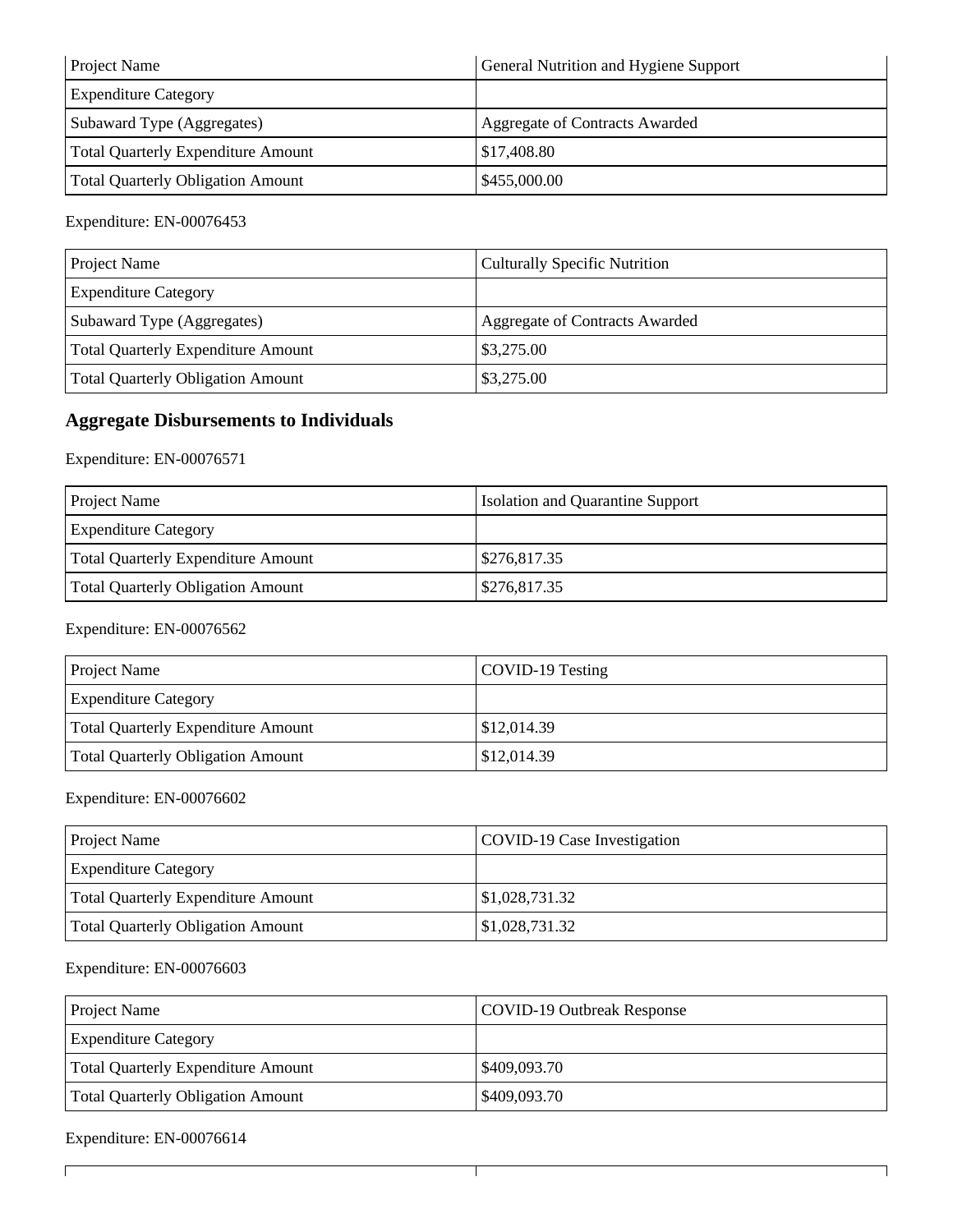| <b>Project Name</b>                       | Public Health COVID-19 Communications |
|-------------------------------------------|---------------------------------------|
| <b>Expenditure Category</b>               |                                       |
| <b>Total Quarterly Expenditure Amount</b> | \$27.72                               |
| <b>Total Quarterly Obligation Amount</b>  | \$27.72                               |

| <b>Project Name</b>                       | Community Resilience and Recovery |
|-------------------------------------------|-----------------------------------|
| <b>Expenditure Category</b>               |                                   |
| <b>Total Quarterly Expenditure Amount</b> | \$95,717.54                       |
| <b>Total Quarterly Obligation Amount</b>  | \$95,717.54                       |

### Expenditure: EN-00076559

| <b>Project Name</b>                       | <b>Child Care Provider and Family Support</b> |
|-------------------------------------------|-----------------------------------------------|
| <b>Expenditure Category</b>               |                                               |
| <b>Total Quarterly Expenditure Amount</b> | \$6,233.95                                    |
| Total Quarterly Obligation Amount         | \$6,233.95                                    |

### Expenditure: EN-00076608

| Project Name                             | Suicide Prevention |
|------------------------------------------|--------------------|
| <b>Expenditure Category</b>              |                    |
| Total Quarterly Expenditure Amount       | \$22,501.00        |
| <b>Total Quarterly Obligation Amount</b> | \$22,501.00        |

#### Expenditure: EN-00076610

| <b>Project Name</b>                | <b>Behavioral Health Treatment</b> |
|------------------------------------|------------------------------------|
| <b>Expenditure Category</b>        |                                    |
| Total Quarterly Expenditure Amount | \$401.81                           |
| Total Quarterly Obligation Amount  | \$401.81                           |

#### Expenditure: EN-00076556

| <b>Project Name</b>                       | <b>Caregiver Support</b> |
|-------------------------------------------|--------------------------|
| <b>Expenditure Category</b>               |                          |
| <b>Total Quarterly Expenditure Amount</b> | \$3,068.24               |
| <b>Total Quarterly Obligation Amount</b>  | \$3,068.24               |

| <b>Project Name</b>                       | Healthy Births & Family Stability |
|-------------------------------------------|-----------------------------------|
| <b>Expenditure Category</b>               |                                   |
| <b>Total Quarterly Expenditure Amount</b> | \$17,920.72                       |
|                                           |                                   |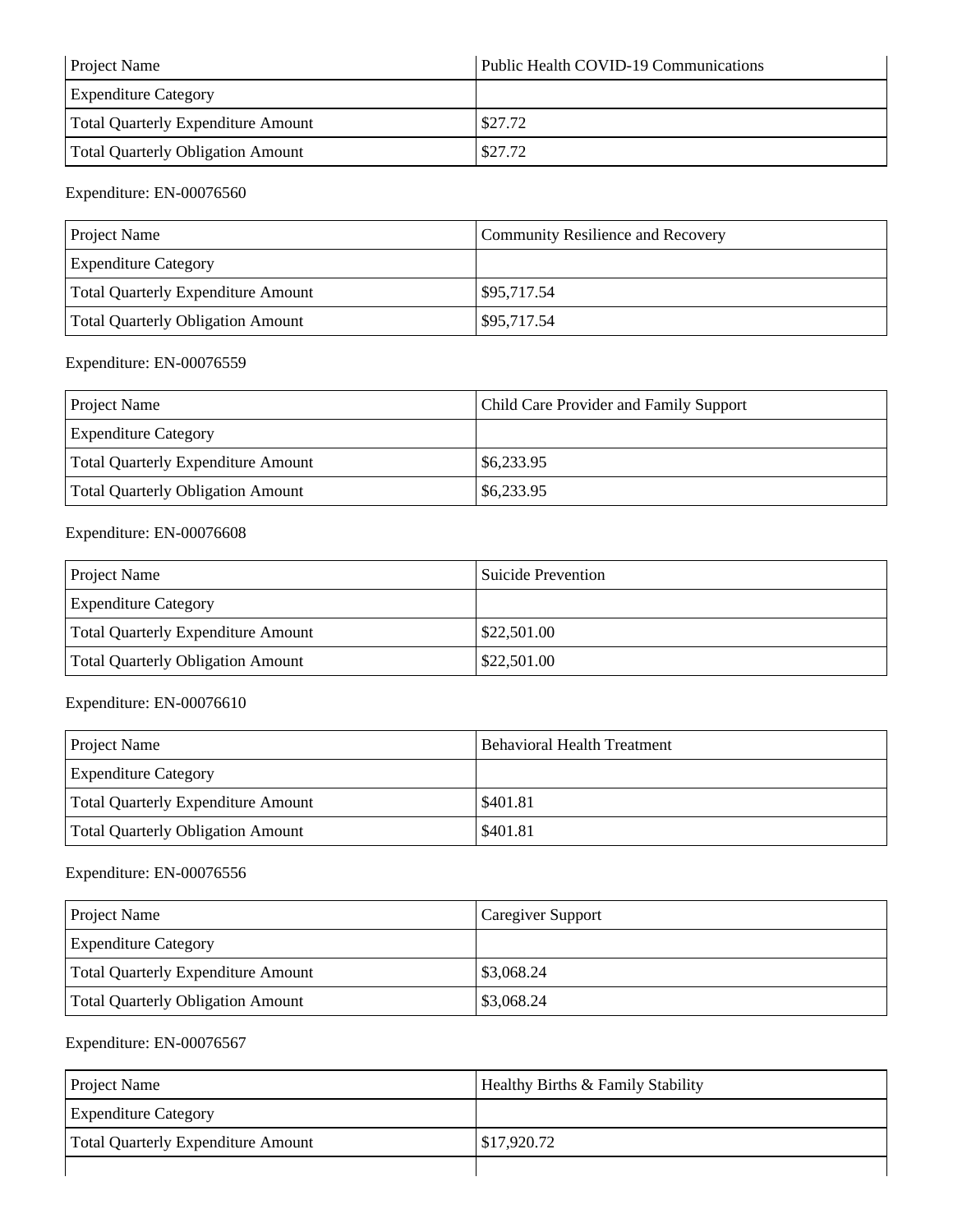| <b>Project Name</b>                       | <b>Homeless Encampment</b> |
|-------------------------------------------|----------------------------|
| <b>Expenditure Category</b>               |                            |
| <b>Total Quarterly Expenditure Amount</b> | \$124,941.42               |
| <b>Total Quarterly Obligation Amount</b>  | \$124,941.42               |

Expenditure: EN-00076563

| <b>Project Name</b>                      | Facilities COVID-19 Response Costs |
|------------------------------------------|------------------------------------|
| <b>Expenditure Category</b>              |                                    |
| Total Quarterly Expenditure Amount       | \$946.67                           |
| <b>Total Quarterly Obligation Amount</b> | \$946.67                           |

### Expenditure: EN-00076615

| <b>Project Name</b>                      | Telework and ITS costs due to COVID-19 |
|------------------------------------------|----------------------------------------|
| <b>Expenditure Category</b>              |                                        |
| Total Quarterly Expenditure Amount       | \$179.05                               |
| <b>Total Quarterly Obligation Amount</b> | \$179.05                               |

#### Expenditure: EN-00076612

| <b>Project Name</b>                      | Programmatic Administrative Support |
|------------------------------------------|-------------------------------------|
| <b>Expenditure Category</b>              |                                     |
| Total Quarterly Expenditure Amount       | \$659,849.24                        |
| <b>Total Quarterly Obligation Amount</b> | \$659,849.24                        |

| <b>Project Name</b>                      | General Nutrition and Hygiene Support |
|------------------------------------------|---------------------------------------|
| <b>Expenditure Category</b>              |                                       |
| Total Quarterly Expenditure Amount       | \$7,369.63                            |
| <b>Total Quarterly Obligation Amount</b> | \$7,369.63                            |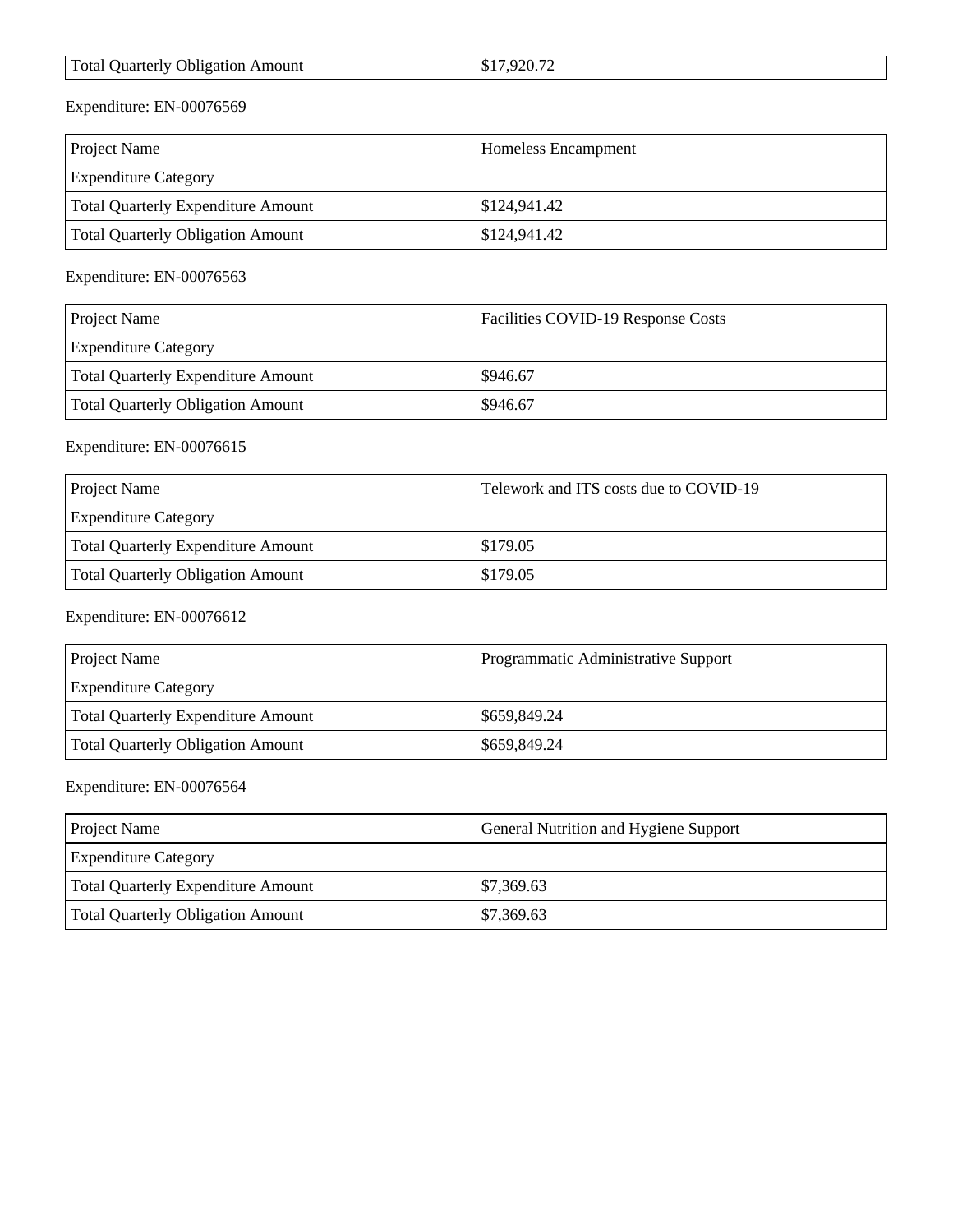# **Report**

## **Federal Financial Reporting**

| Base Year General Revenue                                                                               | \$0.00                                                                                                                           |
|---------------------------------------------------------------------------------------------------------|----------------------------------------------------------------------------------------------------------------------------------|
| <b>Fiscal Year End Date</b>                                                                             | 6/30/2020                                                                                                                        |
| Growth Adjustment Used                                                                                  | 0.000\%                                                                                                                          |
| Actual General Revenue as of 12 months ended December<br>31, 2020                                       | \$0.00                                                                                                                           |
| Estimated Revenue Loss Due to Covid-19 Public Health<br>Emergency as of December 31, 2020               | \$0.00                                                                                                                           |
| Were Fiscal Recovery Funds used to make a deposit into a<br>pension fund?                               | N <sub>o</sub>                                                                                                                   |
| Please provide an explanation of how revenue replacement<br>funds were allocated to government services | We have not allocated any funds under revenue loss<br>category yet and will update our response in the April<br>reporting cycle. |

## **Questions on Equity and Evidence**

| 1. Do you have a learning agenda, evidence-building plan, or<br>another strategic approach to using evidence and evaluation<br>for the spending outlined in your Recovery Plan?               |  |
|-----------------------------------------------------------------------------------------------------------------------------------------------------------------------------------------------|--|
| 1. If Yes, Please provide a link                                                                                                                                                              |  |
| 2. Do the performance metrics for the projects listed in the<br>Recovery Plan include data disaggregated by race, ethnicity,<br>gender, income, and other relevant factors?                   |  |
| 3. Do you have a full Community Engagement Plan that<br>accompanies the community engagement activities outlined<br>in your Recovery Plan?                                                    |  |
| 3. If Yes, Please provide a link                                                                                                                                                              |  |
| 4. Do you have a public awareness campaign or other<br>planned dissemination activities to make residents and<br>businesses aware of the SLFRF supported projects from<br>your Recovery Plan? |  |
| 4. If Yes, Please describe in 1-2 sentences and provide a<br>link.                                                                                                                            |  |
| 5. What is the total number of performance indicators across<br>all projects in your Recovery Plan (including mandatory<br>performance indicators)?                                           |  |